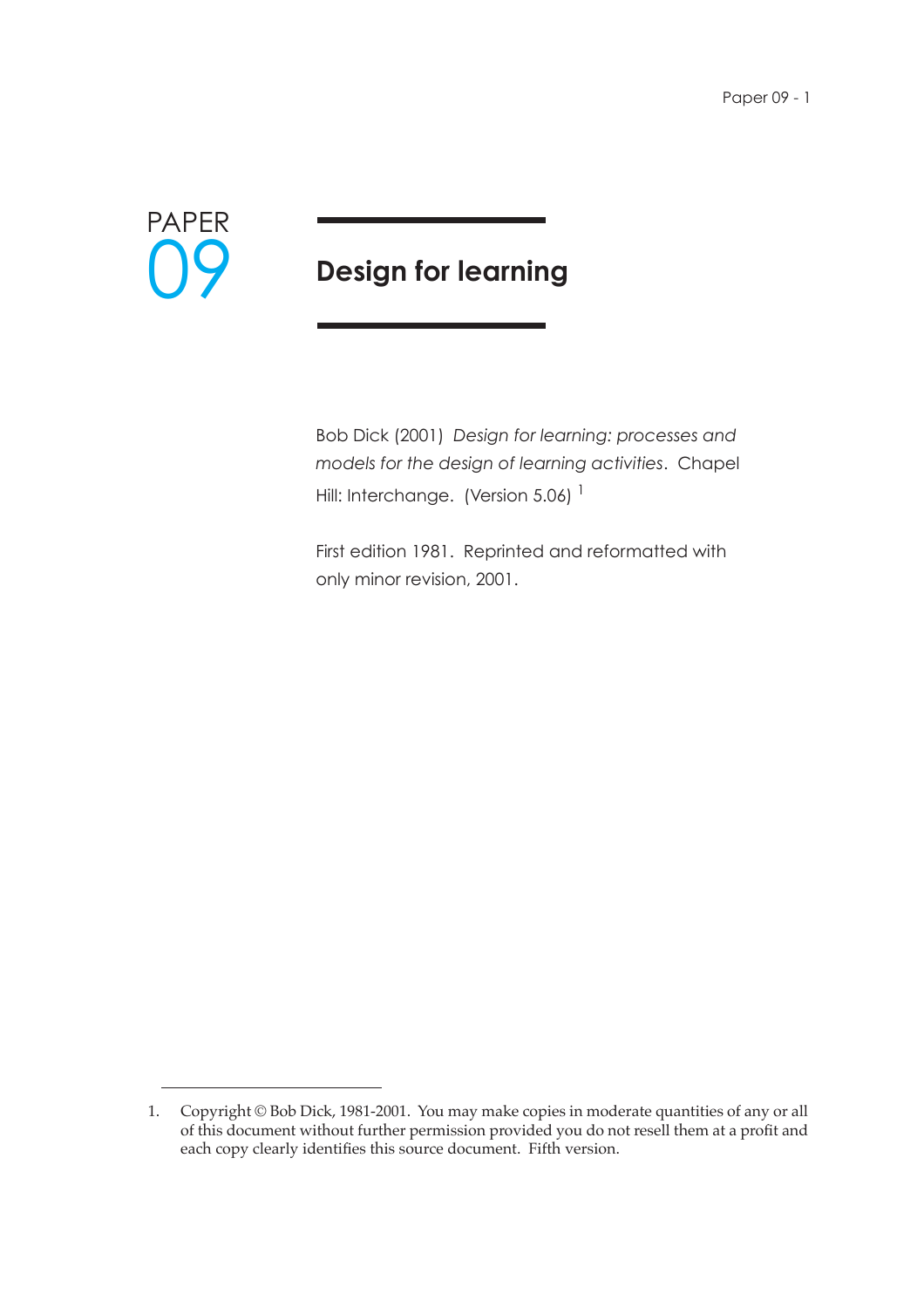Paper 09 - 2 Robust processes — papers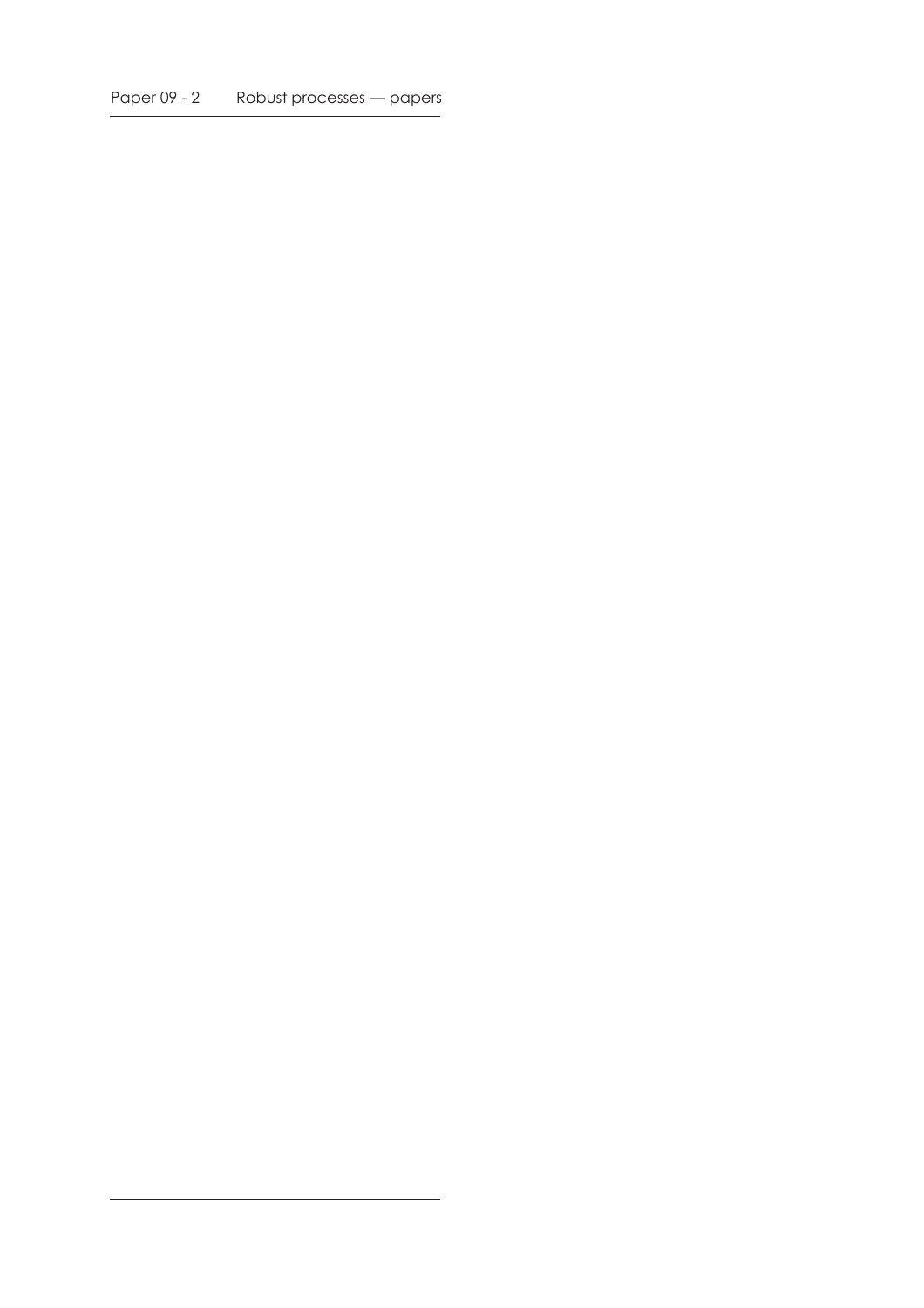# **Contents**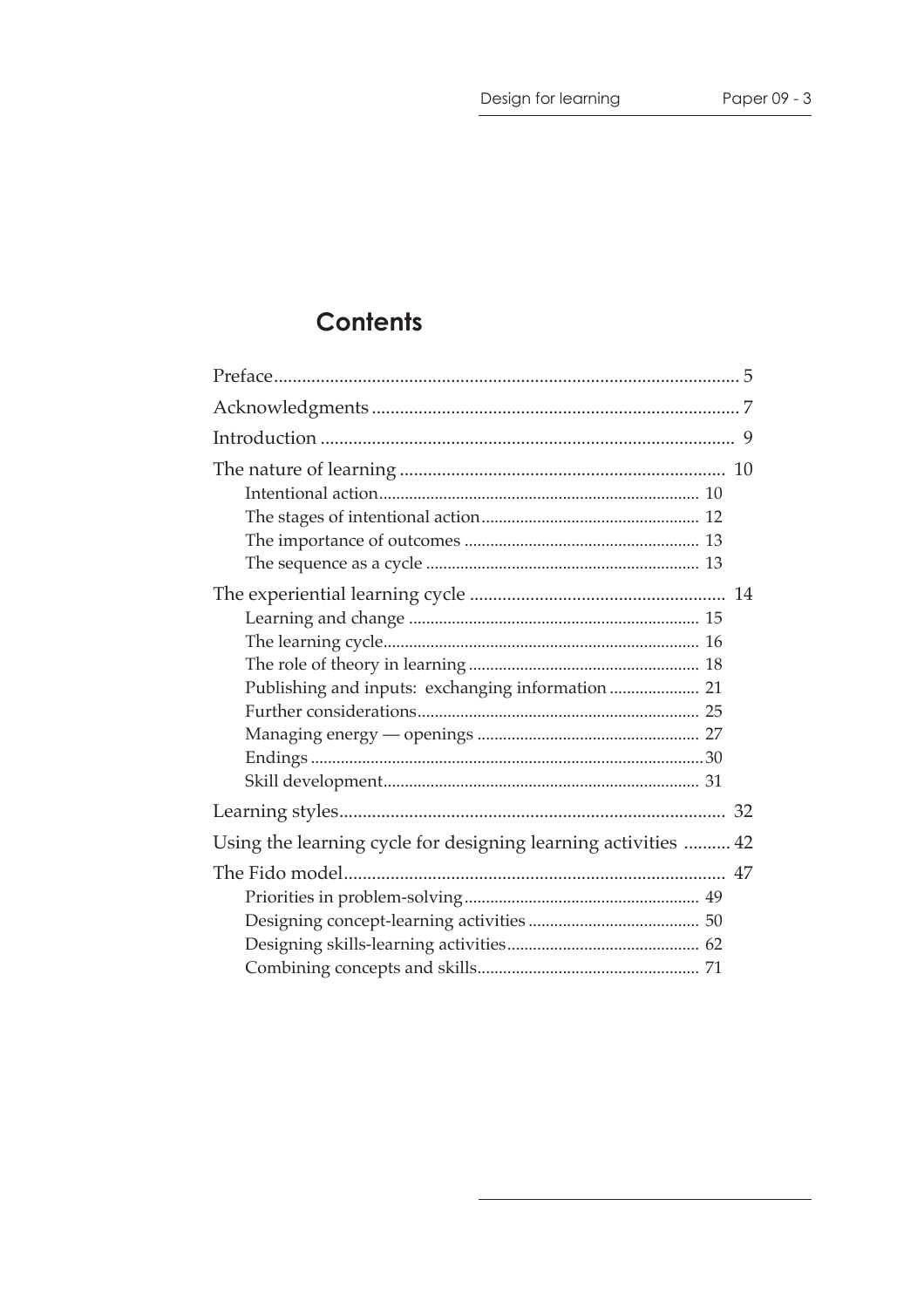Paper 09 - 4 Robust processes — papers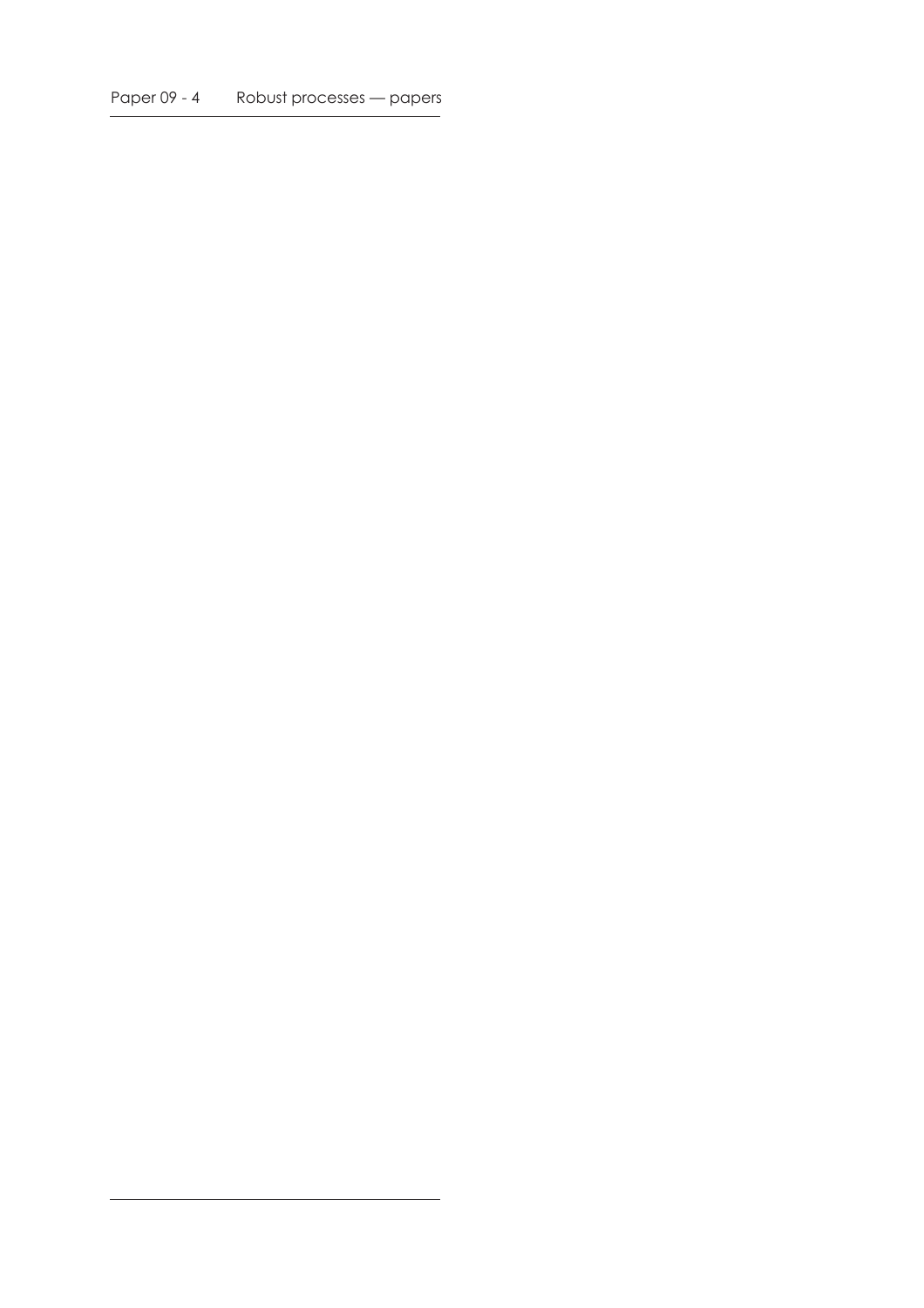### **Preface**

In 1978 the Queensland Branch of the Australian Institute of Training and Development (AITD) was beginning the initial planning of a state conference. Cliff Bunning asked me if I would give a couple of papers, including one on "building inductive models". I asked him what he meant by inductive models. "You know," he said. "The way you ask participants a series of questions, and as you write up their answers, in their own words, you build out of them a model of what is going on." I agreed.

In the event, it became a national conference. One of my planned papers, the one on building inductive models, was dropped to make room for interstate speakers. In retrospect that was probably just as well—I'm not sure that I could have given a coherent account of just how I did it at that time. But because of Cliff's request I started paying more conscious attention to that aspect of my training and consultancy work.

Eventually I came to understand consciously just what it was that I did unconsciously to build conceptual models out of participants' own data. The first version of this paper, prepared for limited distribution in 1981, was the result. At that time written mainly around the application of the FIDO and FUSS models, it has been revised at least yearly since that date, sometimes substantially. I later discovered the learning cycle.

Later still I discovered that the learning cycle and FIDO were related, though I probably should have suspected it. I therefore rewrote the book to include the learning cycle. Material on energy management, and on designing and managing transitions, was also added. I originally intended in the present edition to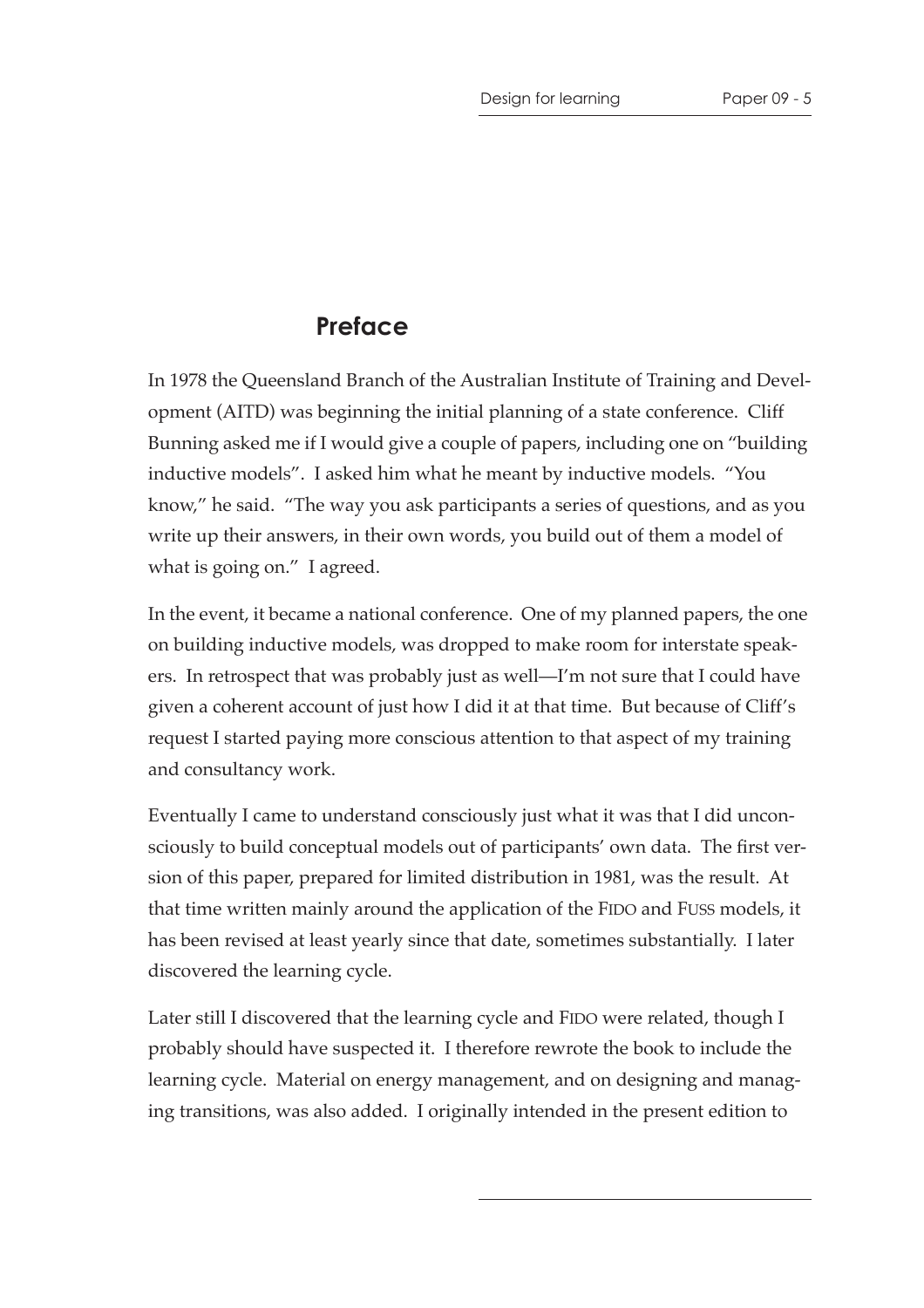expand the material on transitions; but Tim Dalmau and I did that in our joint monograph *Managing transitions*, mentioned again below, so I have left that piece pretty much as it was.

This version of the document continues the process of revision, particularly through minor correction or clarification, and some expansion. The main changes take the form of further clarification and fine tuning, and some rearrangement to the overall structure and exposition of the ideas.

 $\overline{\phantom{a}}$ 

This is, above all, intended to be a practical book. Its main focus is actually theoretical, but the models it presents can be applied in practice easily and effectively. I expect it to be useful for anyone hoping to use experiential learning methods, whether novice or more experienced. For novices, particularly, the combination of the learning cycle and the notion of energy management allows an immediate improvement in the quality of experiential workshops which can be designed and conducted. For more experienced trainers, facilitators or consultants, the simpler models are probably already quite familiar; but some of the more detailed exposition may provide a somewhat different perspective on experiential learning. Several trainers and consultants of my acquaintance use the experiential cycle for the initial design; FIDO and FUSS then provide almost a checklist to help them fine-tune their initial design.

In this book I don't try to cover all aspects of workshop design and conduct. The major emphasis is on those models which can be used to design and conduct experiential workshops. Or, for those who prefer to use "off-the-shelf" designs from the literature, to better understand how such designs work and how they can be modified.

In some respects I would have liked to make this monograph more complete. But that would have required going over ground I have already dealt with elsewhere, in some instances in substantial depth. Other relevant material is dealt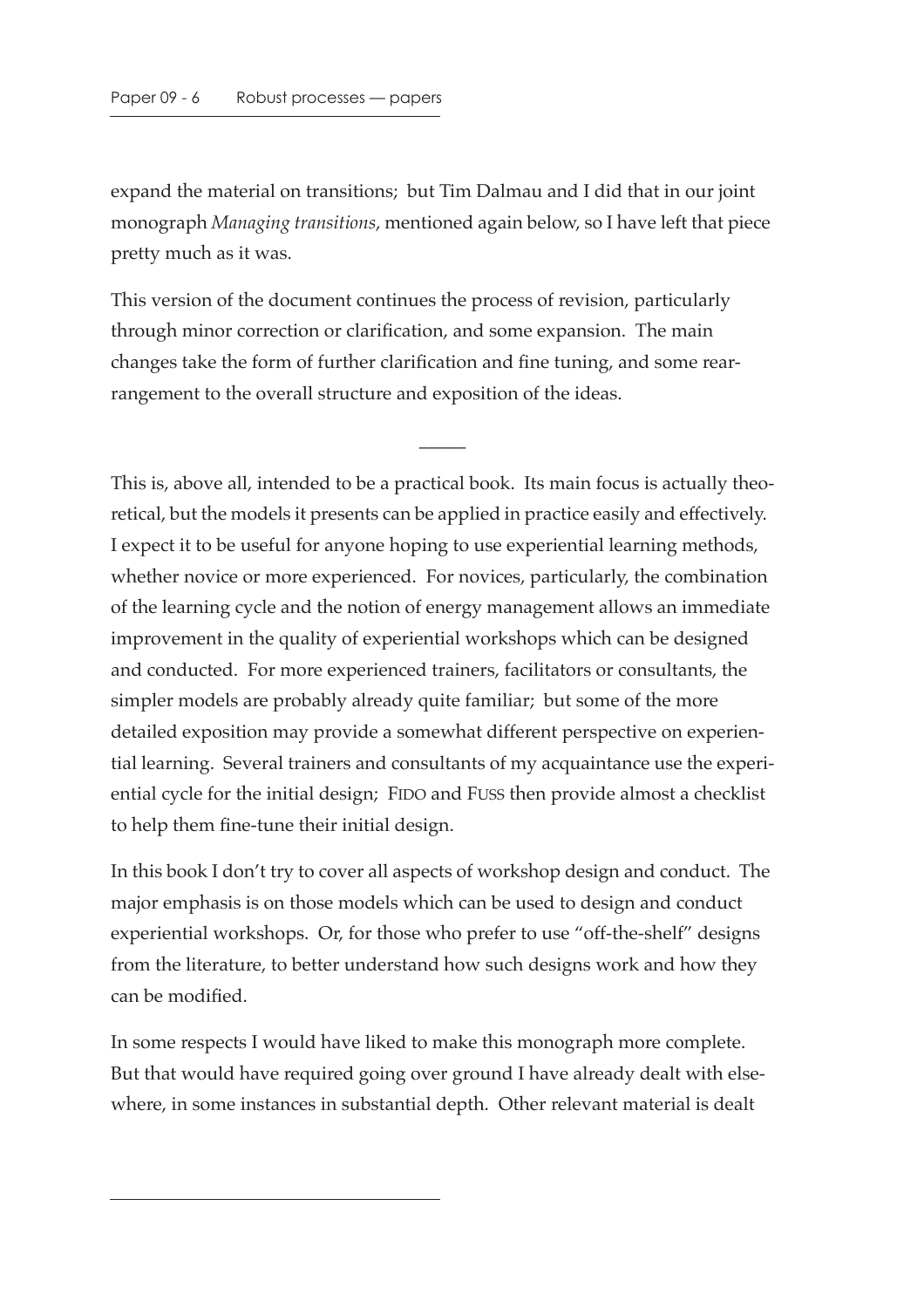with in *Helping groups to be effective,* <sup>2</sup>originally partly written for the *Strategies for change* programme in group facilitation. The FIDO model, which plays an important part in the present document, is also dealt with in more detail there, as it is in my *Learning to communicate:*. 3 You may find that these provide useful supplementary reading. However, I think you will find that the present document is sufficiently self-contained not to depend upon those other documents. I should also mention *Managing transitions*, 4 which Tim Dalmau and I wrote. It talks about the design and management of learning activities conceived as a sequence of transitions. I think you will find that it provides a very useful alternative perspective.

Finally, I fully expect the revisions to continue. If you have any comments on the usefulness or otherwise of the material here, I would be very pleased to hear from you.

### **Acknowledgments**

Firstly, many thanks to Cliff Bunning, who in a sense started it all. And if the first version owed much to Cliff's initial question, the subsequent revisions have been prompted by ideas which I owe, in different ways, to many different people. I have spent many fruitful and productive hours working and talking with a variety of people.

<sup>2.</sup> *Helping groups to be effective: skills, processes and concepts for group facilitation*, Chapel Hill: Interchange, 1987.

<sup>3.</sup> *Learning to communicate: activities, skills, techniques, models*, Interchange and University of Queensland Bookshop, St Lucia, 1986. Available only through the University of Queensland Bookshop

<sup>4.</sup> Dalmau, Tim and Dick, Bob (1990), *Managing transitions: a key to creating effective learning environments*, Chapel Hill: Interchange.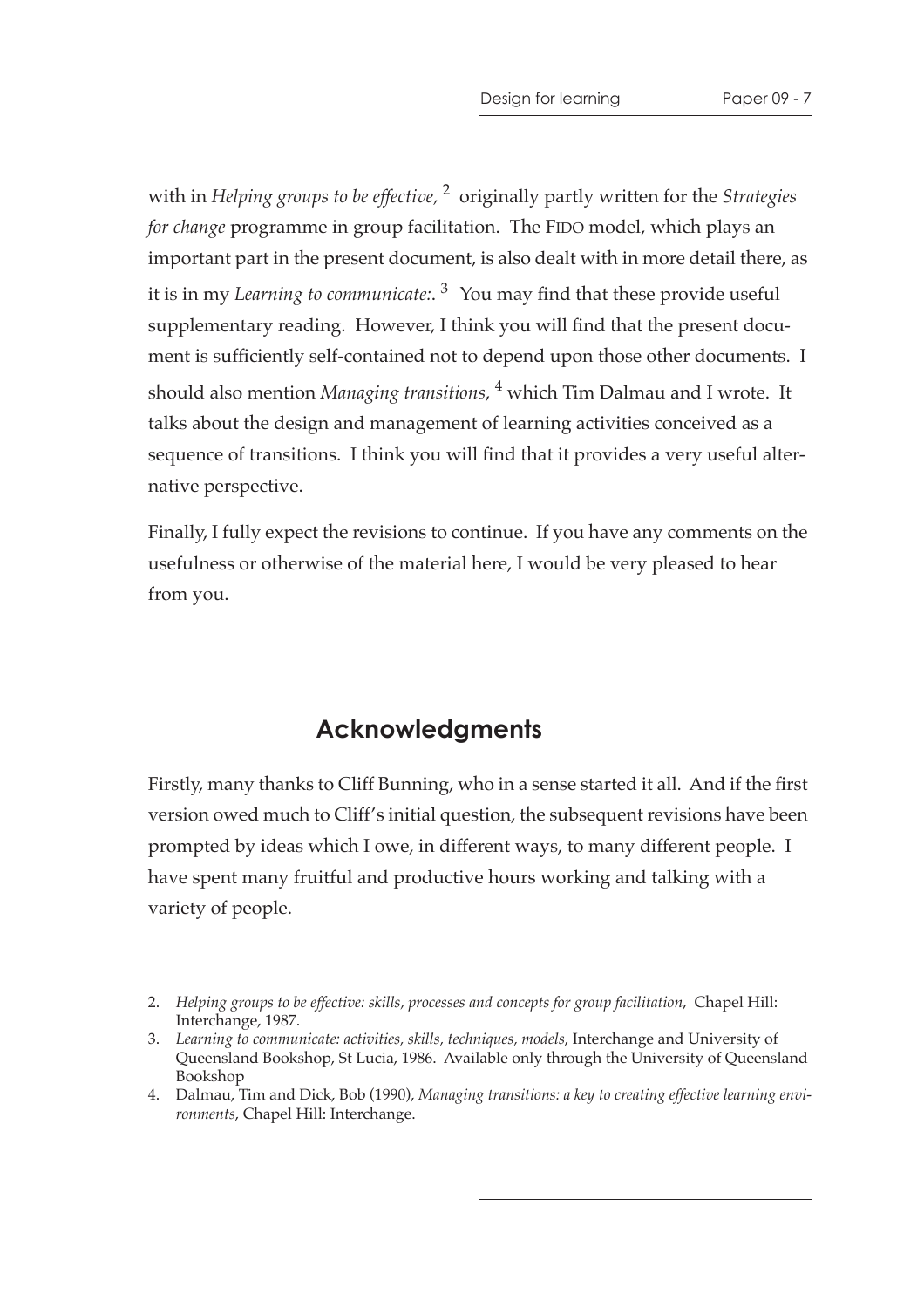Foremost among them in the early years was Tim Dalmau of Dalmau and Associates. He was always ready (and still is) to be a sounding board and to trade ideas. My associates from the Centre of Applied Behavioural Science (CABS) also played a similar role: George Blackgrove, John Damm, Phil Hanford, and Hollis Peter.

I have incurred a substantial debt to Keithia Wilson, Elinor Drake and Alf Lizzio of Core Consulting Services during our planning of the group facilitation programme *Strategies for change*. Our planning sessions have been an important part of my learning.

Conversations with numerous people at the Second International Conference of Experiential Learning also helped. In particular, I owe much to discussions at the presentations given by David Boud and by Robert Shumer.

It certainly seems to be true that teachers learn more than learners, at least when they pay attention to what they are doing. Certainly, that is my experience. What has contributed most to my recent understanding of the material in this monograph has been my "teaching" of process design at Queensland University. I am pleased to extend my thanks to the members of a number of classes, especially a fourth year class in *Advanced social consultancy* and a postgraduate class *Training and development*, and particularly since 1985. In trying to help them learn the essentials of process design for learning activities, I have been given many insights and have identified some of the more important gaps in the early versions of the models and of this monograph.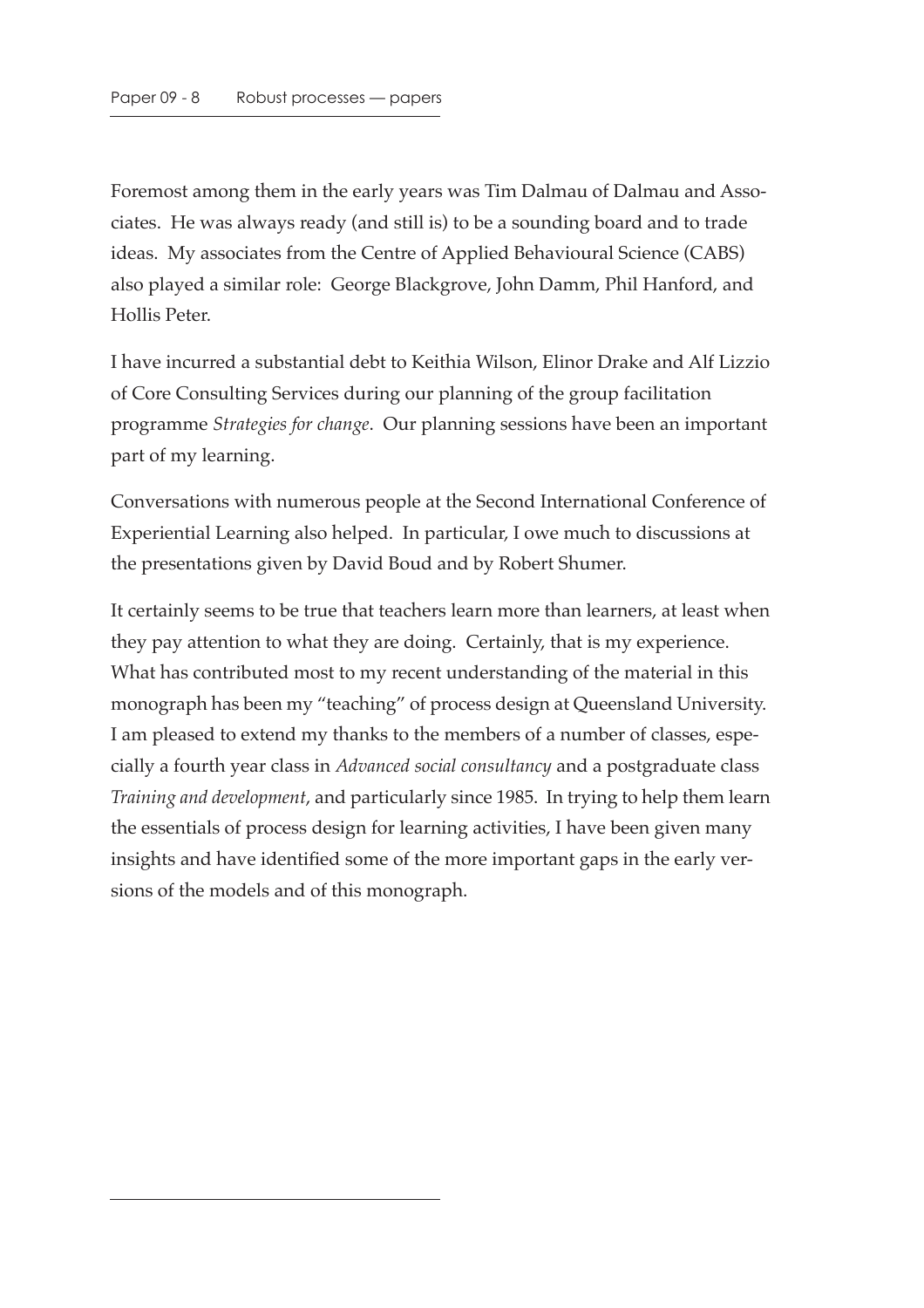## **Introduction**

This monograph assumes that the design of effective learning activities depends on the use of an appropriate process. By appropriate, I mean a process which accomplishes two goals. Firstly, it takes participants through steps which are so sequenced that they have acquired skills or information before they are required to make use of them. Secondly, that their energy and involvement is high enough for them to maintain interest and alertness, and thus to acquire the information or skills.

In short, I assume here that you can design and conduct effective learning activities if you pay enough attention to sequence, and to energy.

The early part of the document briefly considers the nature of intentional behaviour. It then links this to the "experiential learning cycle".

The experiential learning cycle is a model (or rather a set of models) which traces its lineage back to Kurt Lewin and beyond. It describes the overall shape of a learning experience. Its greatest development has been in the hands of David Kolb, <sup>5</sup> though some other versions add to Kolb's formulation. I depend most here on a variation of Kolb's version.

In its many forms, almost all bearing a family relationship to each other, it is the most widely known learning model. For understanding the design of learning processes and for developing a grand plan it is extremely useful. In the form in which I use it here, some modifications increase its generality. I also discuss some evidence that different people prefer learning activities with different starting points.

<sup>5.</sup> Kolb, David (1984), Experiential learning: experience as the source of learning and development, Englewood Cliffs, NJ: Prentice-Hall.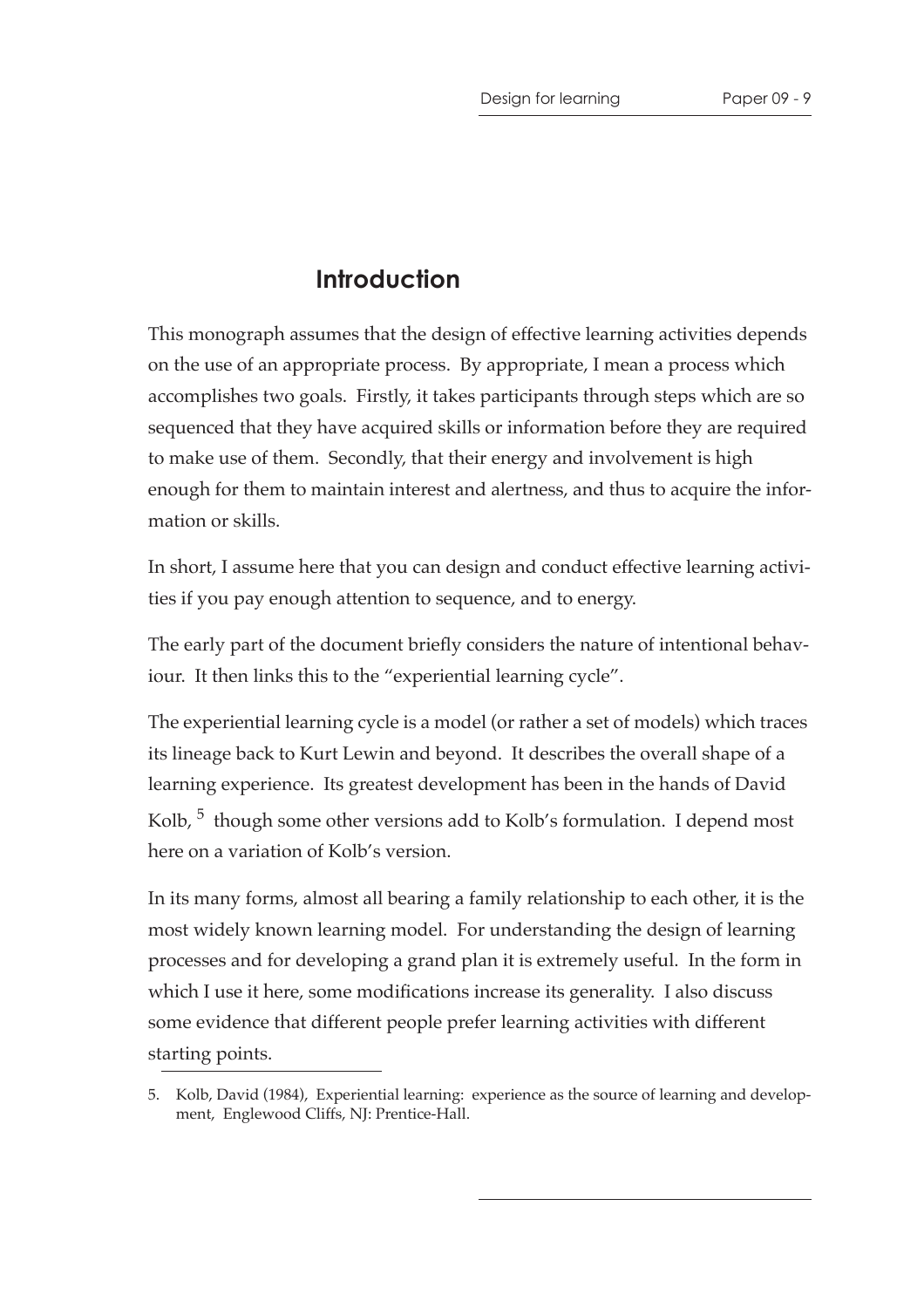The learning cycle can be valuable as a guide to the overall structure of a learning design. For more detailed design, something else is needed. I therefore also demonstrate the use of what began life as a decision-making model. It can be used to develop the finer details of a design, or for critiquing designs already developed.

The decision-making model has been described in a number of other papers. Rather than cover it in detail again, here I give a brief overview followed by its application to the design of activities for concept teaching. A variation is then used to address the design of activities for skills-teaching.

## **The nature of learning**

A useful starting point is for us to consider the place of learning in behaviour. If you think of a young baby's behaviour, it is clear that by adulthood we have learned an enormous amount. Much of it, too, is not acquired through formal schooling. It is picked up, through experience, along the way.

Consider the part of *intention* in behaviour. It will lead us into a consideration of the learning cycle.

#### **Intentional action**

Most working days of the week I drive from my home to the University where I work. This isn't all that conscious an activity on my part — I leap in the car, remind myself where I am going, and it happens without incident. The intention produces the desired end-product of arriving without incident at university.

This drive-to-university "program" is so automatic that sometimes it operates when it isn't supposed to. I may be going somewhere else, and at the start of the journey I may travel in the same direction as university. To my surprise I sometimes finish up at university. Once the program has begun it proceeds with little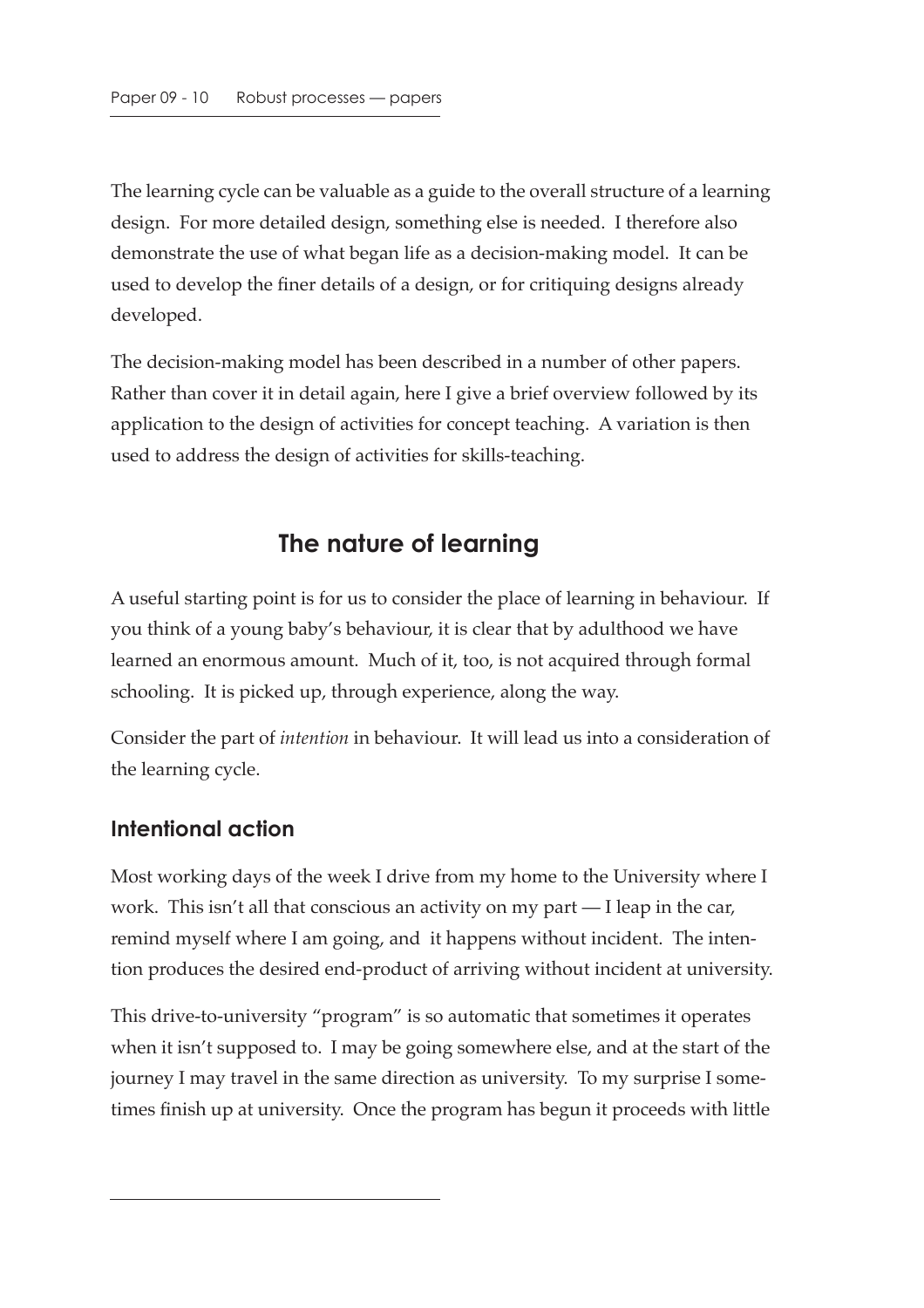or no conscious involvement. Sooner or later, however, I become aware that I'm not achieving the intended outcome. The sooner this occurs, the sooner I can correct it.

As it happens, I've had a driving licence for only ten years or so. Before that, I did a lot of walking. To amuse myself I engaged in a variety of games. One was triggered by my curiosity at noticing a regularity in my automatic behaviour. When I crossed a road, I almost always stepped onto the kerb on the other side with the ball of my right foot. This too happened without any conscious awareness on my part.

At some hazard to life and limb, I began to study what was happening. Until then, it had been entirely automatic. I hadn't even been consciously aware that it was the ball of my right foot which hit the kerb. Studying it consciously led to changes.

The most immediate change was that I began to stumble. You may remember the caterpillar in the traditional poem. Asked which leg came after which, it "lay distracted in a ditch". I didn't ever reach that stage of incapacity, but I soon learned that studying the automatic reach-the-kerb program interfered with its operation. In a related discovery I have also learned that studying how I run up stairs is a health hazard.

Eventually I learned to use some study methods which were less threatening to my physical well-being. I then discovered that there was a fascinating unconscious strategy which came into operation whenever I crossed a road on foot. It ensured that I crossed the road in such a way that the ball of my right foot made contact with the edge of the far kerb.

This is how it operated. Three paces before the kerb I shortened or lengthened my stride. I also typically changed direction slightly so that I approached the kerb at an angle instead of square-on. If necessary I further adjusted the angle of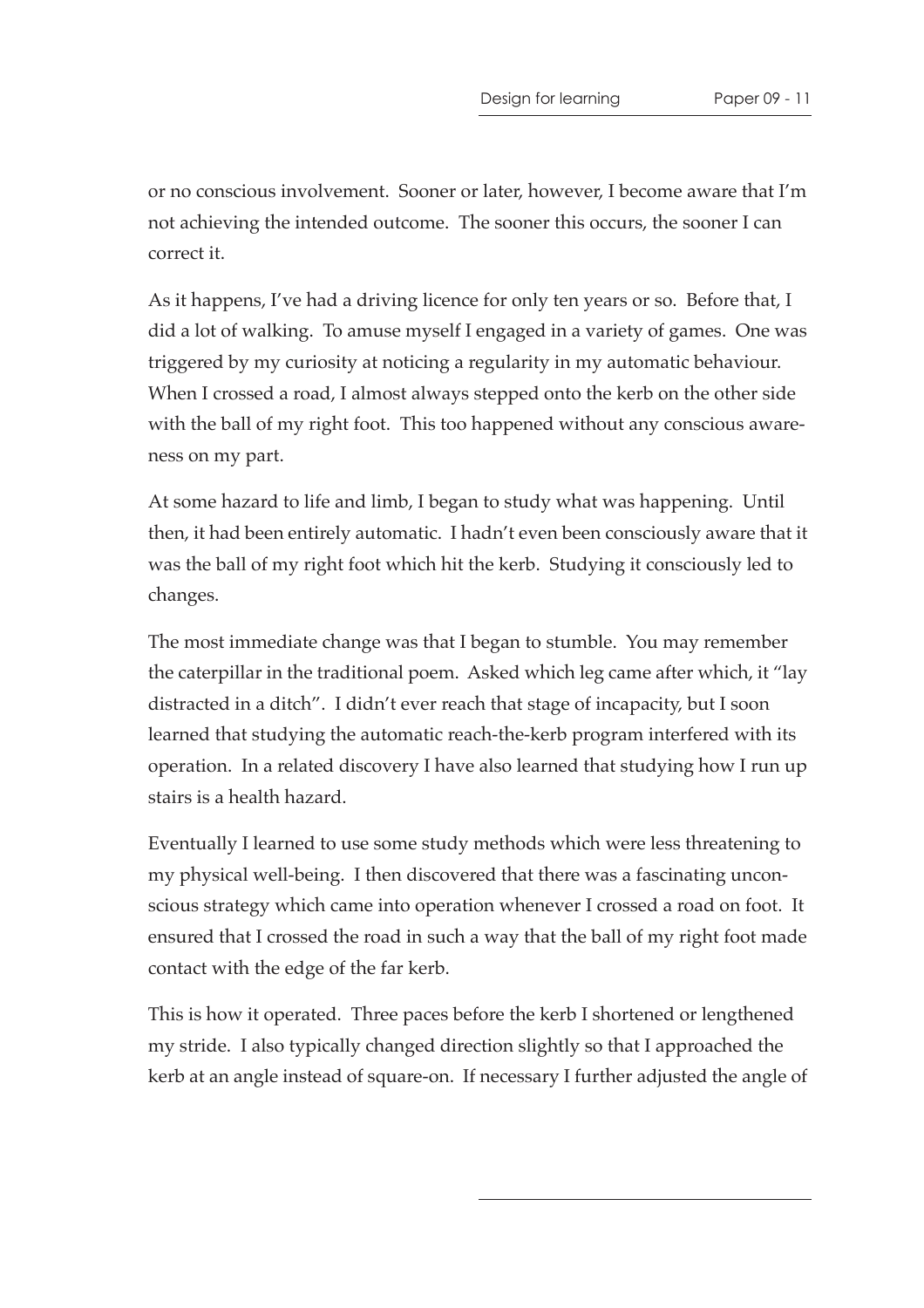approach in the last stride. (If you approach a kerb at an angle, a minor change of direction makes the point of aim closer or more distant.)

Think for a moment about the first two of these three paces. It appears that, without being consciously aware of it, I developed a goal: to strike the kerb with the ball of my right foot. To this end, I decided which of two strategies, shortening or lengthening my stride, would best achieve this end. As the kerb neared, I checked again to find out if my strategy was working. If not, I made a further adjustment.

I want to suggest that this is a fundamental process.

### **The stages of intentional action**

Sometimes, as in the previous example, the process operates without me being consciously aware of it. On other occasions it it conscious. Aware or unaware, it is a three-stage process...

- develop an intention to behave in a certain way;
- act on that intention:
- check the success or otherwise of the action (Figure 1).



Notice that all three are about action. The first intends some action: it imagines the action happening as a *future* action. The second carries it out, in the *present*. The third reviews it, or in other words imagines how it happened in the *past*.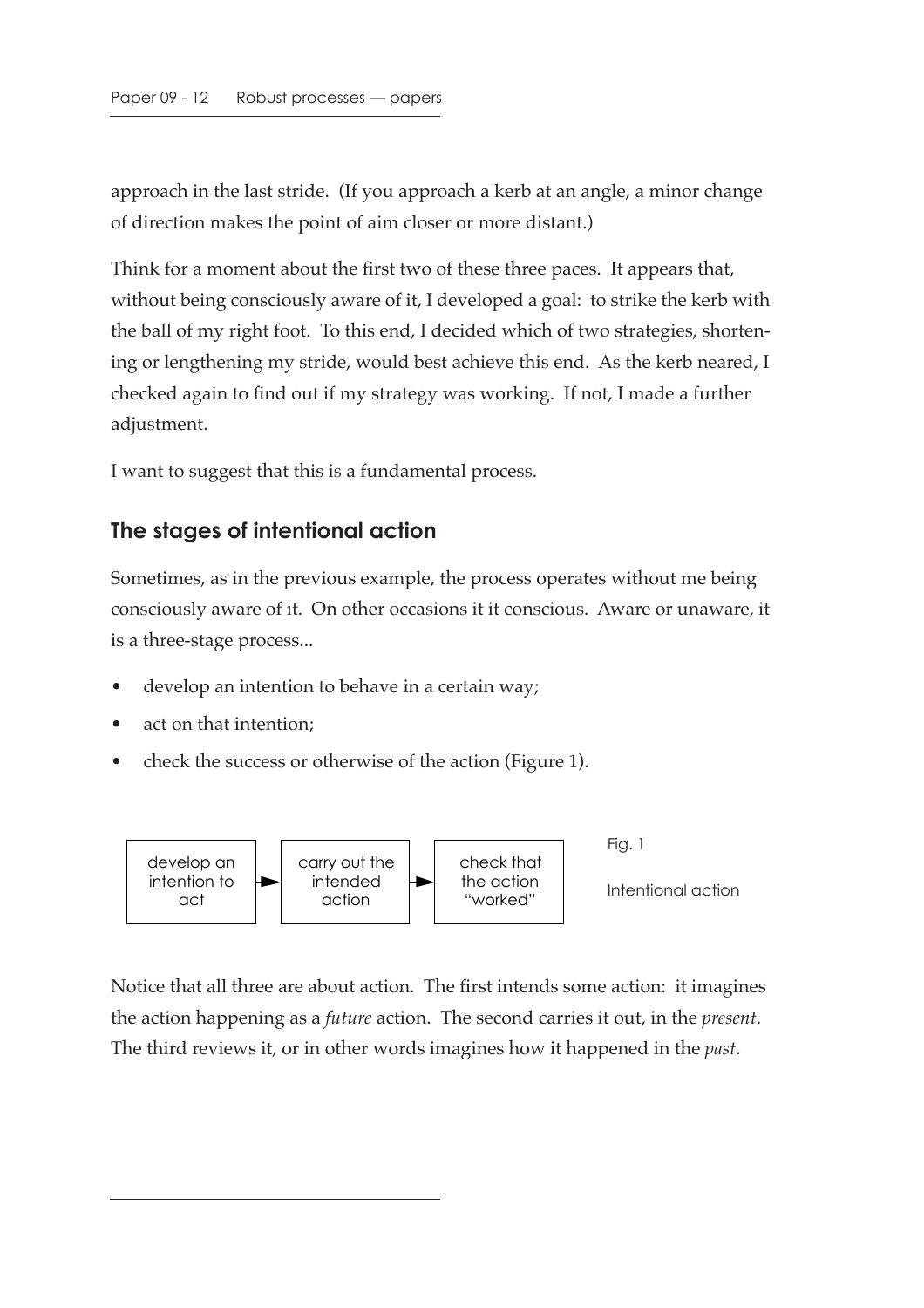Notice, too, that it is the intended outcome which provides the basis both for deciding what to do, and for reviewing if it happened as intended.

### **The importance of outcomes**

The essence of intentional action is purposive action—action directed towards the achievement of some outcome or goal (Figure 2).



Before we proceed, it may be useful to summarise the foregoing. What I have so far suggested is that actions are in some sense intentional, and that the intention is to achieve some outcome. I have further suggested that this often occurs outside conscious awareness. However, it is possible to become consciously aware, and study what is occurring.

To draw out the practical implications of this, I need to take this a bit further.

The review indicates if the action has been successful. In this context, success means that the outcomes have been achieved. If so, the next outcome can be pursued. If not, another attempt can be made.

#### **The sequence as a cycle**

In any event, review is followed once again by intention. The three stages form a sequence in which the order has a logic to it. Intention precedes action, which precedes review. And review leads again into action—the sequence is in fact a cycle, as shown in Figure 3.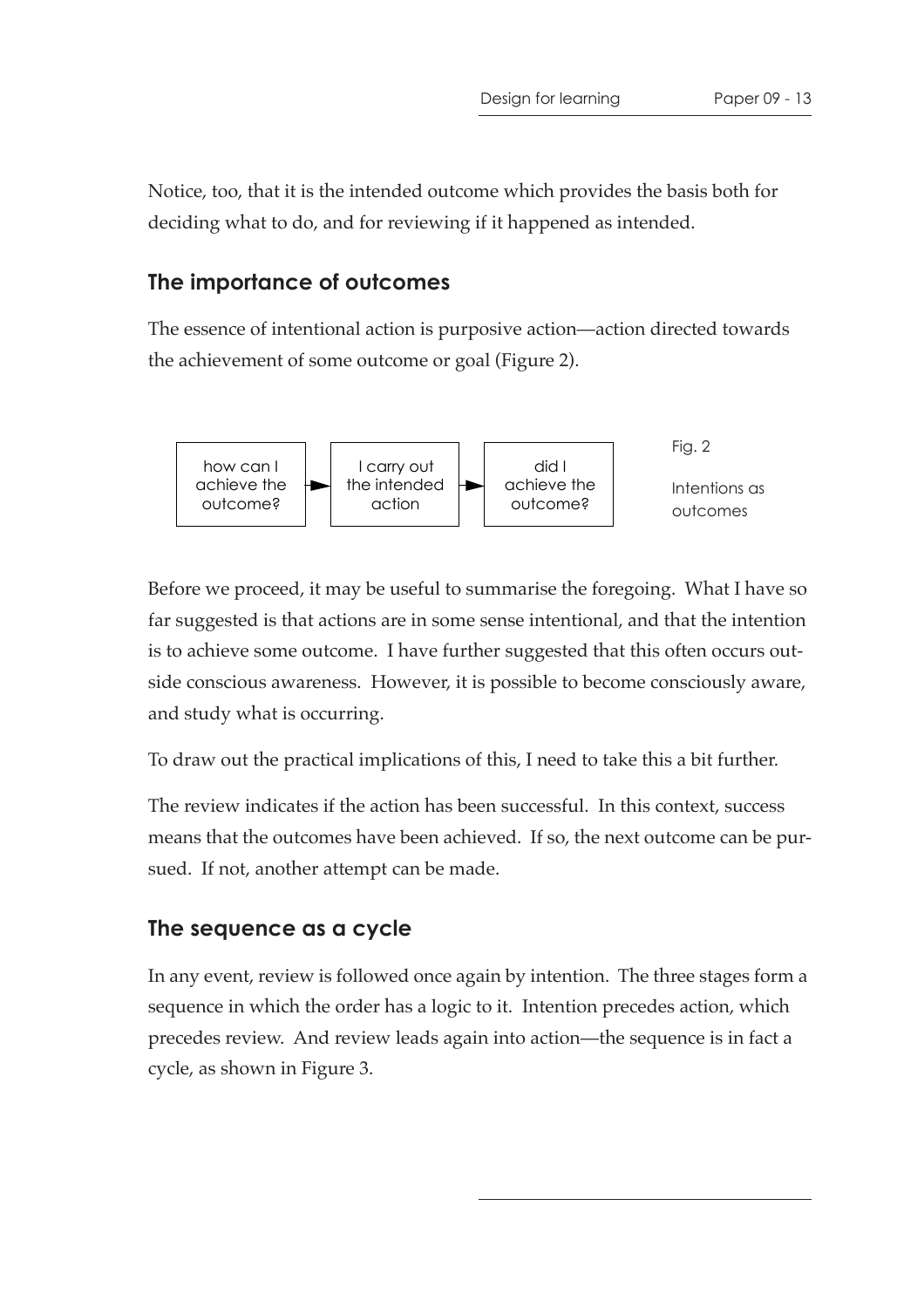

I will shortly elaborate this further. Before doing so, I wish to note some similarities to other models.

It is a very similar model in some respects to one proposed by George Miller and his colleagues in *Plans and the structure of behaviour*. 6 They describe what they call a TOTE unit, "tote" being an acronym for test  $\rightarrow$  operate  $\rightarrow$  test  $\rightarrow$  exit. The initial test is equivalent to the intention in the present model; the second test is equivalent to review. One either repeats the operation after the second test, or exits to the next tote unit in sequence.

For those of you who are familiar with the Kolb cycle, the material above will not come as a surprise. The intention-action-review cycle almost fits Kolb's cycle. Only "theory" is missing, and its place is suggested by the discussion so far. Let us examine the Kolb cycle.

### **The experiential learning cycle**

It is useful to recognise at the outset that learning experiences are intended to produce change. All else being equal, you would therefore expect that models of the change process could be used. And indeed they can. Further, most learning

<sup>6.</sup> Miller, G.A., Galanter, E.H. and Pribram, K.H.(1960), *Plans and the structure of behaviour*, New York: Holt.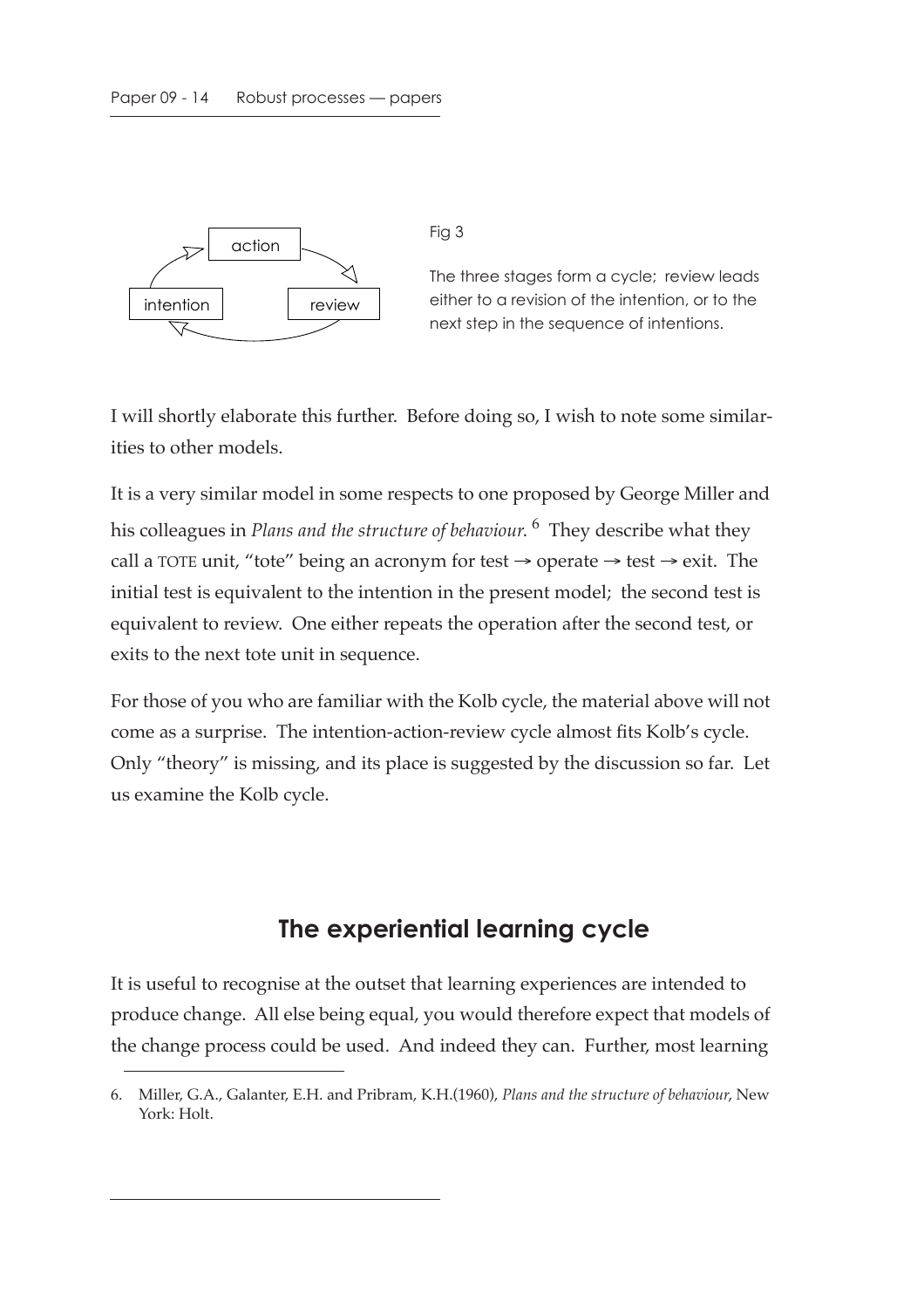experiences pursue *particular* objectives. Problem solving models might then be expected to apply. And again they do. In what follows I will take it for granted that the processes which can be used for change and problem solving and learning are closely similar.

### **Learning and change**

The simplest model is perhaps that of Lewin.<sup>7</sup> He described change as a three stage process (Figure 4). The first stage is "unfreezing", which prepares the organism or system to adjust its operation. The second stage involves bringing about the actual change. In the third stage of "refreezing" the effects of the change are analysed and the organisation or individual is restabilised. While I think it can be argued that this is no longer an appropriate model for community or organisational change in the 1980s and beyond,  $8$  it still appears to be an appropriate model for learning.



Certainly, some willingness to change is a precondition for effective learning. And a substantial literature (on "transfer of learning") attests to the difficulty of

<sup>7.</sup> Lewin, Kurt (1951), *Field theory in social science*, New York: Harper.

<sup>8.</sup> I think it can be argued that, commonly, the next change is under way before the previous change can be consolidated. Lewin's cycle implies stability punctuated by periods of change. Nowadays, it seems to me, change is more continuous than that. The consequence of this is that change programs have to be adjusted, on the run, to take account of newer changes which could not have been anticipated at the outset. The process therefore becomes a continuous tracking of a shifting goal.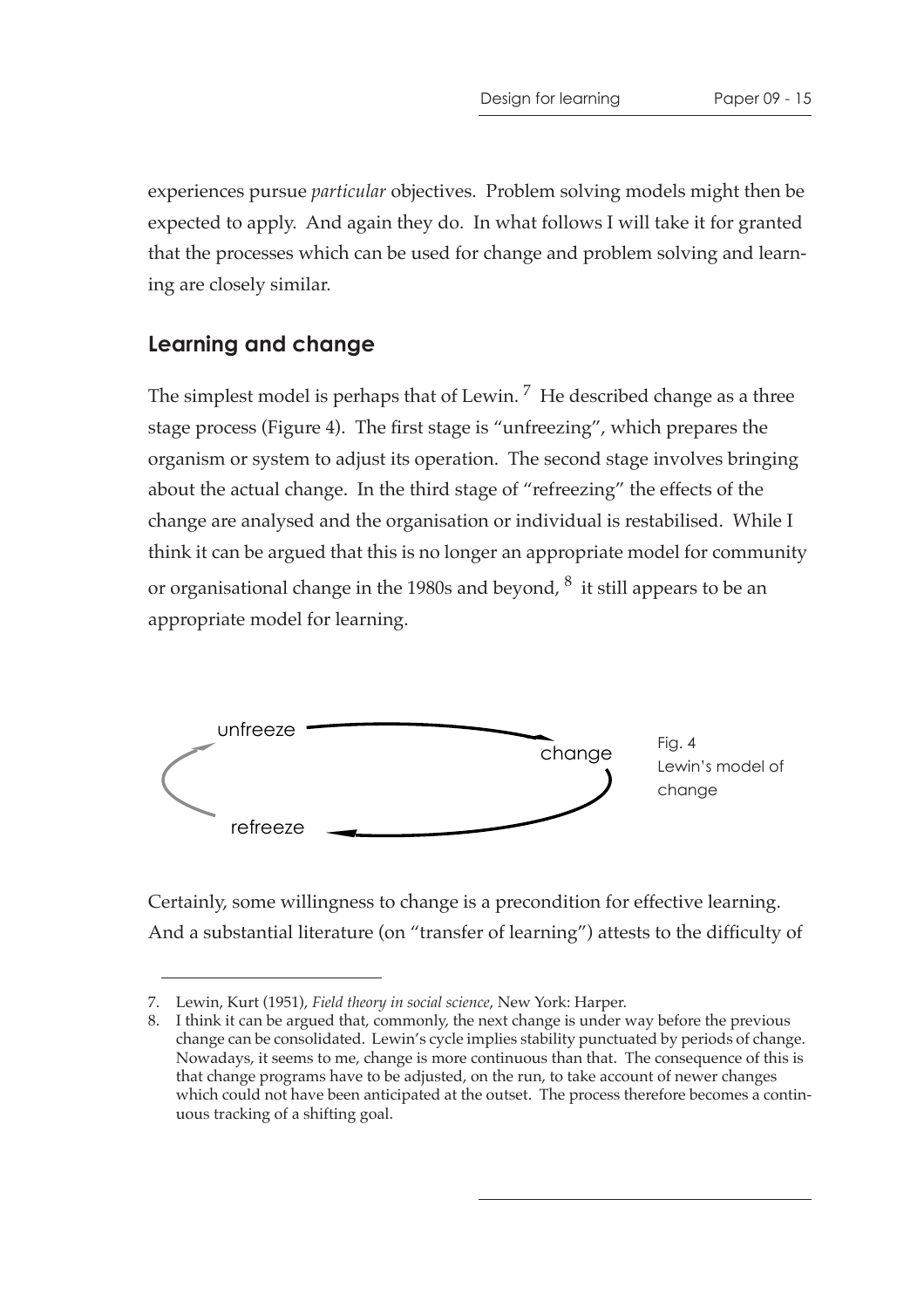exporting the new learning into the situations the learner faces outside the learning situation.

Unfreezing might also be related to the notion of "warm-up" in psychodrama. Participants are readied for the activity to come, so that they engage willingly and energetically in it. Similarly, refreezing bears a resemblance to what many trainers call "closure", when an activity is drawn to an end with a definite finish, and the loose ends tied up. I shall have more to say about these topics later, especially about the way in which closure can be an enemy of learning.

As you might expect, experiential learning models can be related to Lewin's change cycle. Most learning models involve some experience or information which adds to or challenges a person's beliefs or feelings or behaviour. Most of them then ask the person to draw conclusions from this experience or information, and to consider how it might be used in future.

#### **The learning cycle**

The Kolb cycle has four stages. In turn it cycles through what Kolb<sup>9</sup> labels concrete experience, reflective observation, abstract conceptualisation, and active experimentation. That is, act, review, generalise, experiment, and act again. Palmer<sup>10</sup> has shown how similar most of the learning cycle models are to this basic schema.

For some purposes I find it useful to regard the third stage as planning to act (Figure 5). This relates more closely to the intentional action cycle, and is the version I will use. The notion is that once people have drawn generalisations, they can then usefully plan what use they might make of them elsewhere.

<sup>9.</sup> For example see the preface to Kolb, David A., Rubin, Irving M. and McIntyre, J.M. (1984), *Organisational psychology: Readings on human behaviour in organisations* (fourth edition), Englewood Cliffs, NJ: Prentice-Hall.

<sup>10.</sup> Palmer, A.B. (1981), Learning cycles: models of behavioural change. In Jones, J.E. and Pfeiffer, J.W., *The 1981 annual handbook for group facilitators*, San Diego, Ca.: University Associates.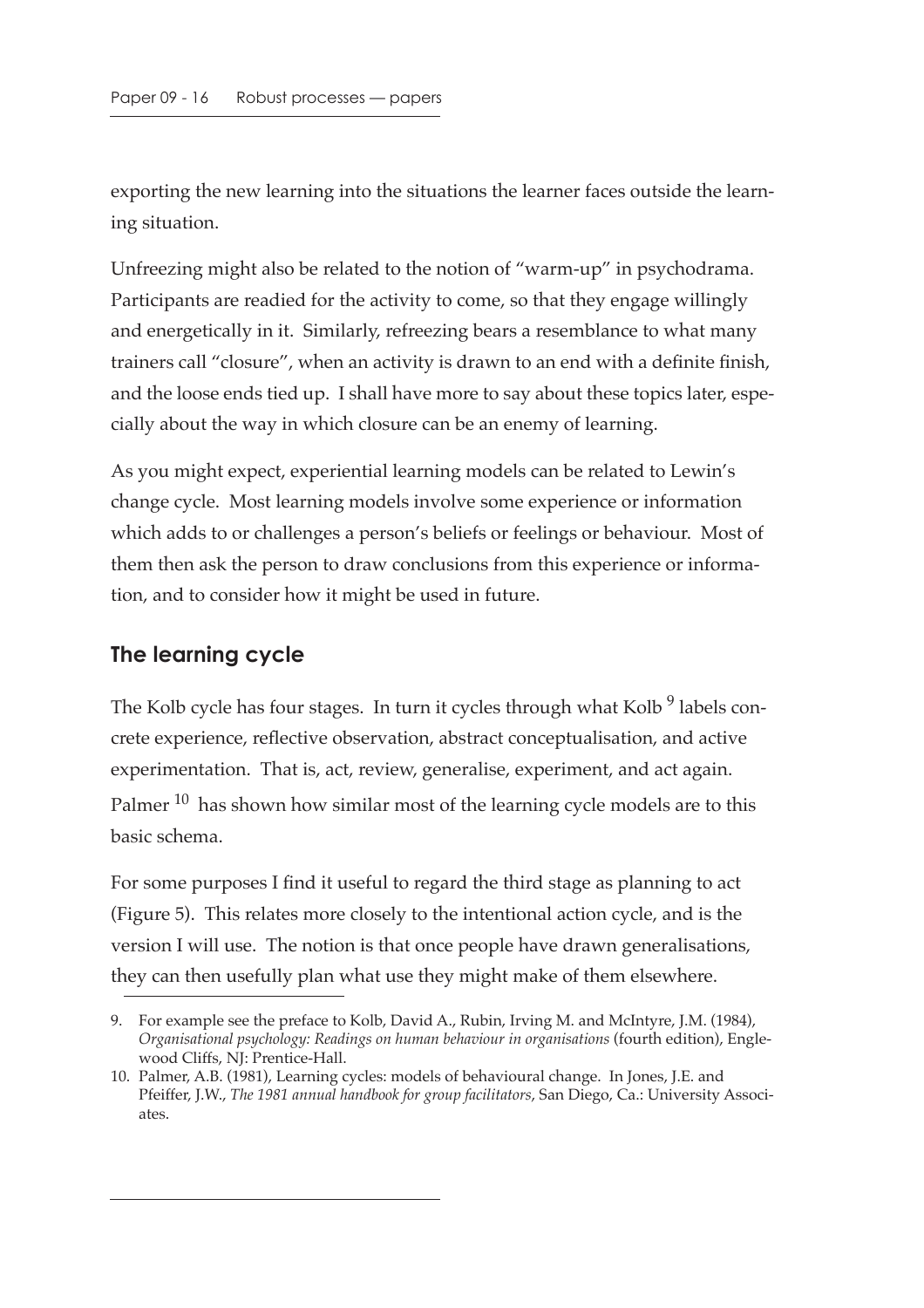

If you accept that discovery learning (where the learners learn for themselves) is valuable, then the learning cycle has an almost-unavoidable logic about it...

- Learning by doing can be both powerful and enjoyable; but the people often remain unaware of what they have learned (as I found when I began to use experiential methods <sup>11</sup> in university teaching). In other words, without reflection the learning may remain invisible.
- Drawing principles from the learning allows it to be extended beyond the immediate situation. But this only occurs if the evidence from the situation is taken into account. The evidence comes from reflection. Therefore, reflection logically occurs between experiencing something and drawing principles or conclusions from it.
- Using the principles in practice both keeps the theory honest, and develops further evidence. Developing plans for using it increases the likelihood that it will be used. Therefore, application reasonably follows theory and principles. Using the principles creates more experience, leading once more into the cycle. As a fringe benefit, planning also checks that the principles have some application.

Action  $\rightarrow$  review  $\rightarrow$  principles  $\rightarrow$  application  $\rightarrow$  action. You can leave pieces out (at your own risk). I later argue that you can choose a different start. But the order within the cycle seems very nearly inescapable.

<sup>11.</sup> See my *Mechanisms for democracy in learning: some reflections on continuing experiments on democracy in the tertiary classroom*, Chapel Hill: Interchange, 1987.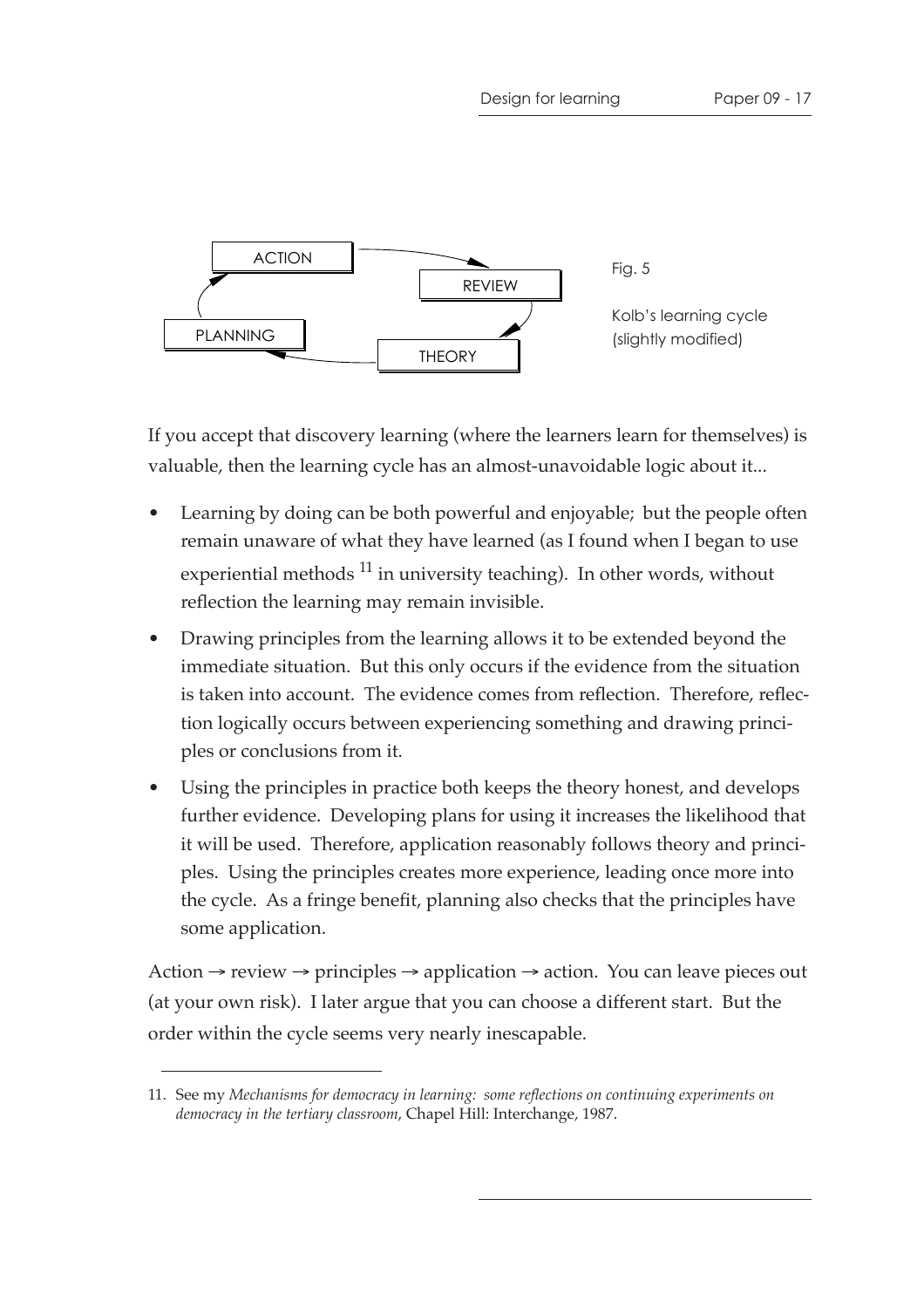With this as a skeleton framework, a more elaborate cycle can be developed by adding stages for the exchange of information. This may be between trainer and learner, or between learner and learner.

We are now ready to compare the intentional action cycle of Figure 4 with the Kolb cycle of Figure 5.

#### **The role of theory in learning**

Consider the *intend*  $\rightarrow$  *act*  $\rightarrow$  *review* cycle, and the earlier discussion. At the point of intention, I may or may not be conscious of my intended outcomes. But most of my behaviour is goal-directed, at least subconsciously. I try to reach the kerb safely. I try to drive to university or elsewhere.

In everyday behaviour conscious review is often omitted unless there is a surprising outcome: finding myself by error at university, for example. That the outcome is surprising, however, demonstrates that at least unconsciously I was monitoring the outcome. A growing literature on "reflection" attests to the advantage of making the review conscious and deliberate.<sup>12</sup>

As we are here focussing on planned learning, conscious intention and review are my main interest. The intention, then, can be conscious. So can the review.

But what about the action? I can assure you that running up stairs is not an activity I would lightly undertake consciously. And the same applies, I think, to all complex skills which have to be done in real time.

In my work as a consultant or teacher, for example, I do what seems like a good idea at the time. When it matters most, I don't have time to be conscious about it: there is too much information arriving on too many channels.

<sup>12.</sup> To name a few of the most important: Boud, David; Keogh, R. and Walker, D., eds. (1985), *Reflection: turning experience into learning*, London: Kogan Page; Schön, Donald A. (1985), *The reflective practitioner*. New York: Basic Books; Schön, Donald A. (1987), *Educating the reflective practitioner*. San Francisco: Jossey-Bass.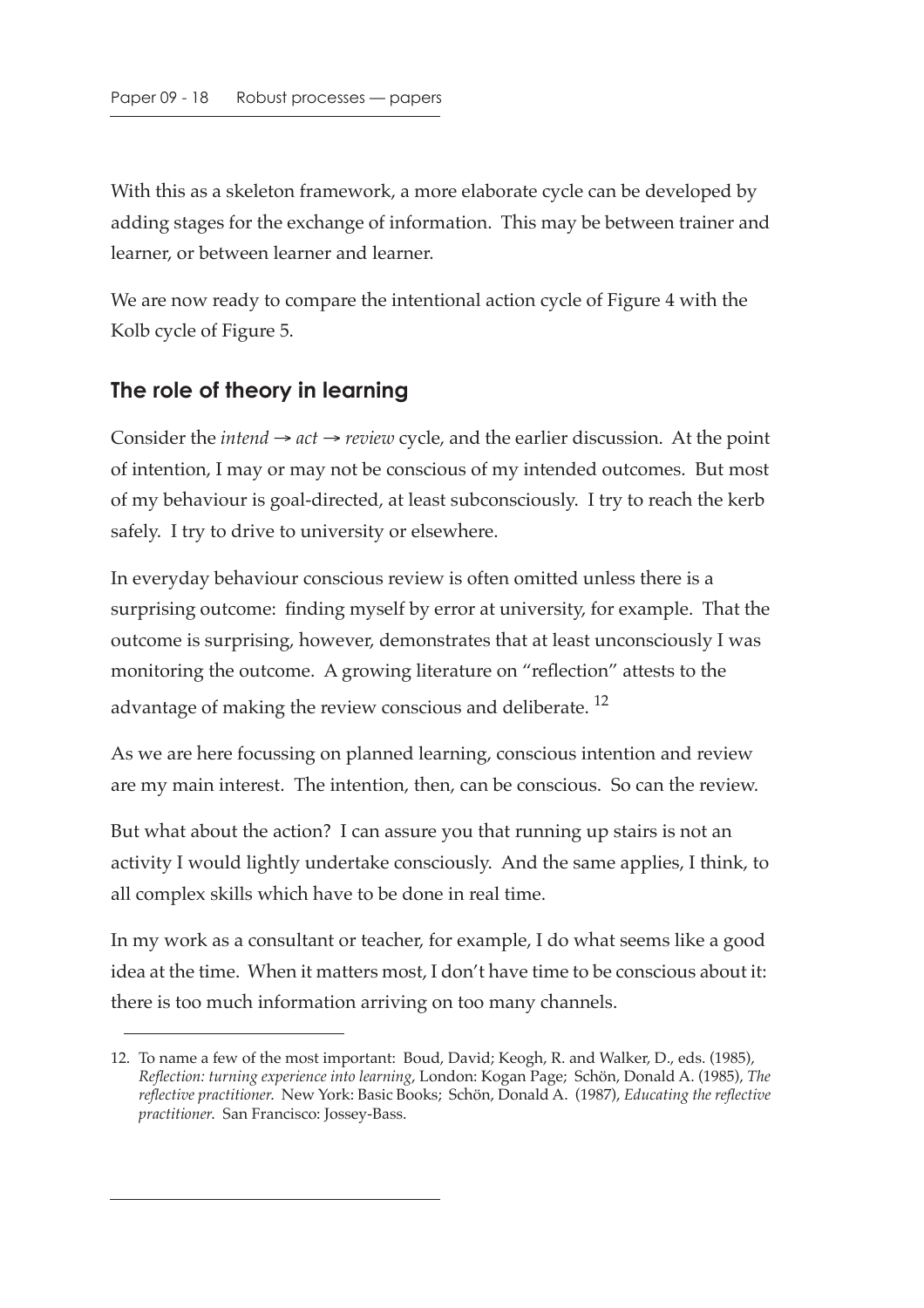So I can consciously intend some outcome; and I can consciously review whether I achieved it or not. That is, I can draw on conscious theories or models or principles or recipes during intention and review. When I am in the middle of action, however, the theories I draw on are often unavoidably intuitive (Figure 6). There isn't time for anything else.



In short, theory (or principles, or models, or recipes) underlie each phase of the intentional cycle. In making learning deliberate, however, the theory can be reviewed only during intention or review. You might describe the purpose of review as making the learning conscious. It relates conscious theory to intuitive theory.

The more directly the theory relates to action, the more easily it can be converted into intention. This, I think, is the intention of the European tradition of social science: action informed by theory; theory developed by action. It also explains how easily the Anglo-American tradition of social research can lead to sterility.

What I am suggesting is that theories be couched in terms of situations, actions and outcomes. They can then be directly converted into intended actions, and their results reviewed consciously.

To apply this to my own learning, I can begin by asking myself two questions:

"What outcomes do I hope to achieve?"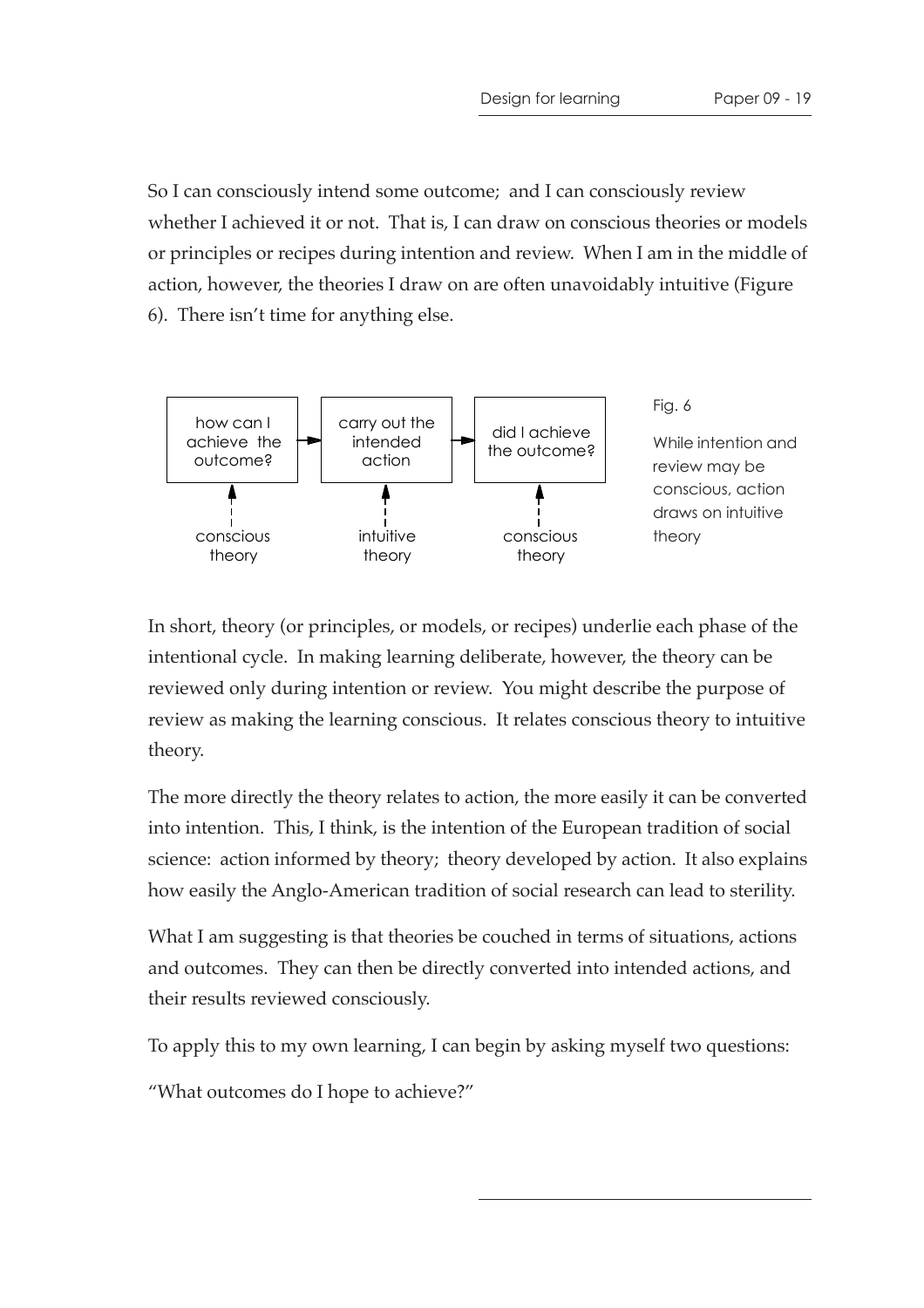"In this situation, what actions do I think will achieve those outcomes?"

Left to their own devices, participants tend to summarise their learning in the form of absolute principles such as "Do this" or Don't do that". But it is apparent by now, I think, that a more constructive approach is to think of theories as tentative actions for achieving particular outcomes in a given situation. This is why, in my own learning designs, I often ask participants to collect their learning in the form...

"In situation *x*, to achieve outcome  $\nu$ , do action *z*."<sup>13</sup>

To put this to use, the intentional cycle can be elaborated into Figure 7. Note that the review of goals after they are achieved helps to build what is sometimes called "double-loop learning" 14



I find this a useful model for examining my own learning, and also for designing interventions and planning short-cycle evaluation. It can obviously also be used

<sup>13.</sup> This is Argyris's "theory of action" formulation. See, e.g., Argyris, Chris, and Schön, Donald A. (1974) *Theory in practice: increasing professional effectiveness*. San Francisco, Ca.: Jossey-Bass.

<sup>14.</sup> For example, see Argyris, Chris (1985), Strategy, change and defensive routines, Boston: Pitman. Tim Dalmau and I have also discussed the Argyris view of double-loop learning in Values in action, Chapel Hill: Interchange, 1990.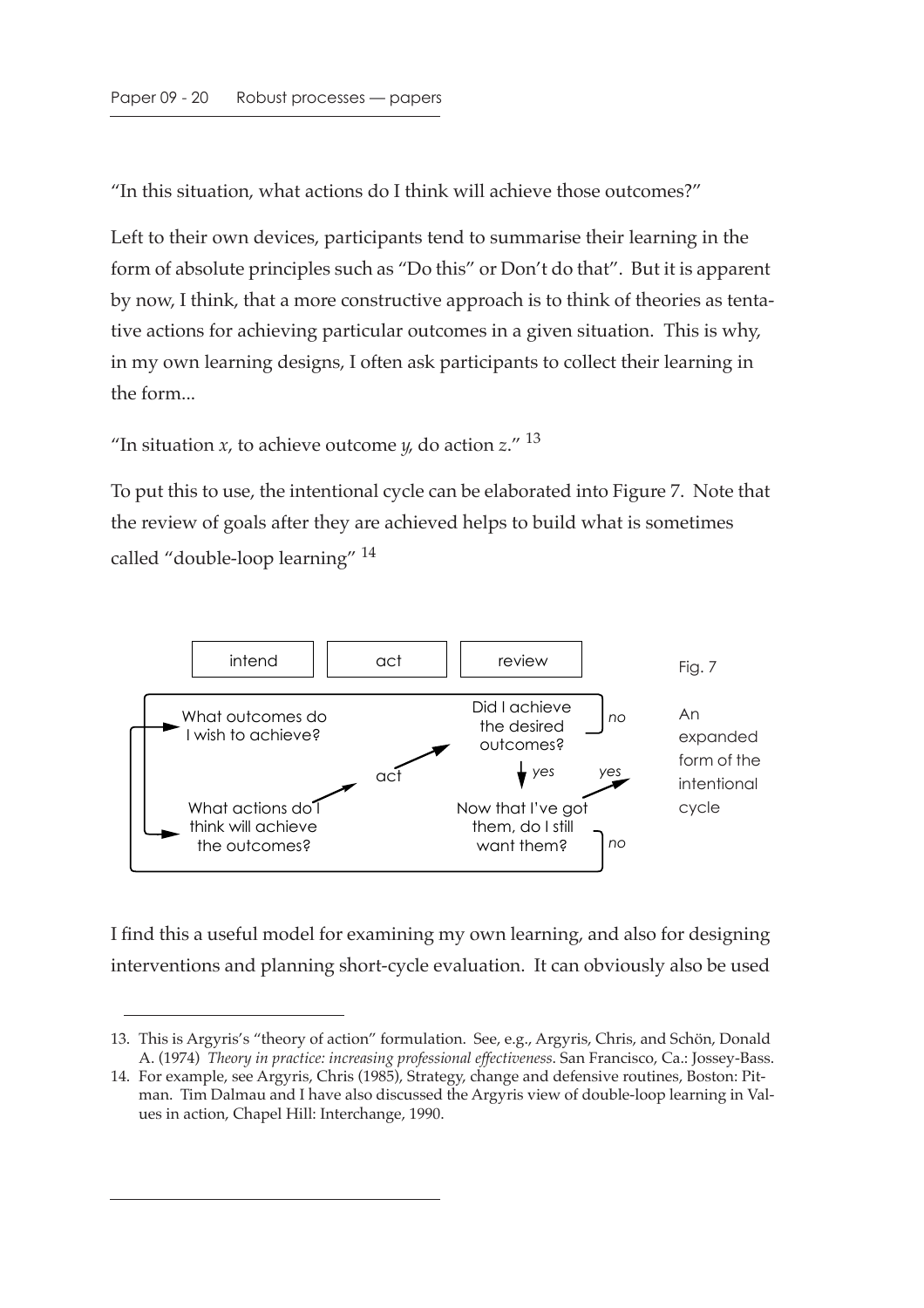for design learning activities; though for that purpose I prefer a variation of the Kolb cycle. This follows.

#### **Publishing and inputs: exchanging information**

Another well-known experiential learning model is that of Pfeiffer and Jones. It is a cycle with five stages, reported  $15$  in a variety of documents. The stages are: experiencing, publishing, processing, generalising, applying. Four of the stages translate directly into those of Kolb (Figure 8). The stage of publication (by which they mean sharing information between participants) is a useful addition to Kolb's model.



The additional component, publishing, could in fact be inserted after any or all of the stages of Kolb's model, as Figure 9 later demonstrates. It may be experience that you want people to share with others — this is where Pfeiffer and Jones locate publishing. Or people may exchange their reflections; or their theories; or their plans for action.

All of these models presume that in general, people learn best what they discover from their own experience. I am prepared to accept that this is true — I myself make a lot more use of experiential and discovery learning than most of my university colleagues, or for that matter than most people in primary, second-

<sup>15.</sup> See, for example, the introduction to the structured experience section of Goodstein, L.D. and Pfeiffer, J.W. *The 1983 annual for facilitators, trainers and consultants*, San Diego, Ca.: University Associates.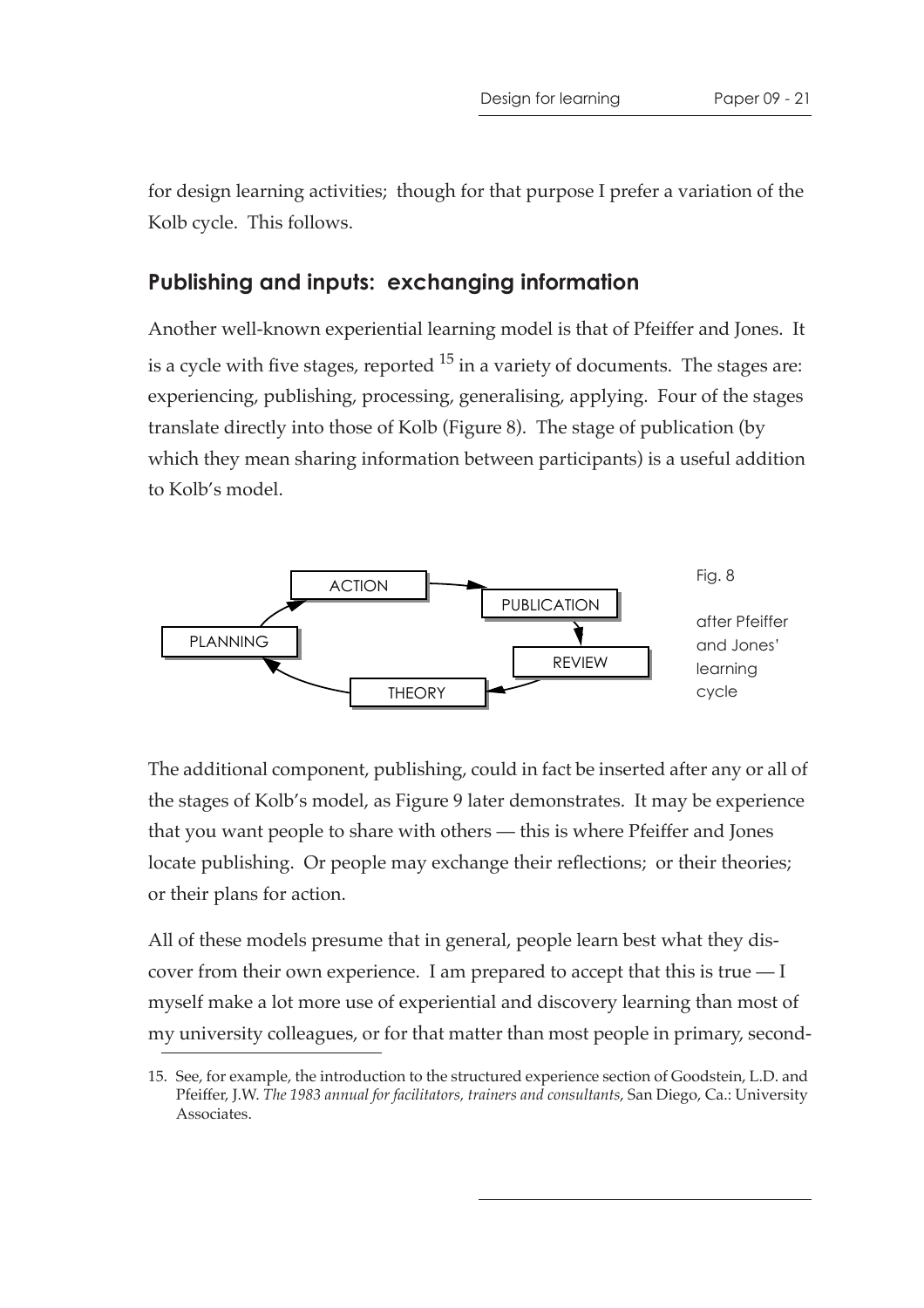ary or tertiary education. But I don't believe that it is an imperative for all of the people for all materials or skills.

In any event, there may also be room for people to learn from other people's actions or reviews or generalisations or plans. There is a trade-off between quantity of material and depth of understanding. It seems to me that experiential learning often achieves greater depth of learning, but at the cost of consuming much more time.

It's often appropriate for some of what is learnt to be developed experientially, and for other material to be added in a more didactic way. If the key concepts are developed experientially then other related information may be added at low cost.

Many learning activities can therefore benefit from the addition of inputs of one form or another to enhance individual learning. This explains the extra boxes labelled "inputs" in Figure 9.



It is also sometimes useful for the inputs to cover more material than any one learner will take in. People come to learning situations with differing levels of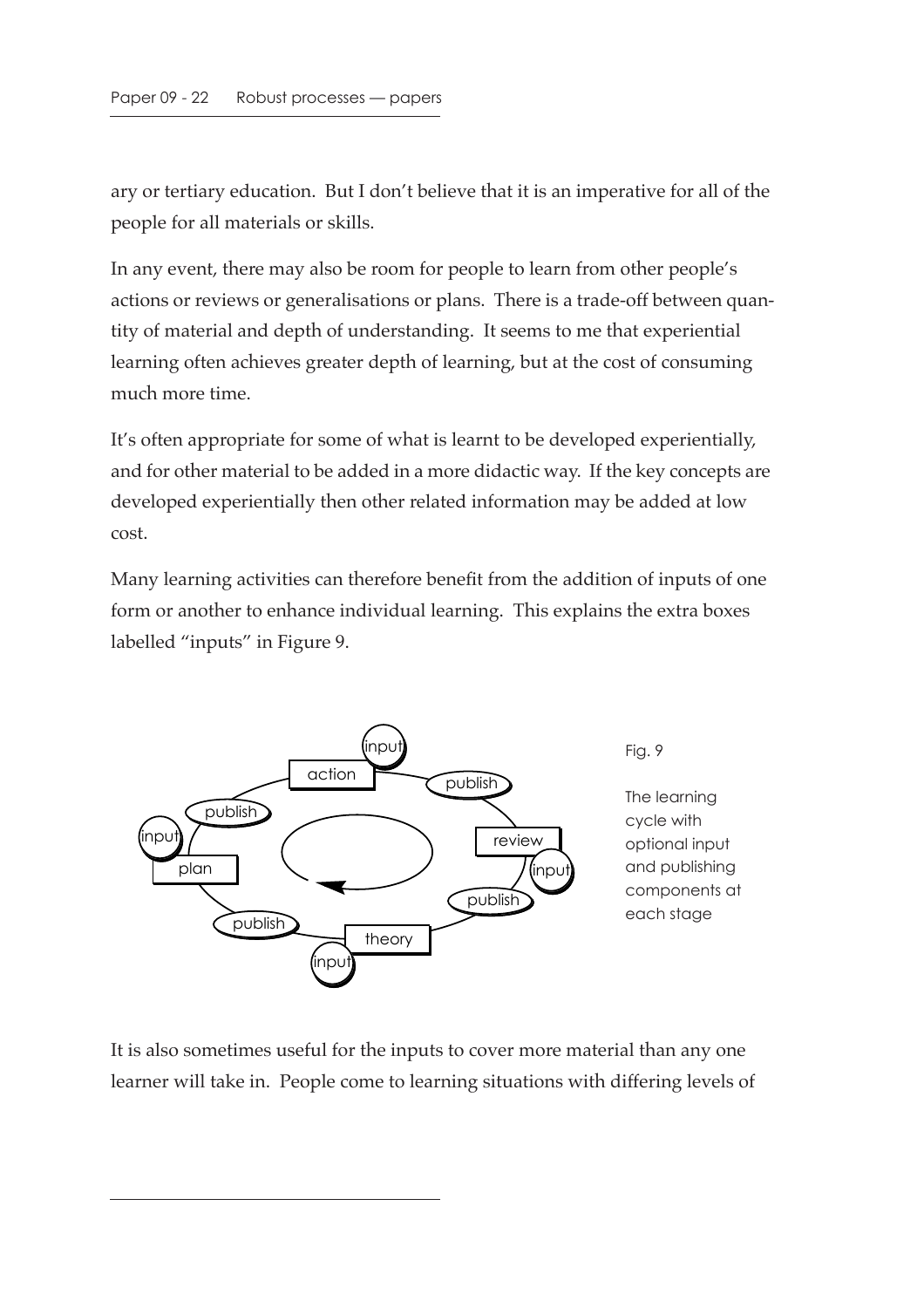experience, different interests, and different applications in mind. It is therefore often impossible to meet all the needs of all the people in a single tight program.

But there is no rule which forbids the offer of a smorgasbord of material from which people take only what they wish to. Experiential sessions may then focus on the material which is relevant to all or most; didactic sessions can present the economical smorgasbord.

To illustrate a typical learning session, here is an experiential exercise of the type that might appear in the *Annual handbooks* and similar publications. It includes examples of publishing and input at each stage. It probably goes without saying that there are many ways this could be done; this is intended only as an example.

Assume that participants take part in some activity of the type known in the literature as a structured experience. It may be a role play or simulation or exercise. It may engage participants in different roles in small groups...

#### Phase 1: Activity

- Participants take part in the activity. Before or during or after the activity, the facilitator or trainer may say something about what has happened in the past, to sensitise participants to some aspect of the experience.
- At the end of the activity the participants may compare notes on what happened, and perhaps why it happened.

#### Phase 2: review

 In their original small groups participants recollect and review the exercise they have taken part in. To help with this they may be given briefing sheets to compile the information for the report.

The activity itself is the "experience" or "act" stage of the learning cycle. The facilitator's account of what occurred on other occasions is an input.

Participants comparing views at the end of the activity is an example of publishing.

Here the small group work makes up the review. Briefing sheets are a form of input; they direct the attention of learners to issues they might otherwise disregard.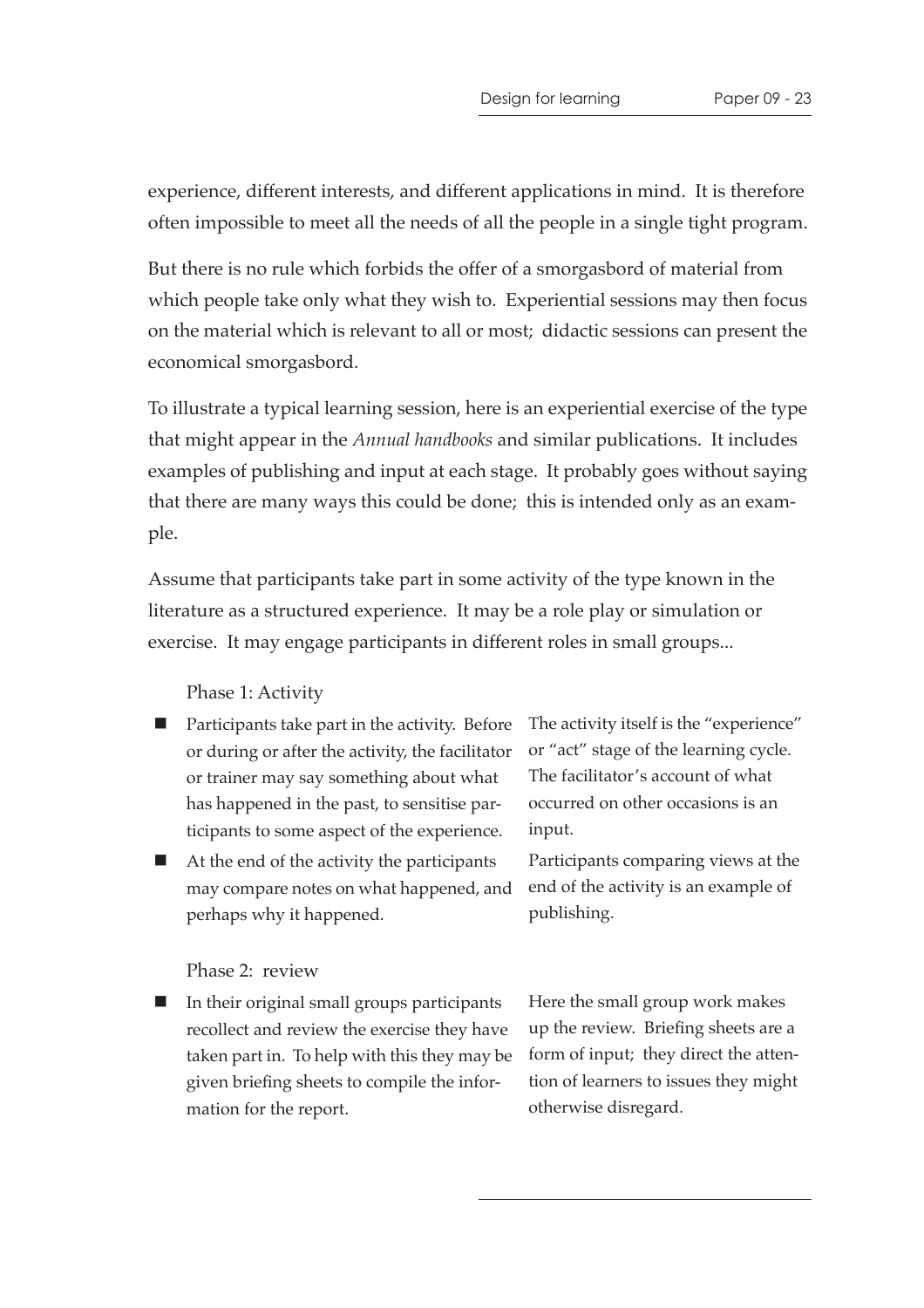- There is then a brief report from each small group to the other groups. The small group reports are an instance of publishing. Phase 3: generalising ■ Participants again gather in small groups, perhaps so formed that each group contains people from each of the earlier groups. Their task may be to draw some conclusions from their experience. The discussion is the processing or the generalisation. This is followed by a report from each of the small groups. The report serves the purpose of publishing the various conclusions. ■ The trainer or facilitator usually gives a brief lecture at this stage of some theoretical model or set of principles. Or the input may take the form of a handout. The lecture or handout is an input. Phase 4: planning ■ In a final session participants are asked to develop an action plan which applies the fruits of their new learning. The individual work provides the opportunity for planning. Some examples may be given to help with this. Each describes her  $a$  plan briefly. The individual work provides the opportunity for planning. ■ In a final session participants are asked to develop an action plan which applies the fruits of their new learning. The individual work provides the opportunity for planning.
- a. To avoid both the sexist use of male pronouns and the awkward expressions usually used to escape sexism, I use feminine pronouns throughout this document.

As with all models, there are some oversimplifications in the versions of the learning cycle I have related above. In this respect there are six points to be made about the various models.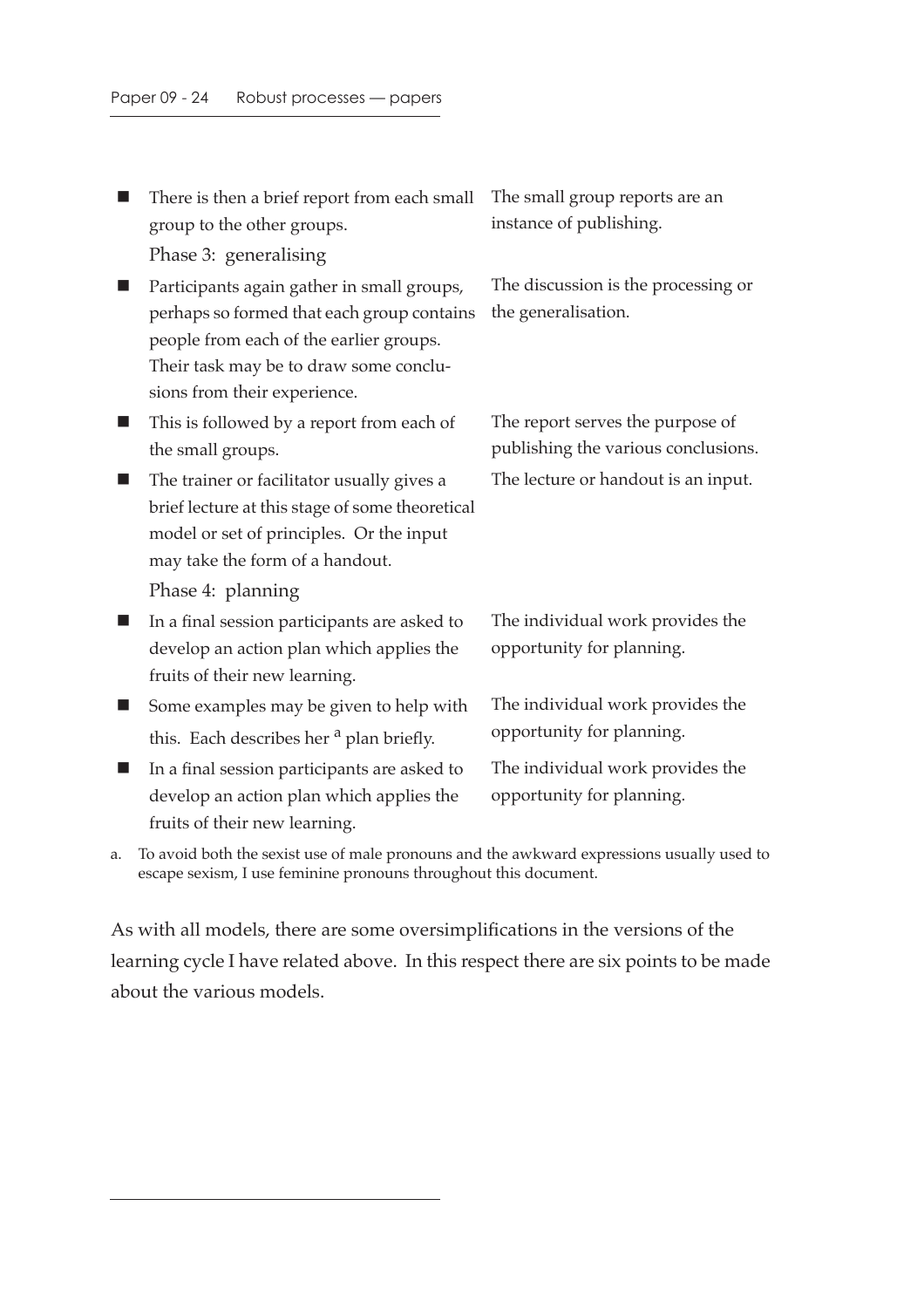#### **Further considerations**

Firstly, note that the cycle described immediately above may be only part of a workshop. This cycle may be part of a larger cycle which may itself follow a similar path. And there are usually smaller and perhaps implicit cycles of activity and reflection within an exercise. Many learning processes (and change processes, and problem solving processes) consist of cycles within cycles within cycles...

Secondly, some of the models imply that learning starts with activity. I will assume instead that as with most cycles you can start wherever you like provided you close the cycle. If you reflect on the matter you will probably decide that some designs actually work better if they have a different starting point.

For example, some years ago Alf Lizzio and I were involved in a training program for managers in which the major learning vehicle was a change activity which the managers carried out on the job, within their usual area of responsibility. In this instance the activity could not easily begin until the managers know something of how to manage the change process. The first workshop in the overall exercise therefore finished just before the activity began; the workshop was preparation for that activity. Because there was a later review of the activity, the overall design ran several times through the experiential learning cycle. The main cycle was...

```
plan \rightarrow (activity) \rightarrow review \rightarrow generalize \rightarrow plan
```
with the activity taking place outside the workshop. The overall design was as shown in Figure 10.

It is worth mentioning, too, that this workshop program itself had many segments. Most of them traversed the whole cycle, with varying starting points.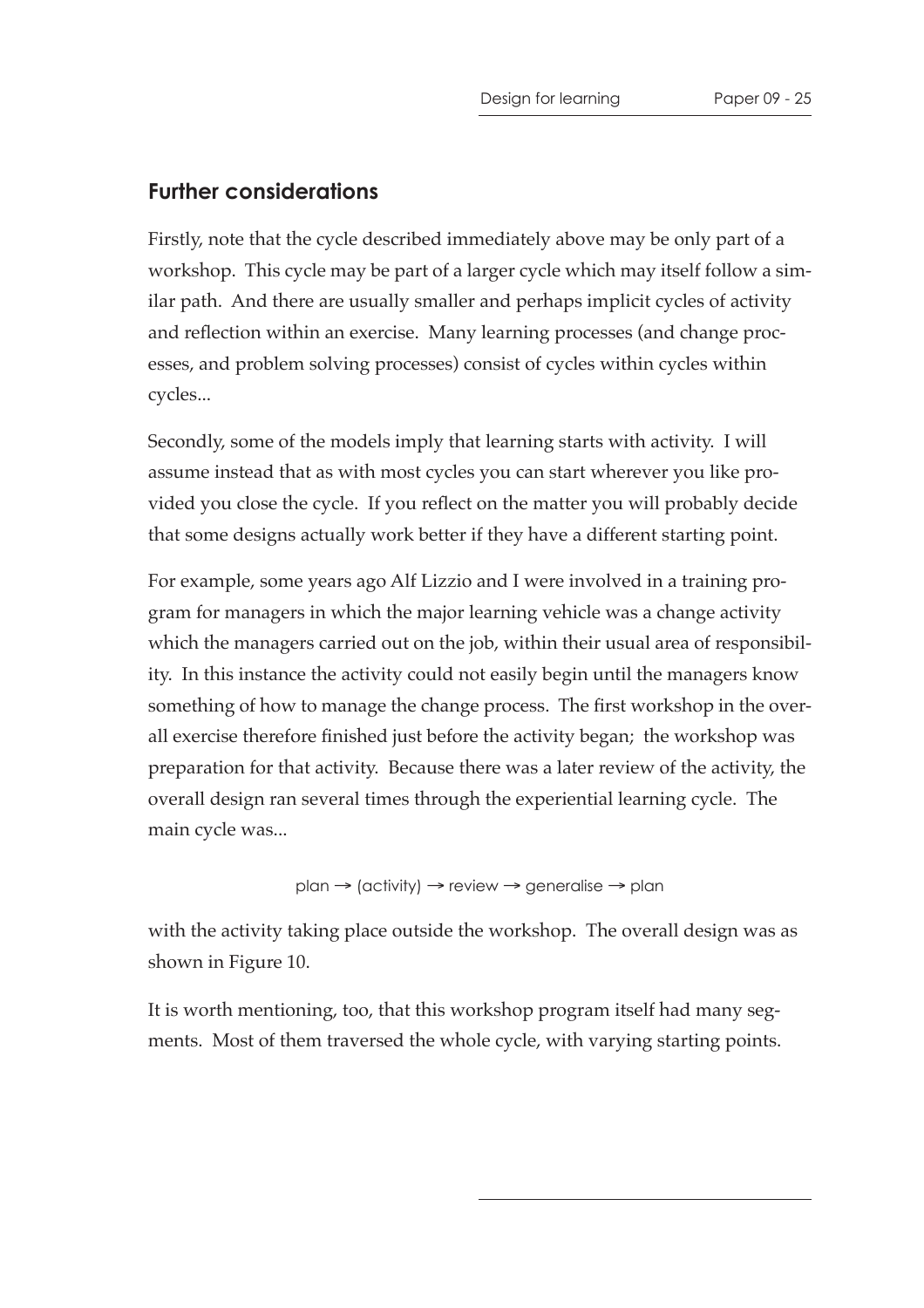



In project-based training, the action may take place outside the formal training environment.

Thirdly, there is also some reason to expect that different people may prefer learning designs which begin at different points. I return to this shortly.

The fourth point is important. The models above identify the overall shape of experiential learning activities. They still require some off-the-shelf activity or some creativity before any specific activity can be designed. Fortunately there are many structured experiences available—several hundred in the University Associates publications alone. For those situations where you cannot find a suitable activity, however, it would be useful to have a process for designing processes: in other words, a metaprocess. A later part of this document explains a model for this purpose, and its use.

Fifth, and also important, is the bias of the learning cycle models towards the learning of understanding. But much learning is a combination of understanding and skills. In many settings, in fact, it may be that understanding is more easily acquired than skills, and skill learning is more important. Some approach to the design of skill-learning processes is therefore also useful. This, too, is covered shortly, and again later.

Sixth, all of this assumes that you have the attention and cooperation of the participants. As you may recognise from your own experience of school and elsewhere, this is not to be taken for granted. To maintain energy and focus requires ongoing attention.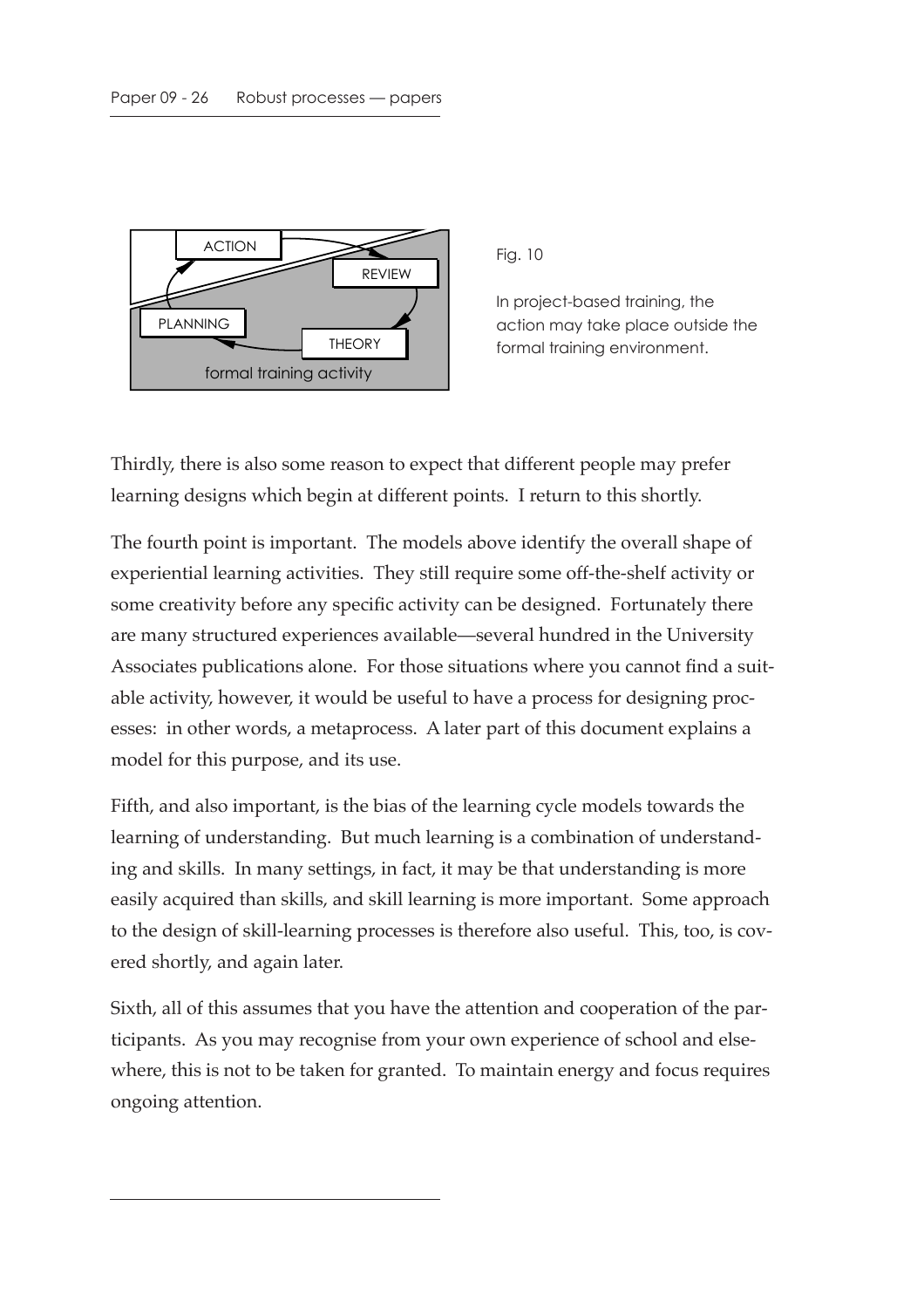This last point is considered immediately below, followed by a brief account of skill learning and some consideration of learning styles.

#### **Managing energy — openings**

One of the most important differences between effective and ineffective workshops and the like is the energy of the participants ... Yet it is not something that most novice trainers (or even some who are more experienced) deal with very well.

I recall a group facilitation workshop at which Keithia Wilson introduced a variation of the parlour game "wink murder", in which one of the players surreptitiously "murders" others by winking at them. To focus the attention of participants on energy, Keithia suggested that anyone believing someone else was bored might wink at them. If bored, the person would "die"; the deeper their boredom, the more spectacular their death. During an activity in which two of the participants were facilitating an activity they had designed, energy dropped. It wasn't until almost all of the participants were stretched out on the floor that the facilitators paid explicit attention to the energy in the group.

The issue of energy is perhaps most obvious and most likely to be addressed at the beginning of an activity. Participants bring to workshops the distractions and concerns from their life and work, and their expectations about what is about to happen. The expectations may or may not be helpful. The distractions most probably are not.

It is typical, therefore, that one of the earliest events in an effective design is some activity to raise energy and focus it on the workshop topic. This "warm-up" manages the transition from outside the learning experience to within. Similarly, it is useful to have another transition activity, often known as closure, to manage the transition out of the learning activity (Figure 11).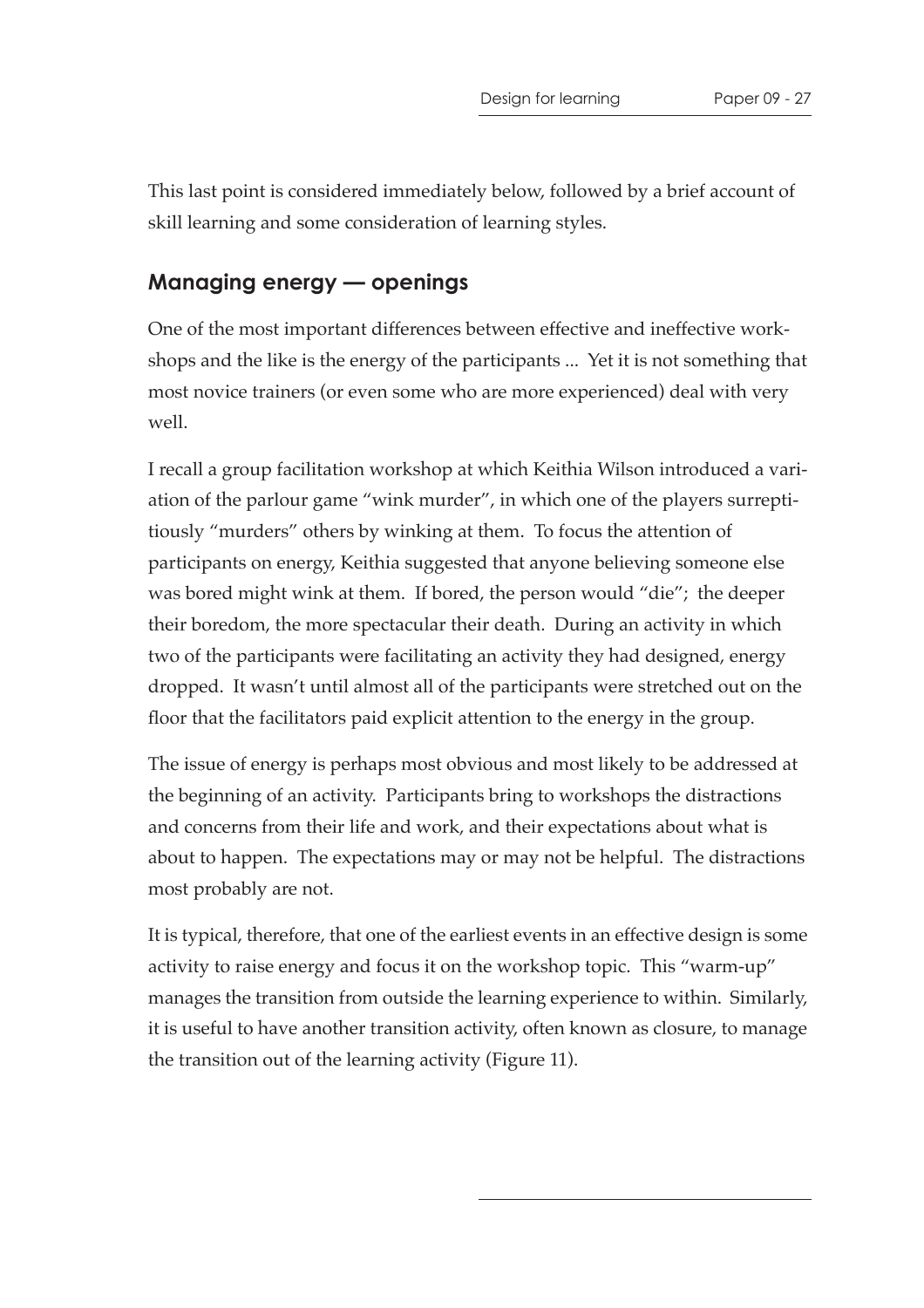Before moving into activity, some way of capturing people's attention and raising their energy will increase the impact of the activity. Physical activity or excitement will often serve the purpose.

Sheer physical activity may be used. At the beginning of a workshop or training course I often find that the furniture is too reminiscent of a classroom. Explaining what is required, and then asking those present to help in rearranging the furniture, both gets their blood circulating and orients them to the style of activity.



Fig. 11

Learning activities may be preceded by a warm-up to manage the transition into the workshop, and "warmdown" to manage the transition out

Anything which has intrinsic excitement and enjoyment may work. Discussion in pairs can be effective if the topic is sufficiently arousing. For example I may start an activity on process and content by asking people to tell jokes to two others; one of those focusses on the content (the joke itself) while the other focusses on how it is told (the process). Their different reactions clearly draw attention to the difference in content and process: those attending to process don't laugh at the punch-line.

Mild taboos, if carefully chosen to suit those taking part, work well: the ideal is to select something which is just on the boundary of what the people will regard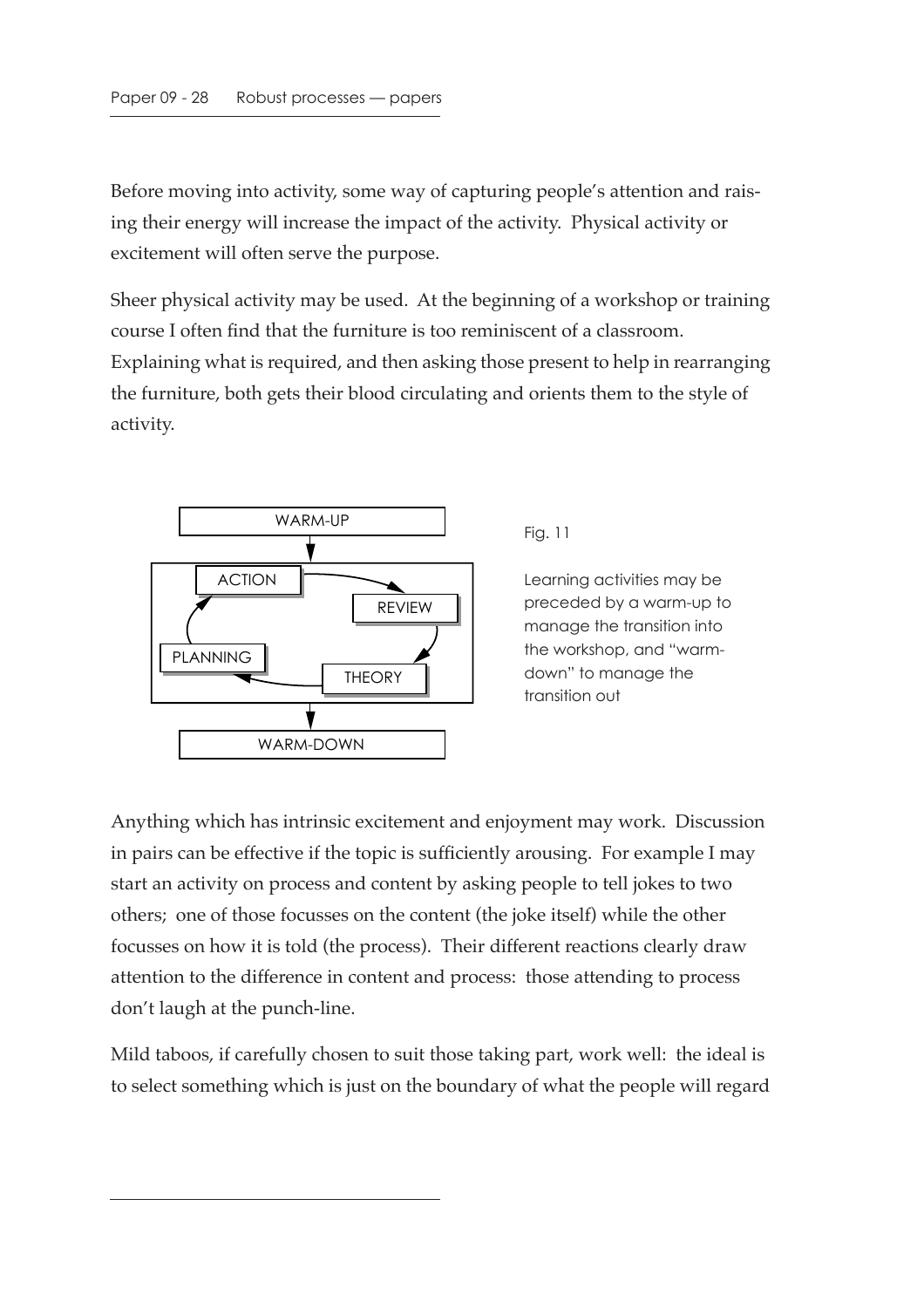as allowable, and then use instructions which make it legitimate. Misjudge, however, and you may place the whole workshop or course in jeopardy. Used cautiously, physical contact can be excellent.

In fact, openings attract attention. At the beginning of a workshop people may have little information about what is to happen. Almost anything that occurs will be treated as deliberate and significant. Openings which are not congruent with what is to follow may create later problems in the workshop.

The choice of openings will be influenced to some extent by what is to follow. Openings are intended to help create a focus on the topic to follow: that is, to create realistic expectations. Physical activity may be most appropriate for a workshop which is highly experiential and especially action-oriented. More intellectual openings may be a better preparation for more cognitive workshop activities.

Because openings influence people's expectations, they may be used to develop appropriate expectations. Those of you who, like me, have been asked to carry out activities within a management development program or something like that will occasionally have had the experience of walking into the room to find that desks arranged in a large  $\blacksquare$ , probably with a desk for you at the front. This undoubtedly gave *you* some expectations about the program. Why not ask the participants to change it to something more suited to activity, thus lifting their energy levels and telling them something about the workshop at the same time?

In brief, the start of a workshop is a transition from outside the workshop to within. Some activity is desirable to manage the transition so that people are alert and focussed, and with appropriate expectations. Another transition occurs at the end of the workshop. It, too, may benefit from being deliberately managed.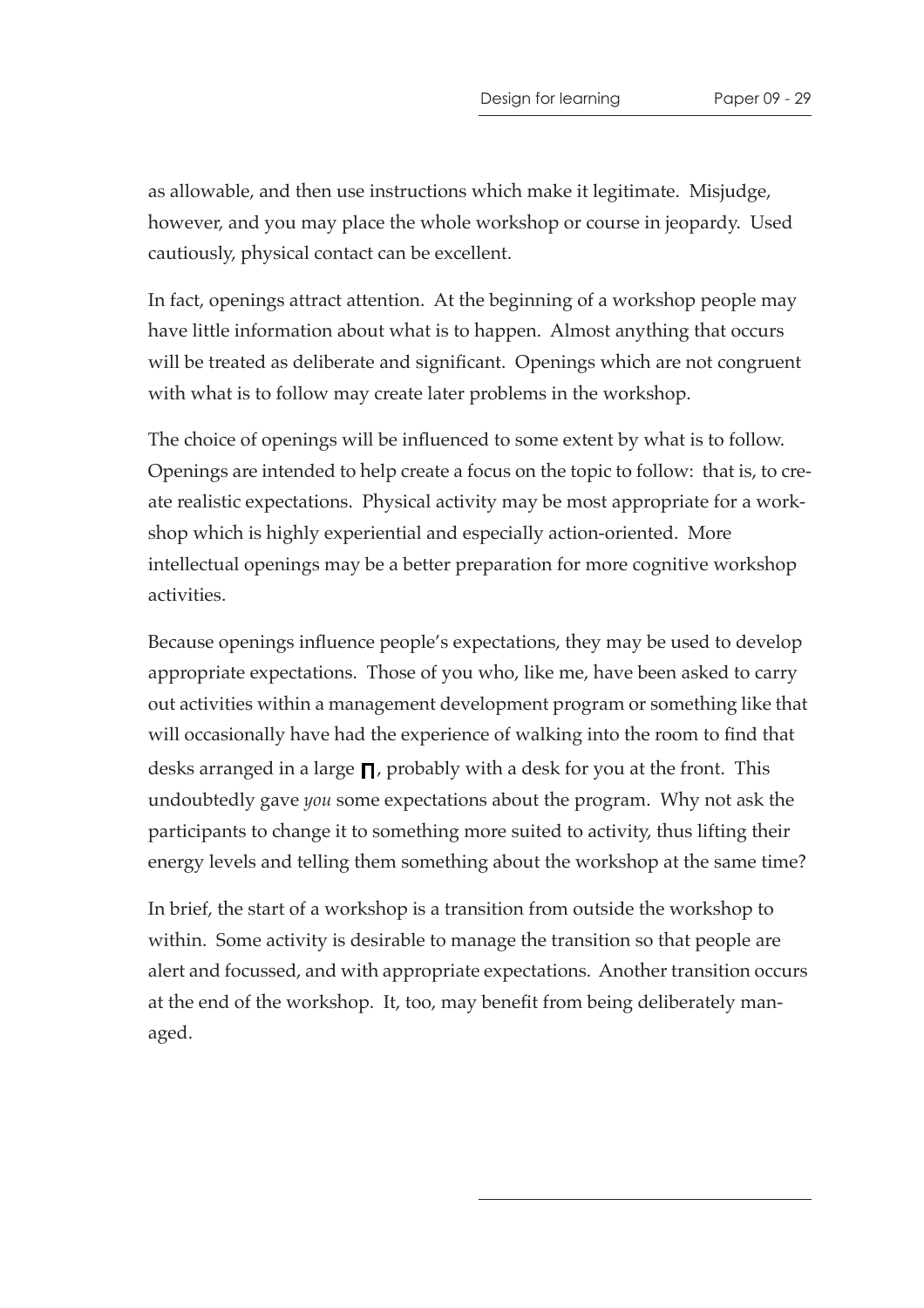#### **Endings**

In a short workshop the ending may serve primarily to build in some likelihood that people will apply what they have learnt. Action planning for on-the-job or in-life behaviour is a frequent ending.

You may have noticed, though, that people prepare for their own transition back to the so-called real world. Outside concerns begin to reappear as the end draws closer. It seems to me that the "real world" is a misnomer. The relationships and behaviour which can emerge in an effective workshop often differ from the rest of existence precisely in being real, less constrained by roles and rules and expectations than is usual. But that isn't how participants think about it. The risk is that they will regard the workshop as a more-or-less pleasant interlude. "Now back to the real world."

It is conventional to call a planned ending a "closure", with the intention of tying up the loose ends. Speaking for myself, I would rather that people left with ideas and plans gnawing at their brains. Workshops are almost never long enough to do what they are required to do; so I don't want people to be able to parcel it all up neatly and then put it aside. Left to themselves, people manage their transitions by compartmentalising their experiences. The purpose of a training experience, on the other hand, is to change their behaviour outside the training.

On one occasion Phill Boas, Tim Dalmau and I managed the end transition by declaring the workshop open just before the participants left to return to the outside world. To discourage them (and us) from adopting our workshop behaviours we kept postponing the start. "Please don't let the workshop begin just yet, there are a few things we have to do first." We kept postponing the start for all eight or nine days of the workshop. Our intention was that the skills and understanding they developed would be used in their outside life.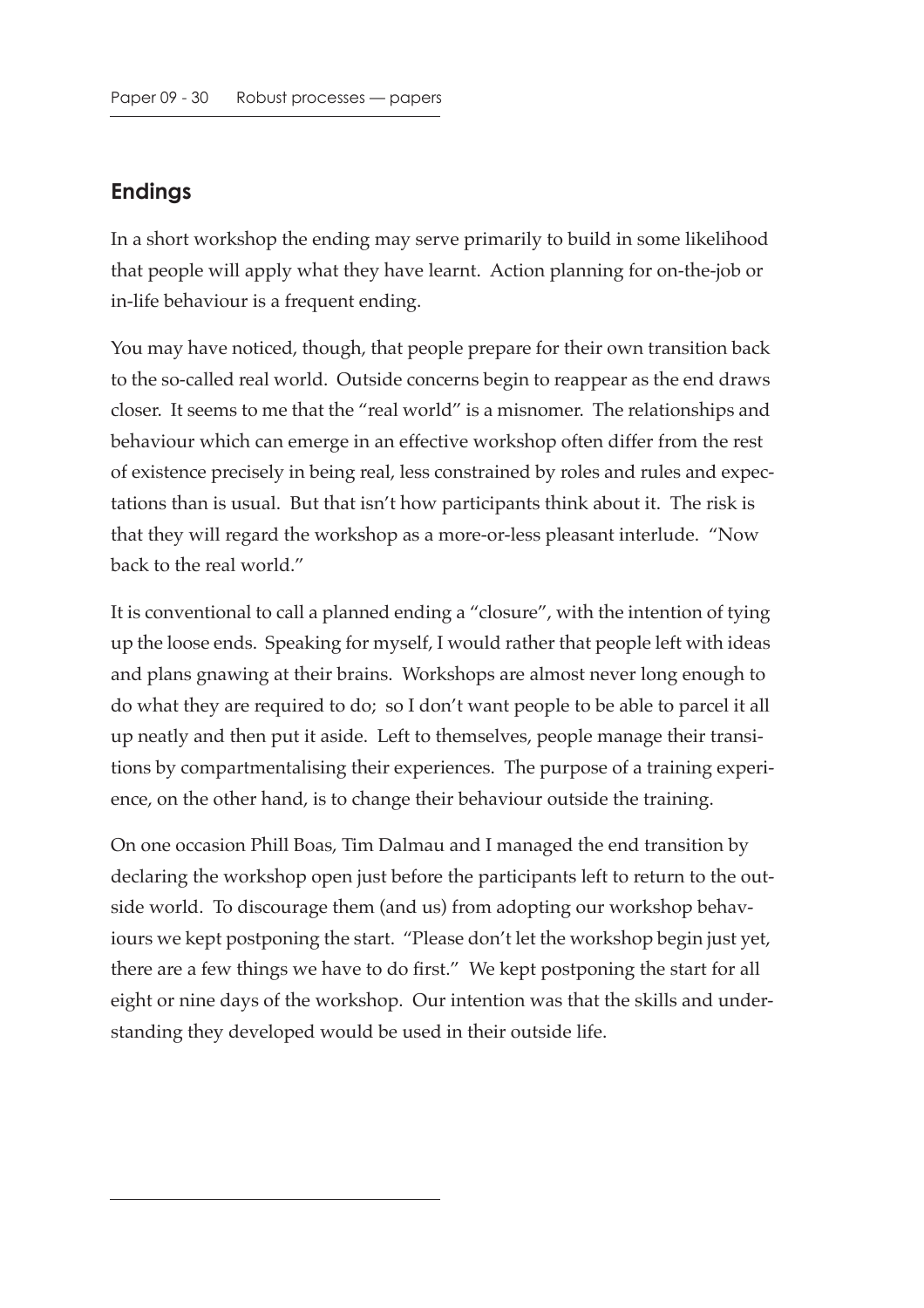### **Skill development**

I have so far talked about an approach which is best suited to the development of understanding on the basis of some experience or activity. Frequently, of course, skill development is intended as the emphasis of the course.

In such an instance, the activity is fairly easily chosen. Any activity which enables participants the practise the required skills is appropriate. The remainder of the cycle is then for feedback on skill development. For complex skills, the same cycle can be used. A promising starting point is planning (with the theory component optional), or theory...

| (theory) | participants identify the outcomes they desire, and review their<br>beliefs about which actions will produce the desired outcomes;                        |
|----------|-----------------------------------------------------------------------------------------------------------------------------------------------------------|
| planning | participants decide which actions they will try to use;                                                                                                   |
| action   | participants practise the skill (or sometimes one "focal" participant<br>does so);                                                                        |
| review   | participants review the previous activity; this can often usefully<br>take the form of identifying the actions taken, and the outcomes<br>which resulted. |

Actually, I have a preference for including concepts. My experience, especially with micro-skills, is that people often don't use them because they don't know *when* to use them. Concepts can act almost as higher-order skills, which guide people in the use of micro-skills.

 $\overline{\phantom{a}}$ 

I return now to the issue of learning styles.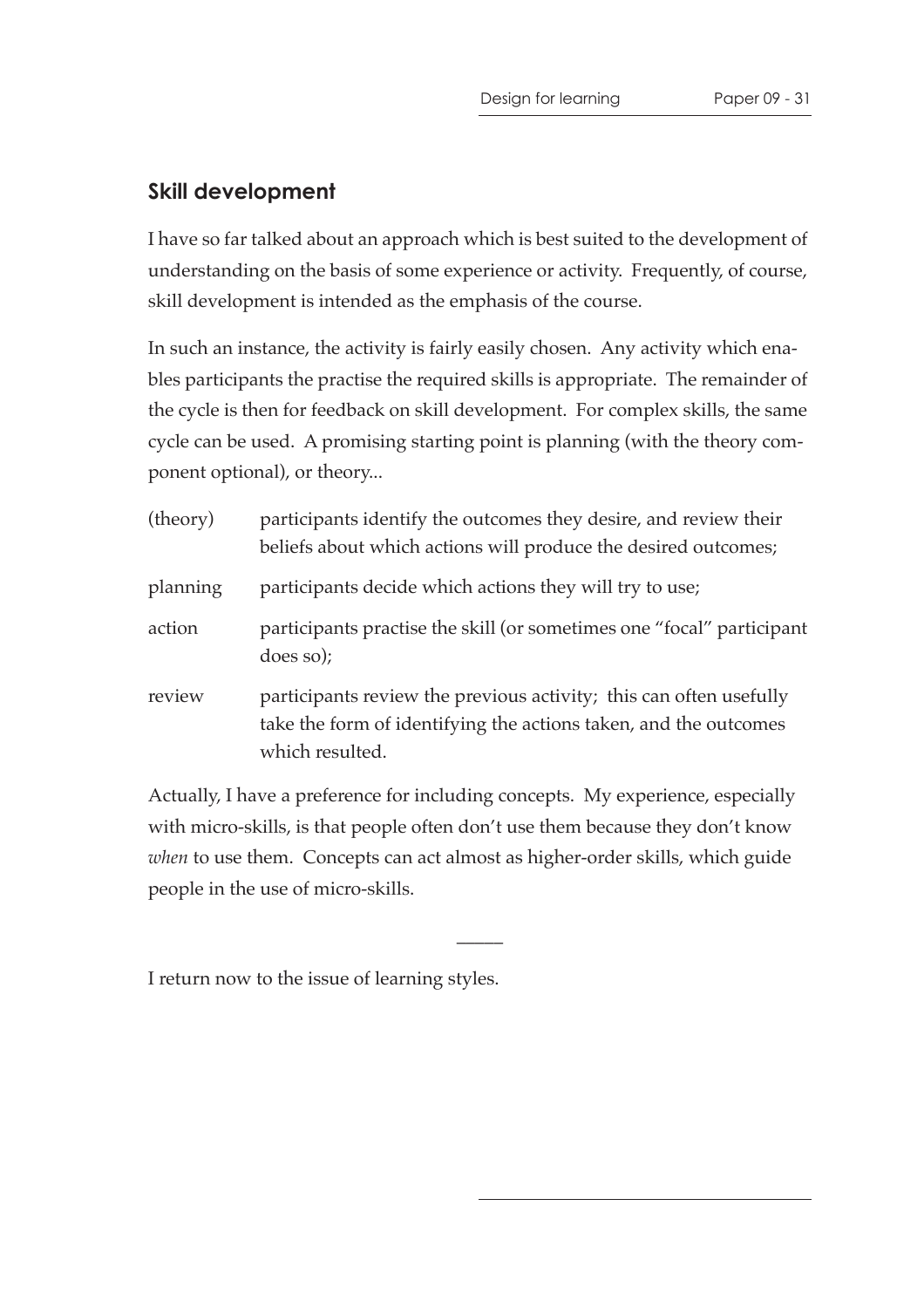### **Learning styles**

It was my friend Tim Dalmau, drawing on the work by Mitroff and Kilmann, who first drew my attention to this.  $16$  Mitroff and Kilmann demonstrate that people who are identified as having different types on Jung's typology treat such activities as science or evaluation in different ways.

Jung, as you may know, formulated a theory of human personality (incidentally bequeathing the terms introvert and extravert to the language). The popularity of his work has been increased enormously by the availability of several measures of his personality types, most notably by the Myers-Briggs Type Indicator or MBTI of Isabel Myers. <sup>17</sup> She has also written an introduction  $^{18}$  to Jung's typology which is clear and useful. I have myself treated Jung's theory as a theory not of personality type, but of decision-making style.  $19$  On these grounds one might expect learning style and Jungian type to be related.

Elsewhere, Kilmann 20 has looked specifically at problem solving. (Figure 12 is based upon his results.) As problem solving and learning cycles are similar, one can on these grounds identify certain types as having a preference for certain parts of the learning cycle.

<sup>16.</sup> Mitroff, Ian and Kilmann, Ralph (1978), *Methodological approaches to social science*, San Francisco: Jossey-Bass.

<sup>17.</sup> Myers, Isabel Briggs, and McCaulley, Mary H. (1985), *Manual: A guide to the development and use of the Myers-Briggs Type Indicator*, Palo Alto, Ca.: Consulting Psychologists Press.

<sup>18.</sup> Myers, Isabel Briggs (1980), *Gifts differing*, Palo Alto: Consulting Psychologists Press.

<sup>19.</sup> Dick, Bob (1990), *Jung for sceptics: Jung's types as decision-making preferences*, second version, Chapel Hill: Interchange.

<sup>20.</sup> For the material on type and problem solving see e.g. R.H. Kilmann, Problem management: a behavioural science approach, in G. Zaltman, *Management principles for non-profit organisations*, Amacom, 1979.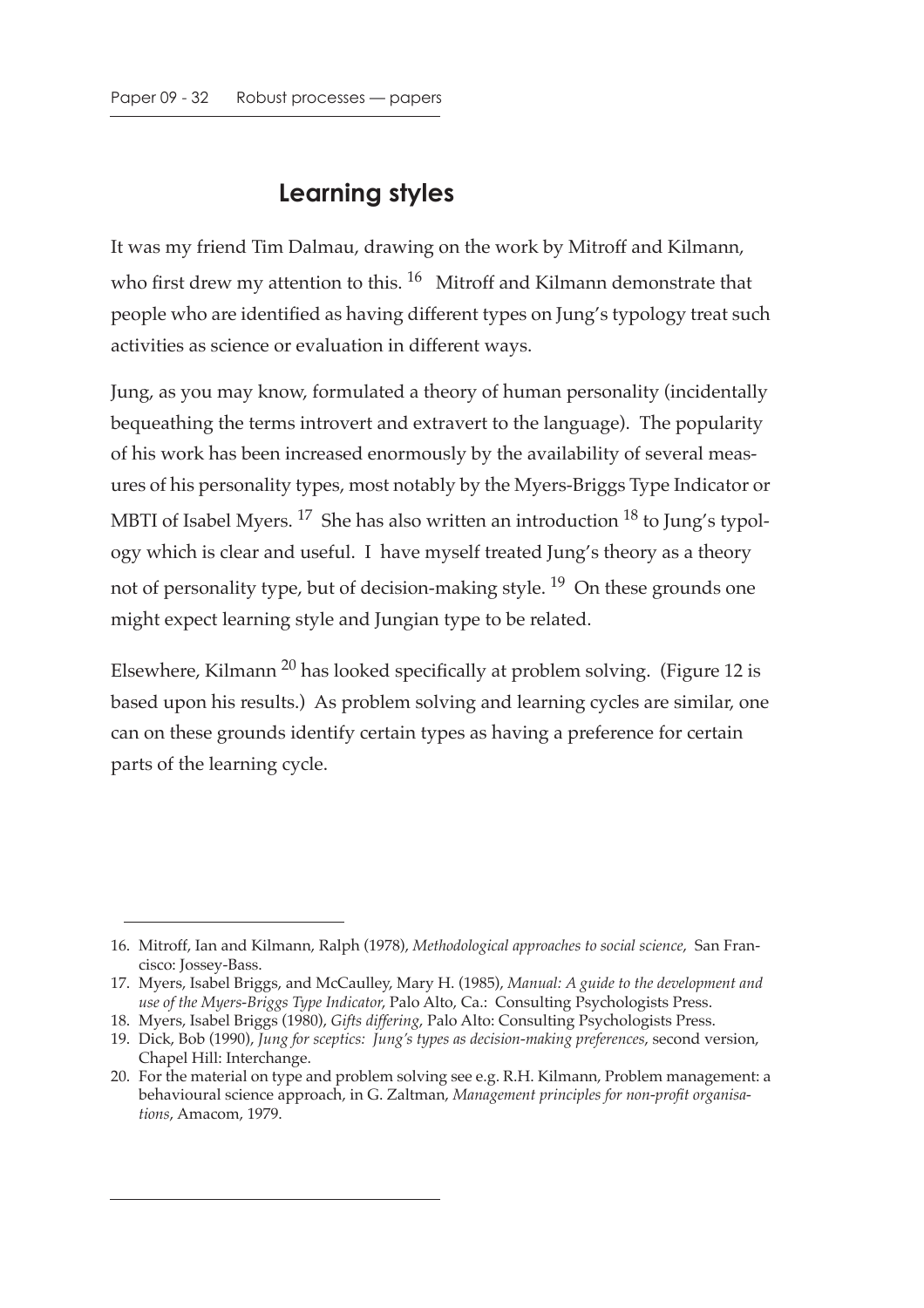

I don't intend to go into Jung's typology in great detail here. <sup>21</sup> But for those unfamiliar with it, a summary of the four dimensions of the theory may be  $useful...$ 

*Introversion ... extraversion*. This dimension very nearly resembles what you might expect from the common meaning of the terms. Extraversion is an action orientation, valuing the "real world" over thoughts and ideas. It is often characterised by sociability, and perhaps impulsiveness and a preference for variety and stimulation. Introversion is oriented more to ideas, and may be characterised by a relative reticence and a lower sociability. It may be accompanied by a relative tolerance of boredom, a preference to work at one task at a time, and is sometimes evidenced by a characteristic hesitancy before speech or action.

*Sensation ... intuition*. Sensation is "left-brain" perception, in the sense that the left brain  $^{22}$  tends to be narrowly logical, step-by-step, atomistic, and literal. The orientation is to detailed stimulation taken in through the senses in the present. It may be accompanied by a preference for order, punctuality, and prac-

<sup>21.</sup> Stephen Moss has provided a useful summary: *Introducing type: an Australian handbook on Jungian type theory and the Myers-Briggs Type Indicator MBTI*, DMP Press, Brisbane, 1988.

<sup>22.</sup> For example see Bergland, Richard (1985), *The fabric of mind*, Ringwood, Vic.: Penguin Australia.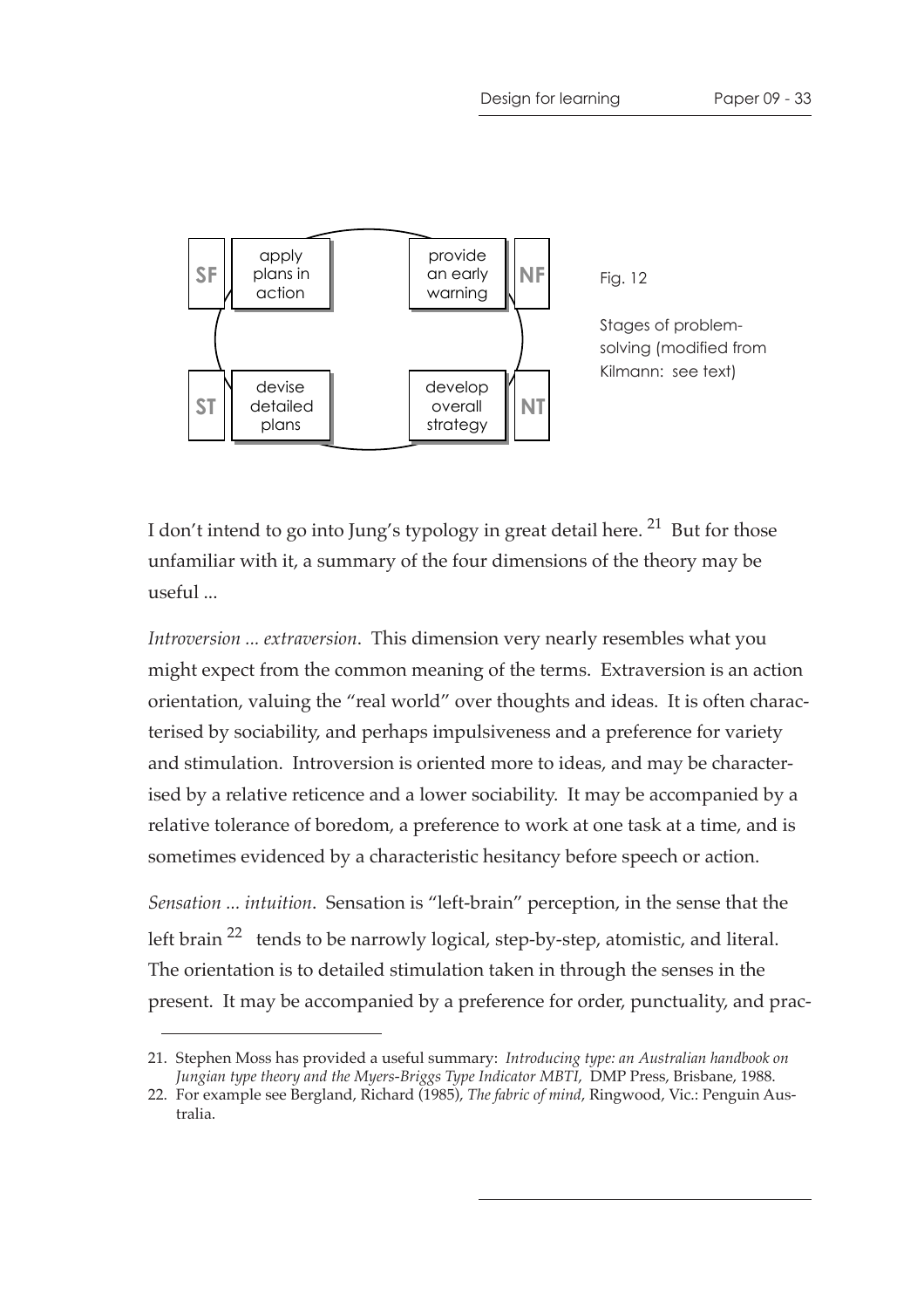ticality. Intuition is right brain operation. It is more global, less accessible to awareness, and more to do with sensing patterns than with paying attention to detail. Intuition is characterised by imagination, and may be more oriented to past or future than the present.

*Thinking ... feeling*. Thinking is left-brain judgment. It is similar in some respects to sensation: systematic, narrowly logical, step-by-step. It deals most easily with numerical and specific data, and can take place almost entirely within awareness. Feeling, or right-brain judgment, is more global and depends more on "gut feeling" than on systematic analysis. It deals more easily than does thinking with ambiguous and complex decisions, including those involving people.

*Judgment ... perception*. Judgment focusses on thinking or feeling more than on sensation or intuition. It is characterised by decisiveness, order, and pre-planning. There is usually a tendency to set goals, to work to deadlines, and to be willing or even eager to organise others as well as oneself. Issues may be seen in black-or-white terms. In contrast, perception stresses information-collection rather than decisiveness. It is characterised by a willingness to wait to find out what happens, and then "roll with the punches". Goals, and especially deadlines, may be avoided. It may sometimes produce fence sitting and procrastination.

Although I will mainly refer to the second and third of these, the other have their effects too.

Combining the second and third of these gives four personality types (Figure 13), or (as I prefer) decision-making styles. As learning involves the making of decisions about some aspect of the world, or some information, a relationship between the typology and different learning preferences is to be expected.

It is also my impression that people do often limit themselves to one of the four quadrants of the learning cycle. Therefore each of the four Jungian types might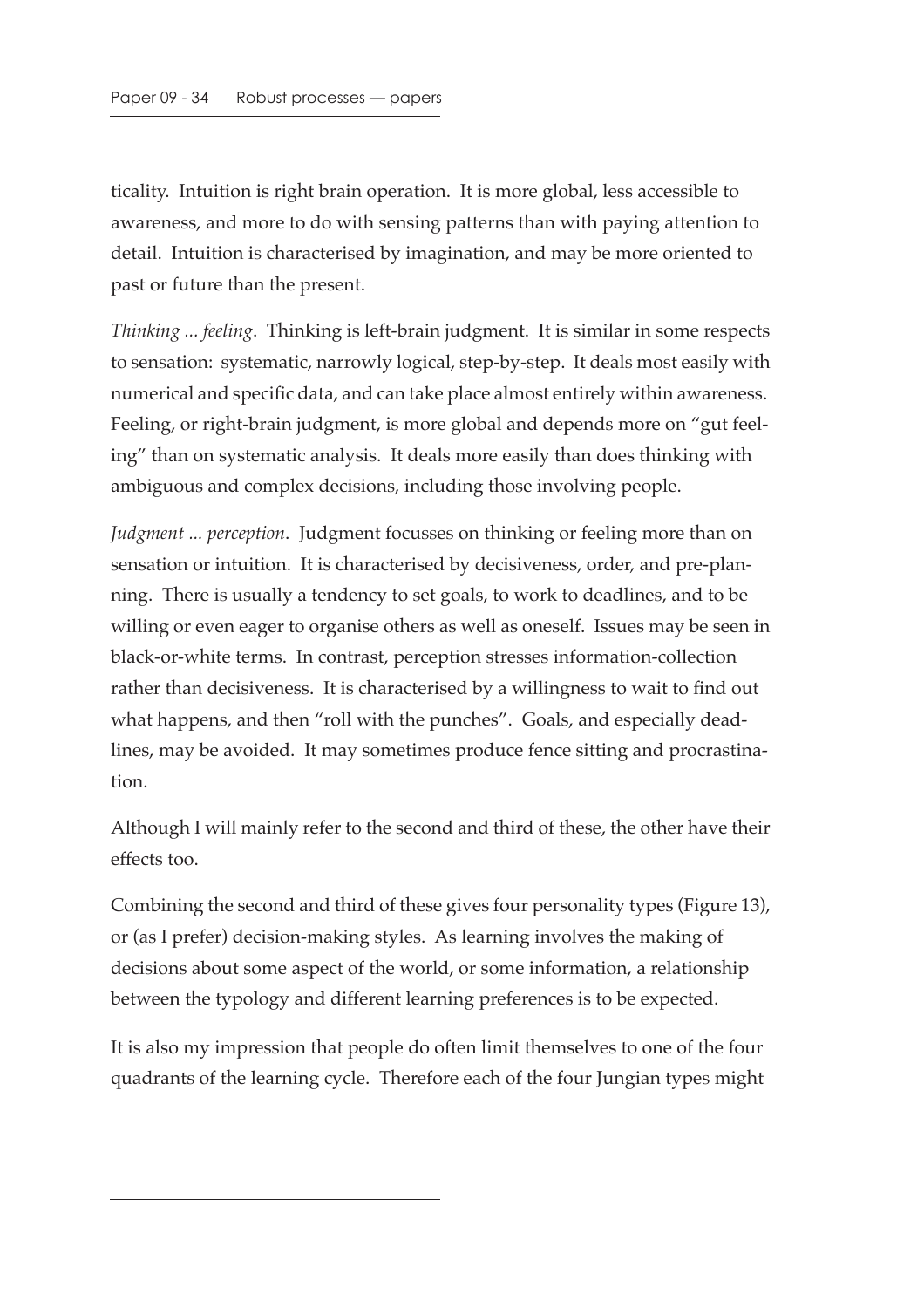

also be expected to have misgivings about learning which uses mainly the quadrant opposite the one that they prefer.

The following paragraphs describe each of the four quadrants in turn, relating them also to the possible decision-making style which may be favoured by their adherents.

#### **Learning by doing**

This is learning which is based in action. In my experience, it is also characterised by a very tight cycle, where the reflection is often outside awareness. Learning in a sense *is* doing (Figure 14), and it is almost as if such people have their memory in their muscles.

Intuitive feeling is a decision-making mode where both perception and decision are global and impressionistic. Kilmann identifies it as which might be called the "early warning" mode in team work — being first to notice that something is wrong. One might therefore expect learning to be outside awareness, and derived directly from experience. In other words, this may be the style of learning which they prefer. 23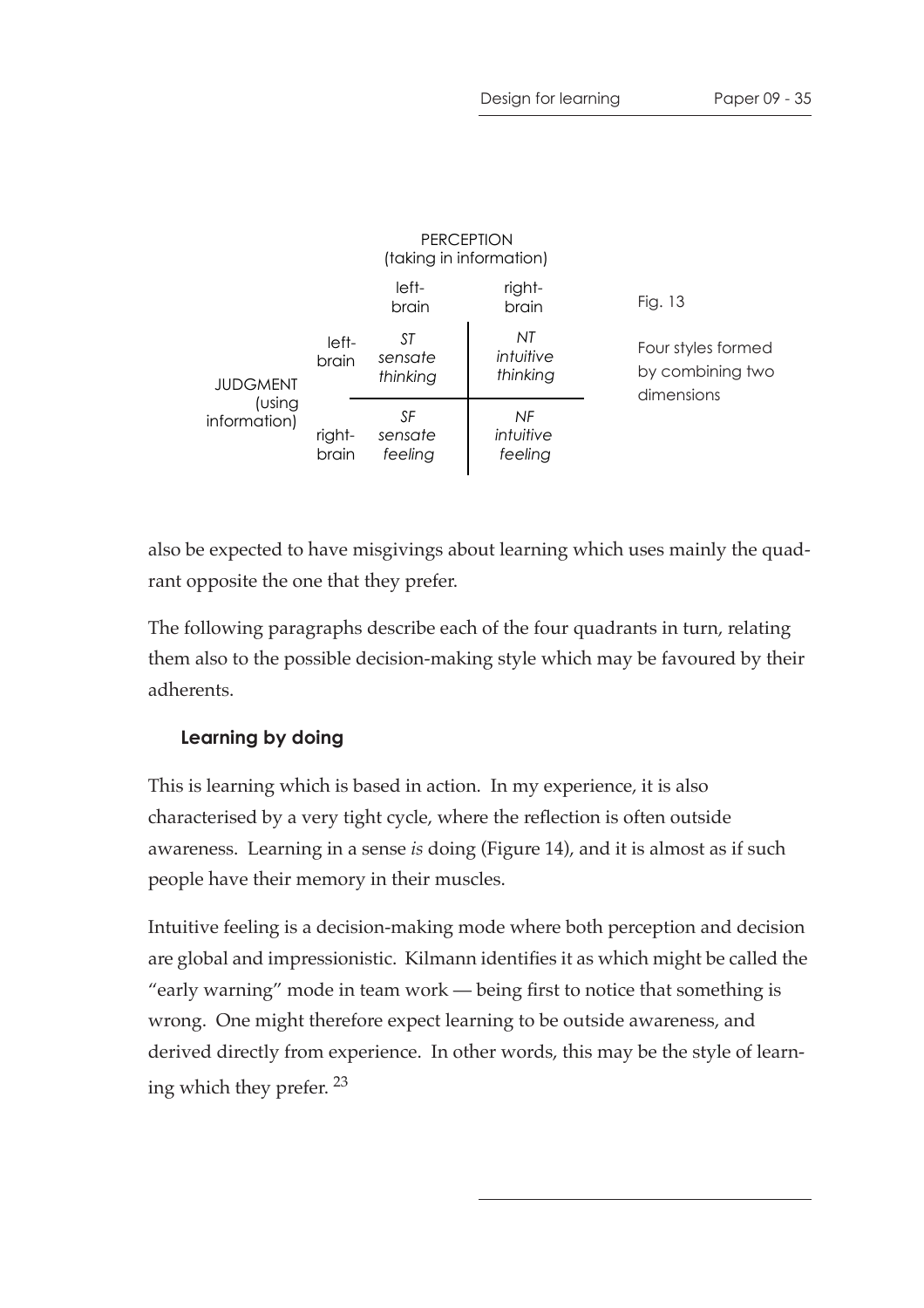

Fig. 14

For the intuitive-feeling type, learning is doing; learning and review form a tight cycle

One might expect that people who prefer "learning by doing" may be distrustful of theory or step-by-step plans.

Note that the problem with this approach to learning is that there may be little generalisation. For example I have known some counsellors (who often score as NF) whose communication skills within the counselling situation is excellent. But some of them use a very different style of communication when they are being "people" rather than counsellors.

#### **Building theories from evidence**

In the second quadrant, learning consists primarily of generalising from experience. It also admits the possibility that other people's experience can also be used as a source of experience.

Intuitive thinking is right-brain perception, left-brain judgment. That is, ambiguous and complex information can be analysed; but the conclusion drawn from it is narrowly logical and explicitly consistent. In Kilmann's work, intuitive thinking is a style of thinking suited to strategic planning; the ambiguous early warning of the intuitive feeling type is elaborated into a strategy or process for

<sup>23.</sup> I also have a suspicion that this is the preferred learning mode of those who have a sensate perceiving approach to decision-making (that is, those who score ISTP, ISFP, ESTP, ESFP on the MBTI). I can't be sure, as such people are rarely encountered in the classroom or training room for the most part. I have noticed other similarities too between people scoring -NFand those scoring -S-P.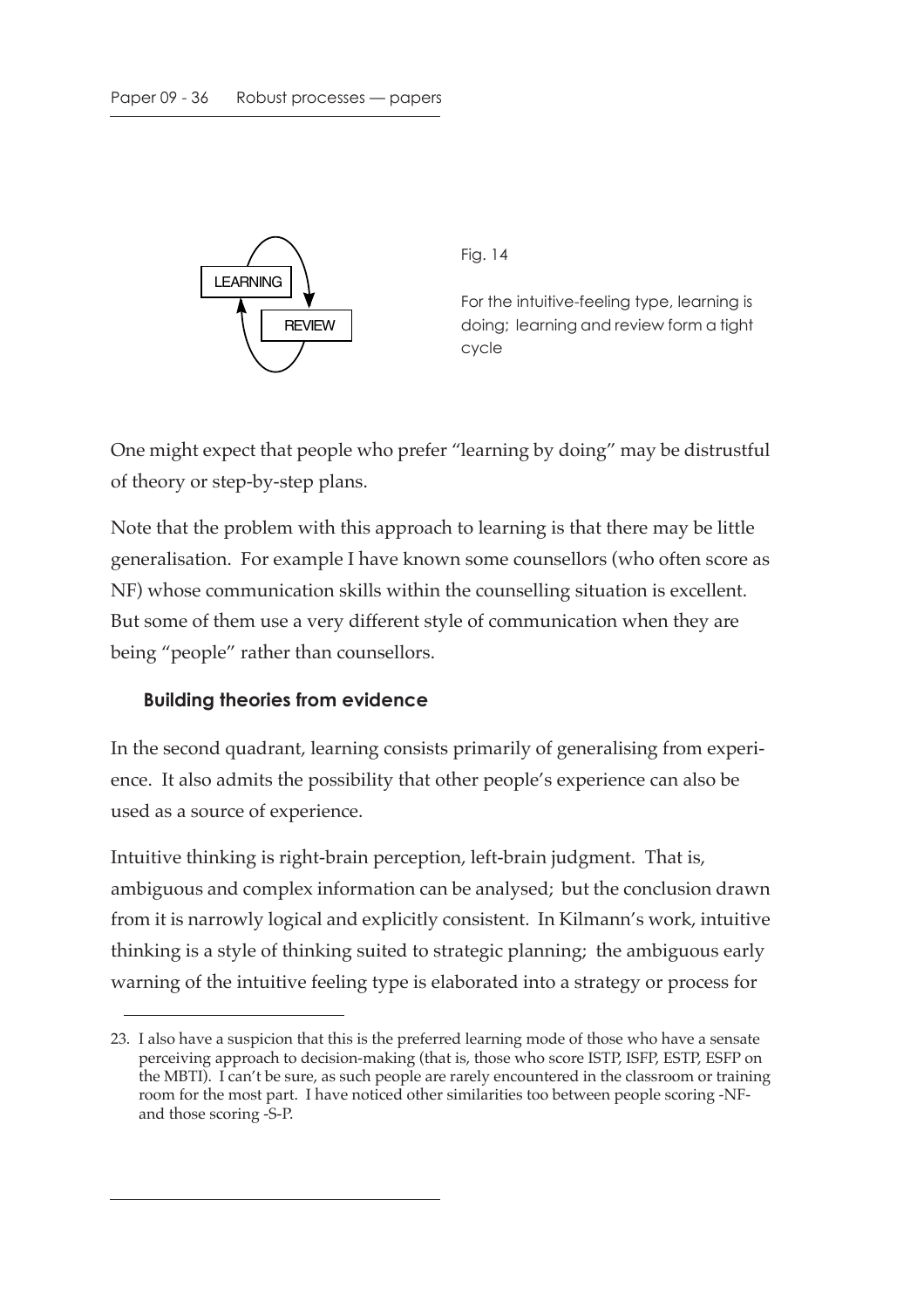dealing with the issue. I therefore propose that people who score as intuitive thinking types are most likely to draw generalisations from observations (Figure 15).



People who most favour this quadrant may have no desire to follow through into plan or action. The evidence and theory are important; but once the theory is developed, it becomes the filter through which the evidence is classified. The danger, then, is that the theory gradually comes to be seen as a reality in itself.

In passing, you may note that academics commonly score as preferring intuitive thinking.

## **Applying principles**

The third quadrant is characterised by learning which consists primarily of the application of principles. That is, theories and principles are taken from others (or perhaps deduced from previous experience), and then drawn upon in deciding what to do.

Sensate thinking is left-brain problem-solving and decision-making. Especially combined with a judging  $^{24}$  preference, it may lead to the acceptance of

<sup>24.</sup> In Kilmann's work, too, the descriptions of sensate types in problem-solving seems more like -STJ than -STP. I presume that -S-P types are as uncommon in Kilmann's experience as in mine.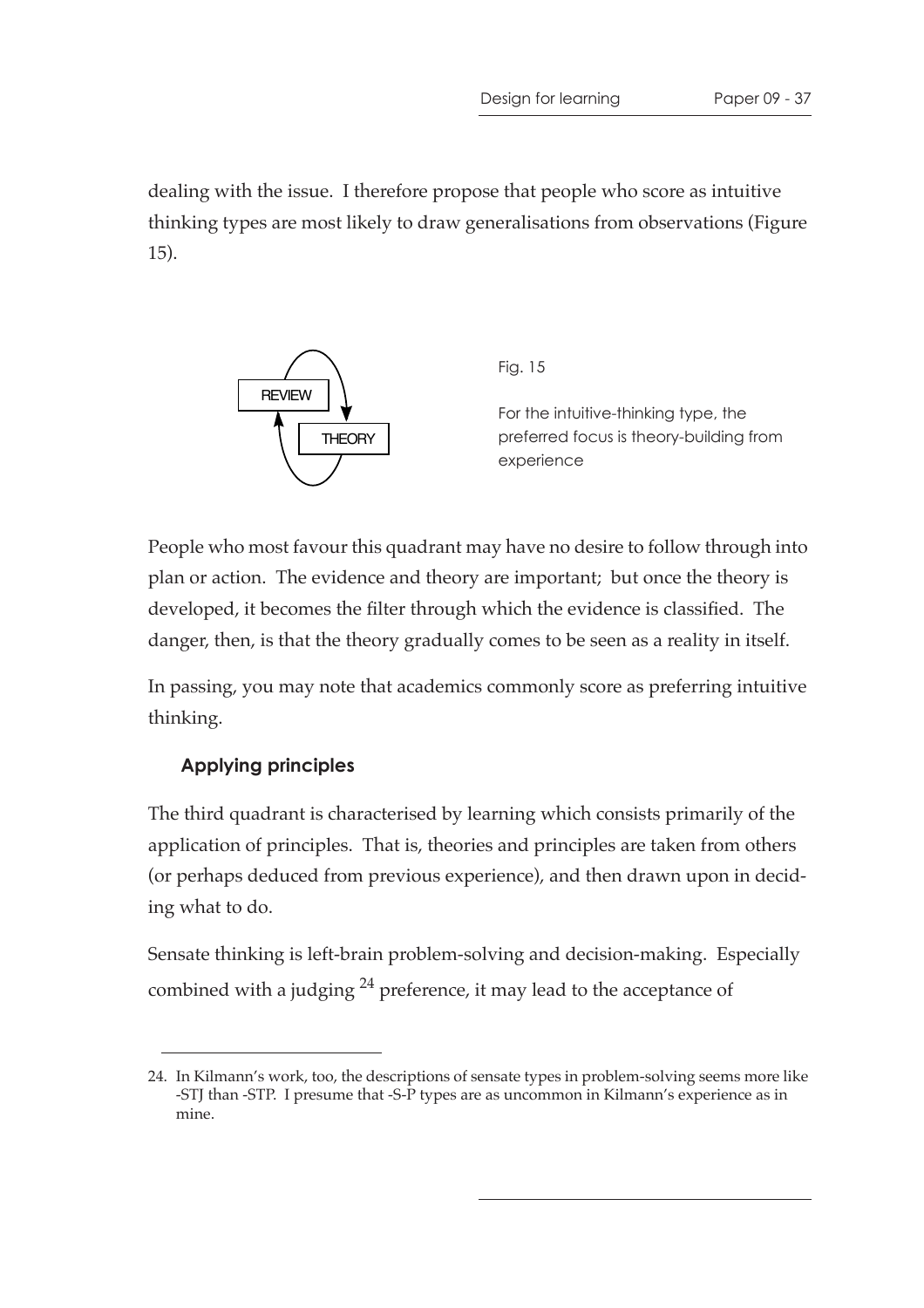traditional principles and theories, and to a practical orientation. Figure 16 summarises. Such people may therefore prefer third-quadrant learning.



Kilmann describes sensate thinking as what is often regarded as "problem solving" in our culture. It involves the systematic analysis of information to develop a "right" answer. Kilmann proposes that people who score as -ST- (probably - STJ) on the MBTI were most useful in problem-solving after a strategy for problem-solving has been devised.

The cost of this approach to learning may be little experimentation once an answer has been found or a conclusion reached. There may also be a gap between learning and life, arising from a difficulty in dealing with ambiguity (the province of intuition).

## **Applying recipes in practice**

The fourth quadrant goes from plan to action (in the variation of Kolb's cycle used here). In practice this might require taking a plan or recipe previously developed, but getting it to work by helping adjust it to the needs and requirements of the people who are affected by it. It can be summed up as *implementation*, taking the people into account.

Sensate feeling is the decision-making style which best seems to fit (Figure 17). The detailed perception allows attention to detail. The feeling-based judgment is more likely to be able to take account of the people involved. Implementation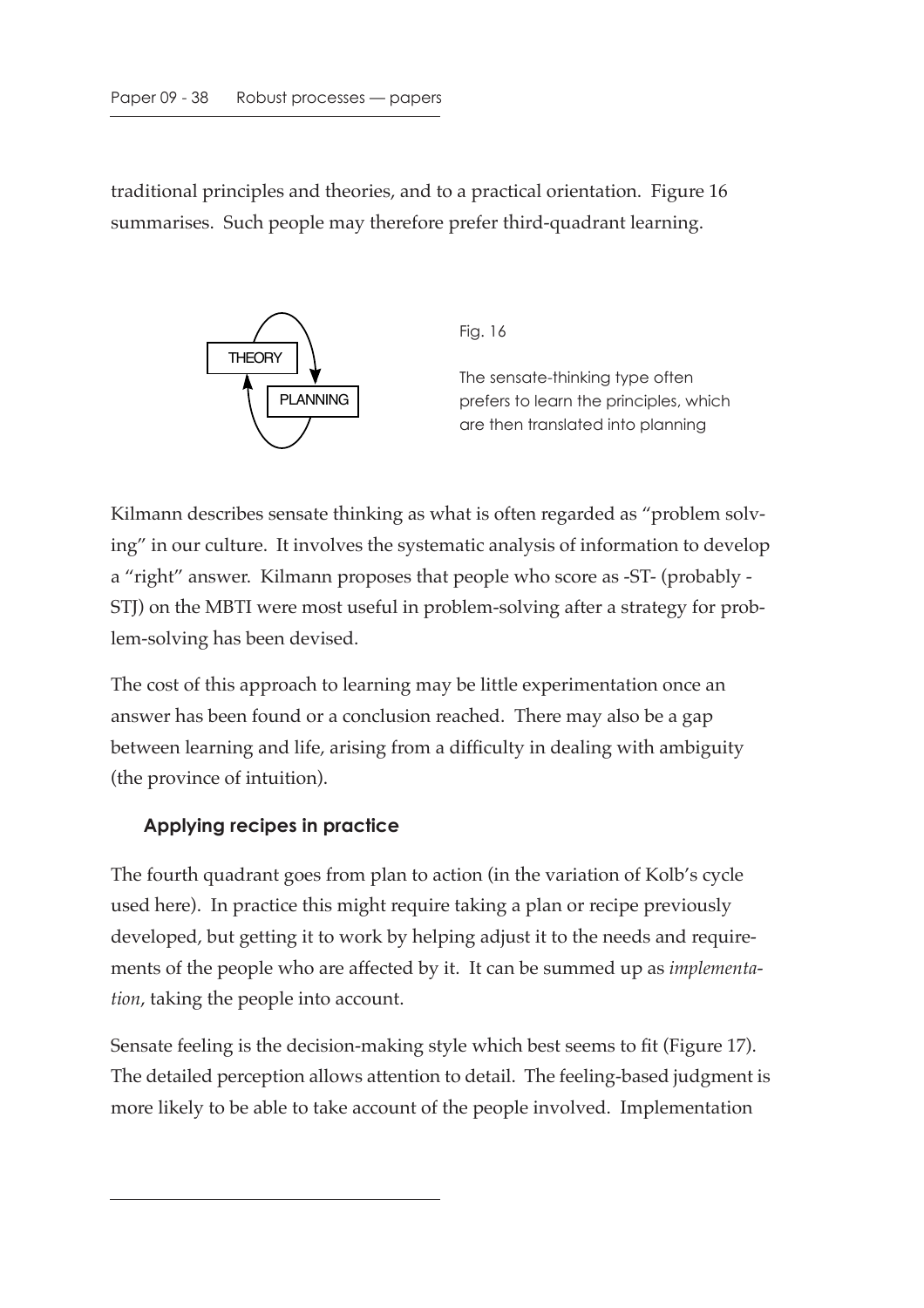seems to be the preferred stage of those scoring as sensate feeling types in Kilmann's work.



The cost of this approach may be that learning is atheoretical. Also, there may once again be little generalisation from one setting to another which is different, and perhaps little wish to combine elements from different recipes.

You will have noticed that the four styles of learning correspond to the four quadrants of the learning cycle. To some extent, learning experiences based on the learning cycle cater for all four. At the same time, this allows some of the short-comings of each learning style to be overcome to some extent.

This completes the brief account of Jungian types. Figure 18 summarises what one might expect from relating this to the Kolb cycle.



Fig. 18

One way of relating the four "inner types" of Jung's typology to the Kolb learning cycle

At workshops on Jung's typology I have asked people to identify their learning style. They are asked to imagine that they have attended a workshop on team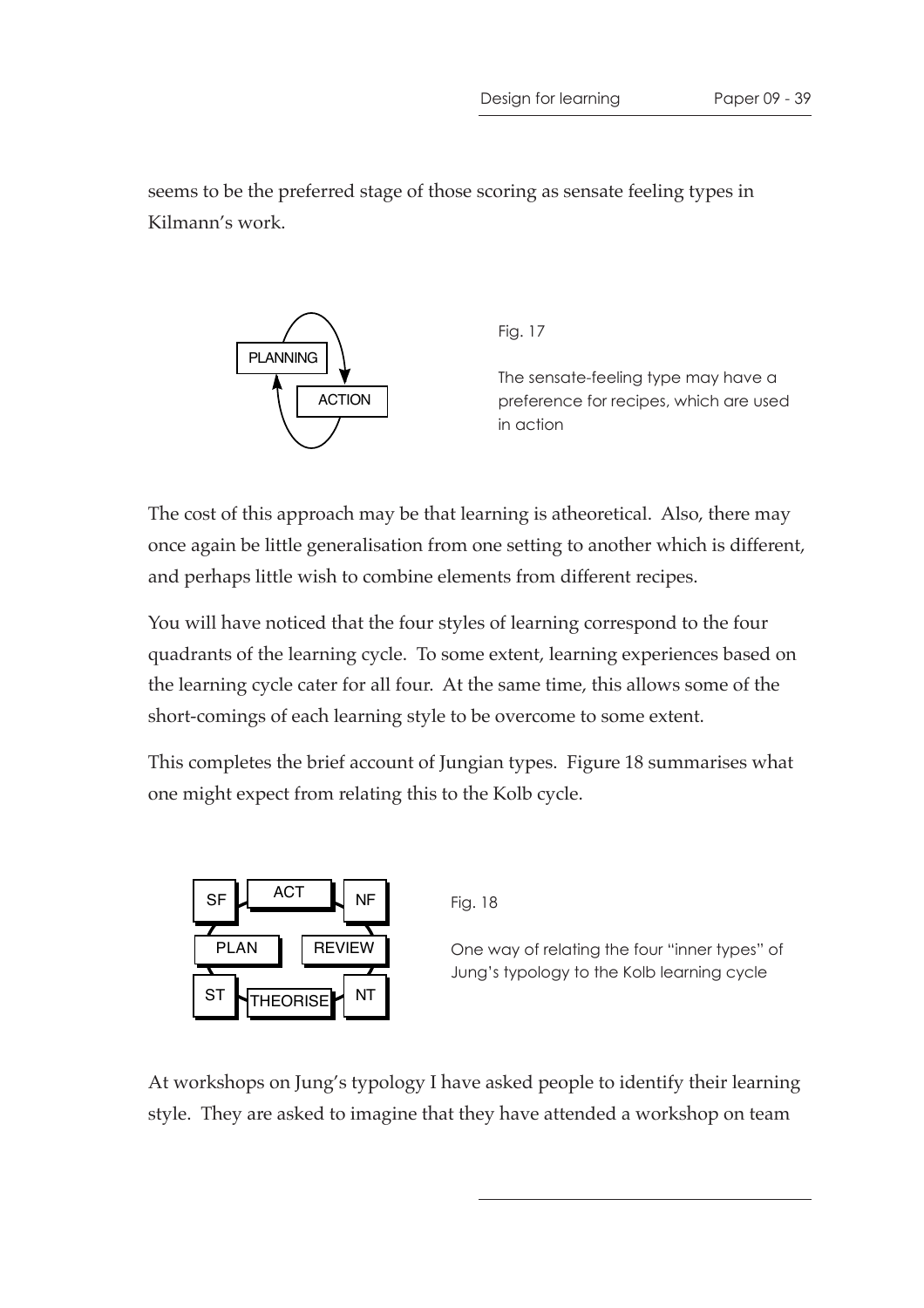building or something like that; I ask them to rank their preferences for four different streams, described by the trainers as follows...

- *"I propose that we develop ourselves into an effective team. As we do this, we can study what things help us to develop good team work, and which things get in the way."*
- *"Each of us already has a lifetime of experience in working in groups. We will pool this collective experience, and then work out from it what are the principles of team building."*
- *"I've summarised the key principles from some of the authorities on team building. Drawing upon these principles we will devise step-by-step approaches to team building which suit our various situations."*
- *"There is a very detailed team-building package which I have brought in multiple copies. We will use this package to develop ourselves into a team, doing whatever fine-tuning is needed for it to work."*

Learning by doing, the first option, is then the clear choice of people who score as intuitive feeling types on appropriate measures, particularly those who are also extraverted. Similarly, intuitive thinking types seem to prefer the second quadrant: to develop theories and generalisations from reflection on their own (or others') experience. This is stronger if they are also introverted. The pattern is less clear for the other two quadrants.

This matter is also given brief attention in Kolb's book.<sup>25</sup> Based on work by Charles Margerison, 26 Kolb identifies the active quadrant of the cycle as preferred by extraverts, and the theory quadrant by introverts. Drawing on Margerison's research, Kolb associates introverts with the right hand (reflective) part of the learning cycle, and extraverts with the left (action-oriented) part. As implied above, my guess (based on the evidence from workshops, and on theoretical

<sup>25.</sup> Kolb, *Experiential learning*, previously noted.

<sup>26.</sup> Kolb's reference is to Charles J. Margerison and Ralph H. Lewis, *How work preferences relate to learning styles*, Cranfield School of Management, Bedford, 1979. This was subsequently published as a paper "Working and learning", *Personnel Review*, 8, 2, 1979.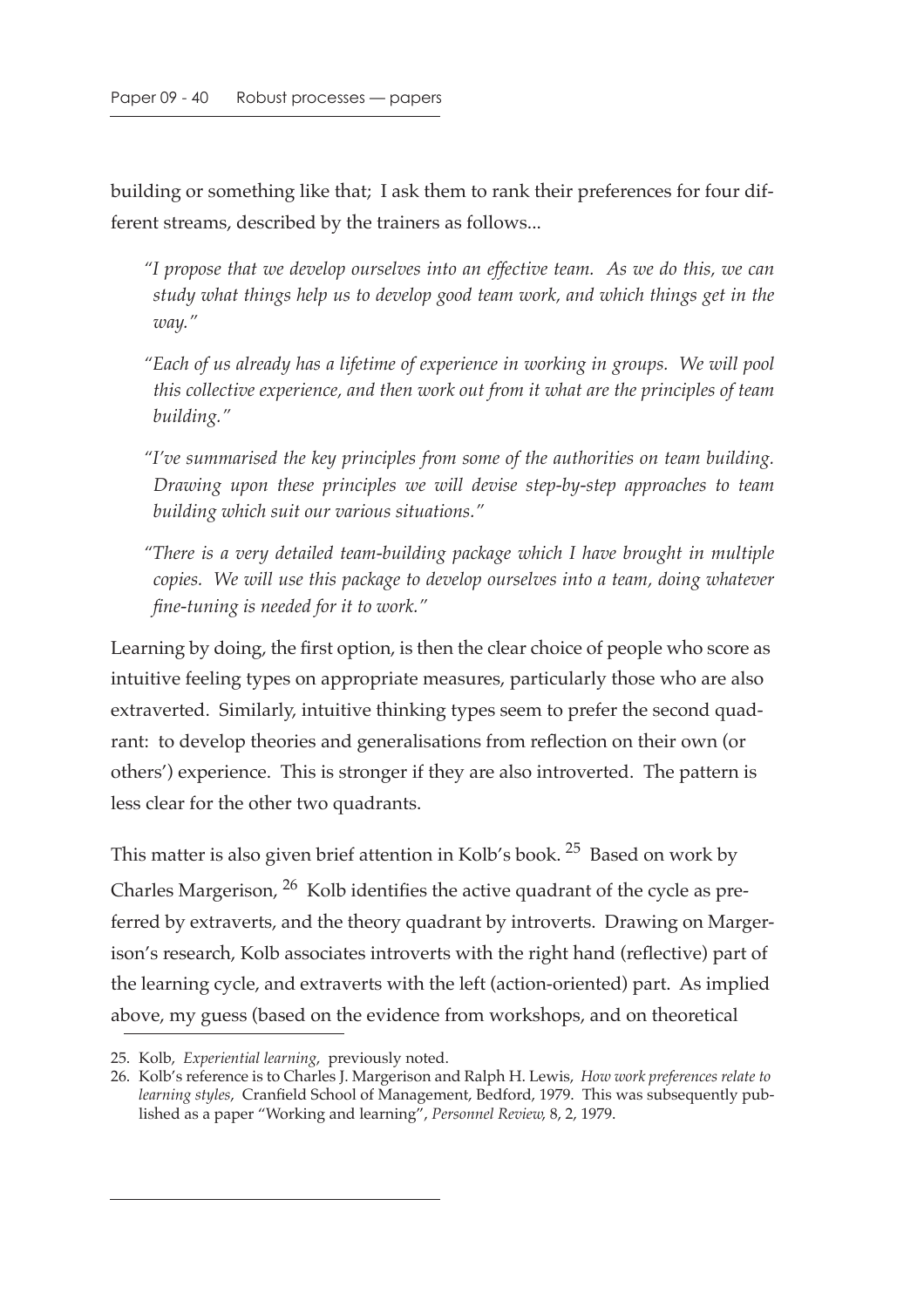grounds) is that extraversion and introversion interact with the other dimensions of Jung's typology. I discuss this at greater length in *Jung for sceptics*. 27

This may explain the strong preference amongst trainers for starting with activity. As extraverted intuitive feeling types (as many of them are, in my experience) they prefer to learn through action.

I suspect there is also a tendency for people to inflict on others the *results* of their own learning preference. 28 Thus intuitive feelers may entertain participants with their own observations on their own experience. Intuitive thinkers may offer the theories which they have developed from observation. Sensate thinkers may concentrate on teaching step-by-step plans for doing something. And so on.

In any event, two conclusions emerge clearly from all. Firstly, what suits some learner very well may leave others cold. Secondly, learning which traverses the whole cycle is more complete than learning which is confined to one quadrant.

It would appear that there are some advantages in closing the cycle. This provides a better integration of theory and practice. And, whatever their preferences, people will then find something of appeal. It may also be helpful to let people know what is ahead of them so that they are less likely to be turned off by a first stage which does not suit them.

I have certainly found the learning cycle a convenient design tool. It is sufficiently powerful that it can be extended to cover many different types of learning. On a recent occasion, Alf Lizzio and I ran a workshop where we deliberately tried to avoid using the learning cycle; but we were unsuccessful.

<sup>27.</sup> Previously noted.

<sup>28.</sup> I have also noticed a tendency for people to have a second preference which is one quadrant "downstream" from their first preference. Some trainers seem to provide to others a combination of their own learning experience, and the outcomes of that experience. Their own preferences reflect this, in a sense.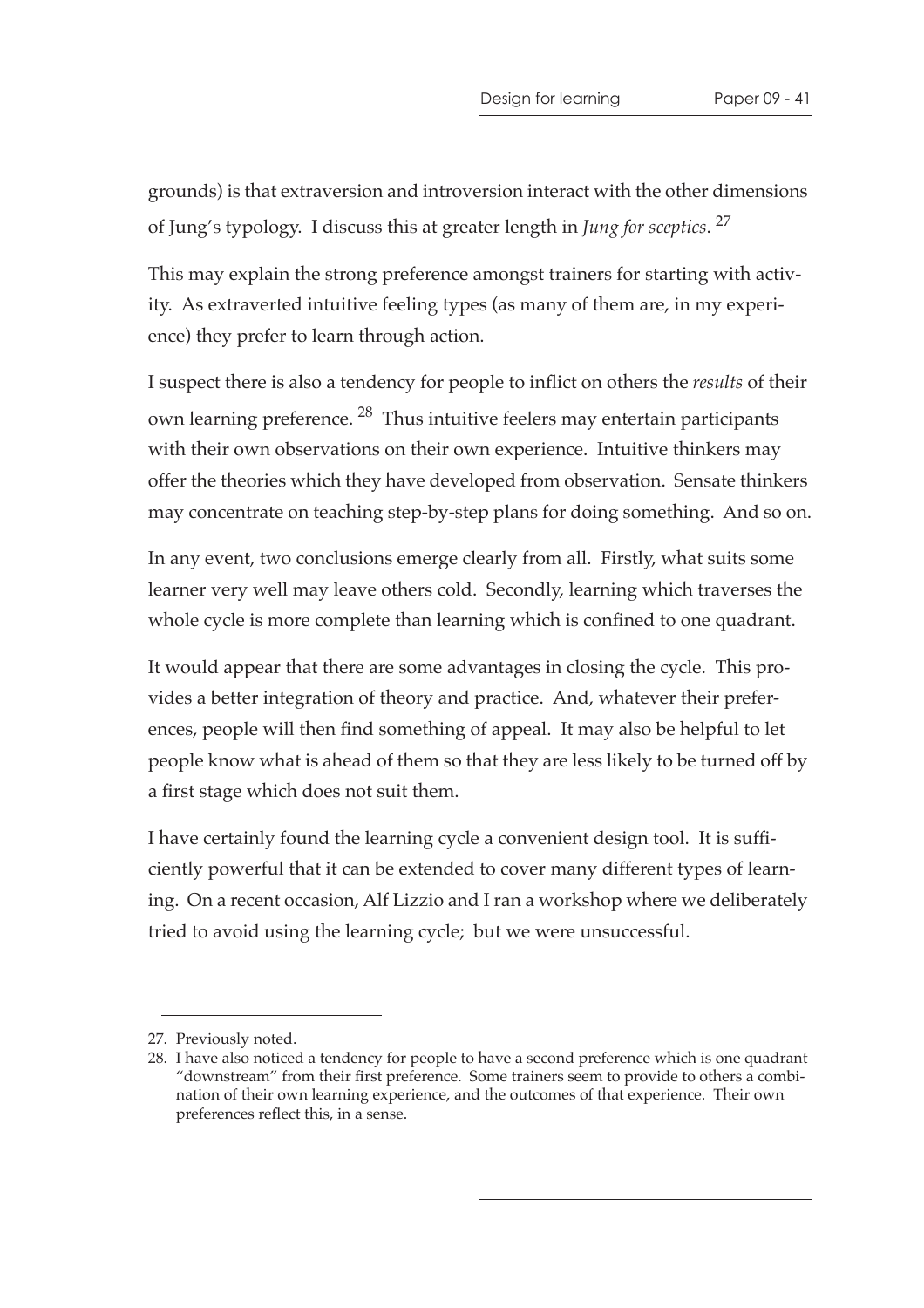On reflection, perhaps we were rash to expect to escape the learning cycle. There is an almost unescapable logic to it. Experiential learning, as I found to my cost when I first began to use it, is often invisible to the learner unless followed by review and theory. 29

When you think about it, experience without reflection may yield learning which remains inaccessible to awareness. Learning without supporting concepts is hard to generalise. Learning without application has little impact on a person's behaviour, and therefore little impact on the world. And learning without action is a very narrow form of learning (though curiously enough, it is the most common type of formal learning).

# **Using the learning cycle for designing learning activities**

To use the learning cycle, you can think of your task as being that of designing or choosing five activities. The first four are the elements of the cycle; the fifth is some variation of the first, to close the cycle.

There is a tendency to think of the learning cycle as describing an activity followed by three sets of conversations or discussions or inputs. Experience suggests that you will find that thinking of each component as an activity will lead to better and more interesting designs.

Suppose, for example, that you start with activity. It may be some structured experience, a simulation, a role-play, or something else again. You then need four other activities...

<sup>29.</sup> As I relate in my account of my teaching experience at university. See my *Mechanisms for democracy in learning: some reflections on continuing experiments on democracy in the tertiary classroom*, Interchange, Chapel Hill, 1987. People whose skills visibly developed over the course of the semester or year reported at the end "I don't know what I learned."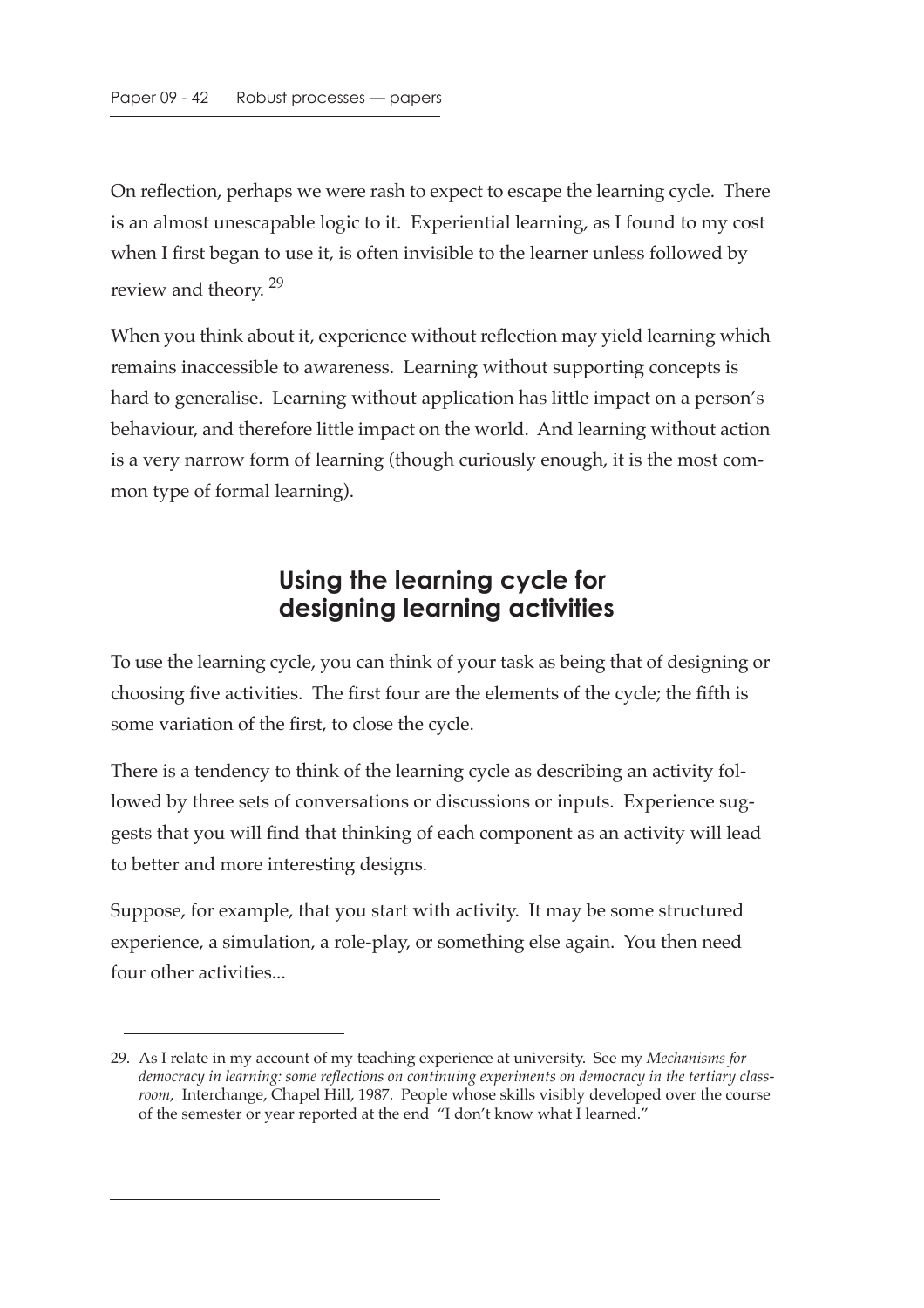- an activity in which people recollect and reconstruct what happened during the learning activity;
- an activity in which people draw generalisations or principles from that reconstruction;
- an activity in which people devise some way of making use of what they learned; and finally
- an activity in which they practise the new skills, or apply the new learning in some way.

To illustrate the learning cycle in action, Figure 19 shows the design of a workshop on accepting compliments. It is an instructive example in that it is content-free—the generalisations are devised entirely by the participants, from their experience in the workshop. Further, it integrates skills practice with conceptual understanding.



The learning cycle used for the design of a learning activity on accepting compliments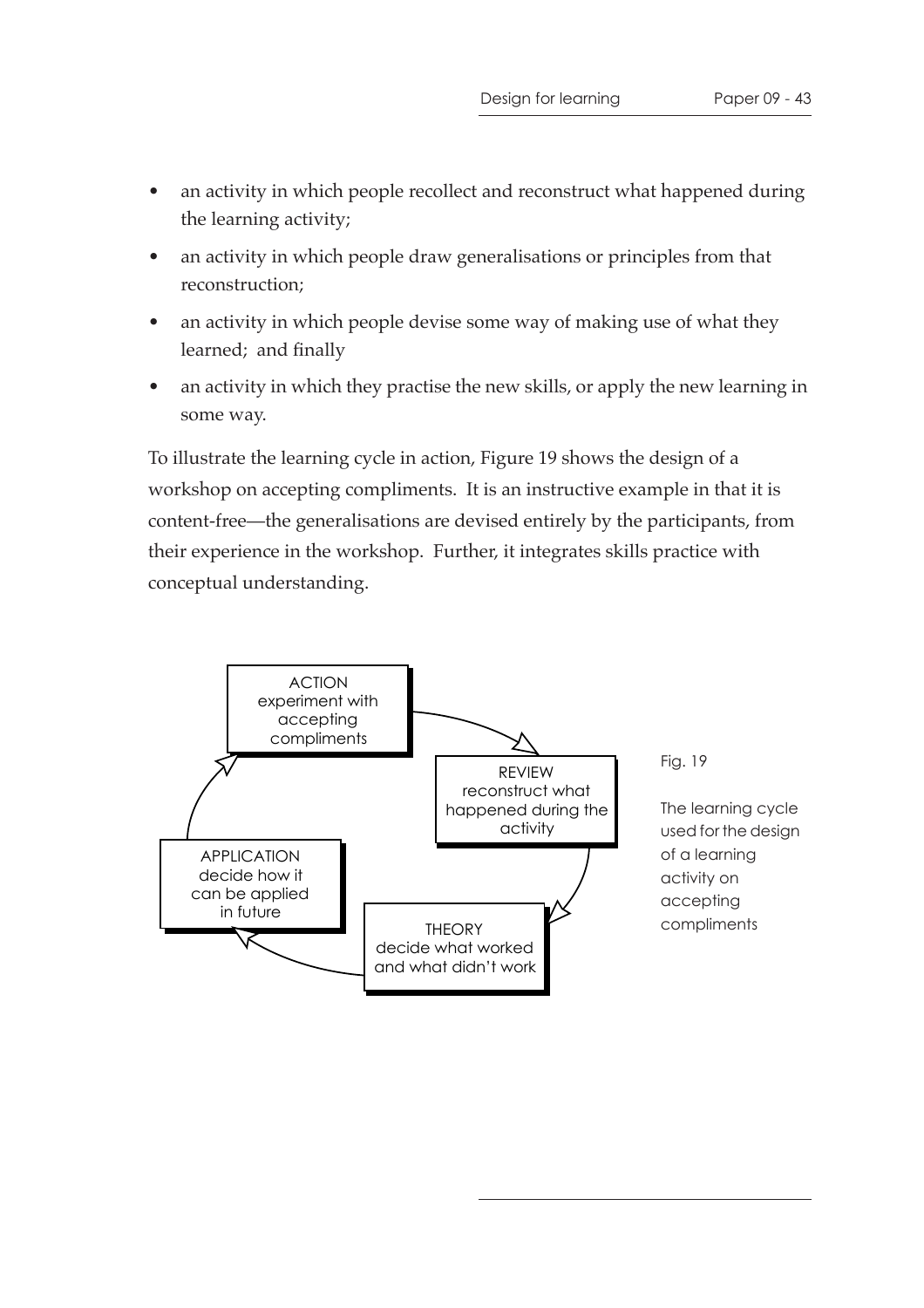#### **Warm-up**

Participants self-select into small groups, as mixed as possible, and preferably strangers. They introduce themselves to one another, by describing two or three things they particularly like about themselves.

A slightly-taboo topic for raising energy. The content is related to the workshop topic. The self-disclosure helps relationship building in the small groups.

#### **Activity 1: Action and review**

| In the same small groups, participants rotate<br>quickly through three roles<br>the <i>complimenter</i> pays a compliment to the<br>second member of the group;<br>the complimentee experiments with differ-<br>ent ways of accepting the compliment; | This is the action, in which people<br>actually practise receiving compli-<br>ments.<br>The activity also provides the evi-<br>dence from which a conceptual model<br>for "accepting compliments" can be<br>devised.                           |
|-------------------------------------------------------------------------------------------------------------------------------------------------------------------------------------------------------------------------------------------------------|------------------------------------------------------------------------------------------------------------------------------------------------------------------------------------------------------------------------------------------------|
| the observer notes the outcomes, positive<br>and negative, for complimenter and compli-<br>mentee, of different styles of acceptance.                                                                                                                 | Strictly speaking, this phase combines<br>the two steps of activity and recollec-<br>tion in a tight cycle. As people move<br>from role to role, they alternate<br>between taking part in the activity,<br>and observing and reflecting on it. |

#### **Activity 3: Reflection and generalisation**

Small groups compare individual notes on what they observed. They draw conclusions in the form "In situation *x*, to produce outcome *y*, do *z*."

This reinforces reflection, and also moves individuals into generalisation. The generalisations are behavioural to allow easy application.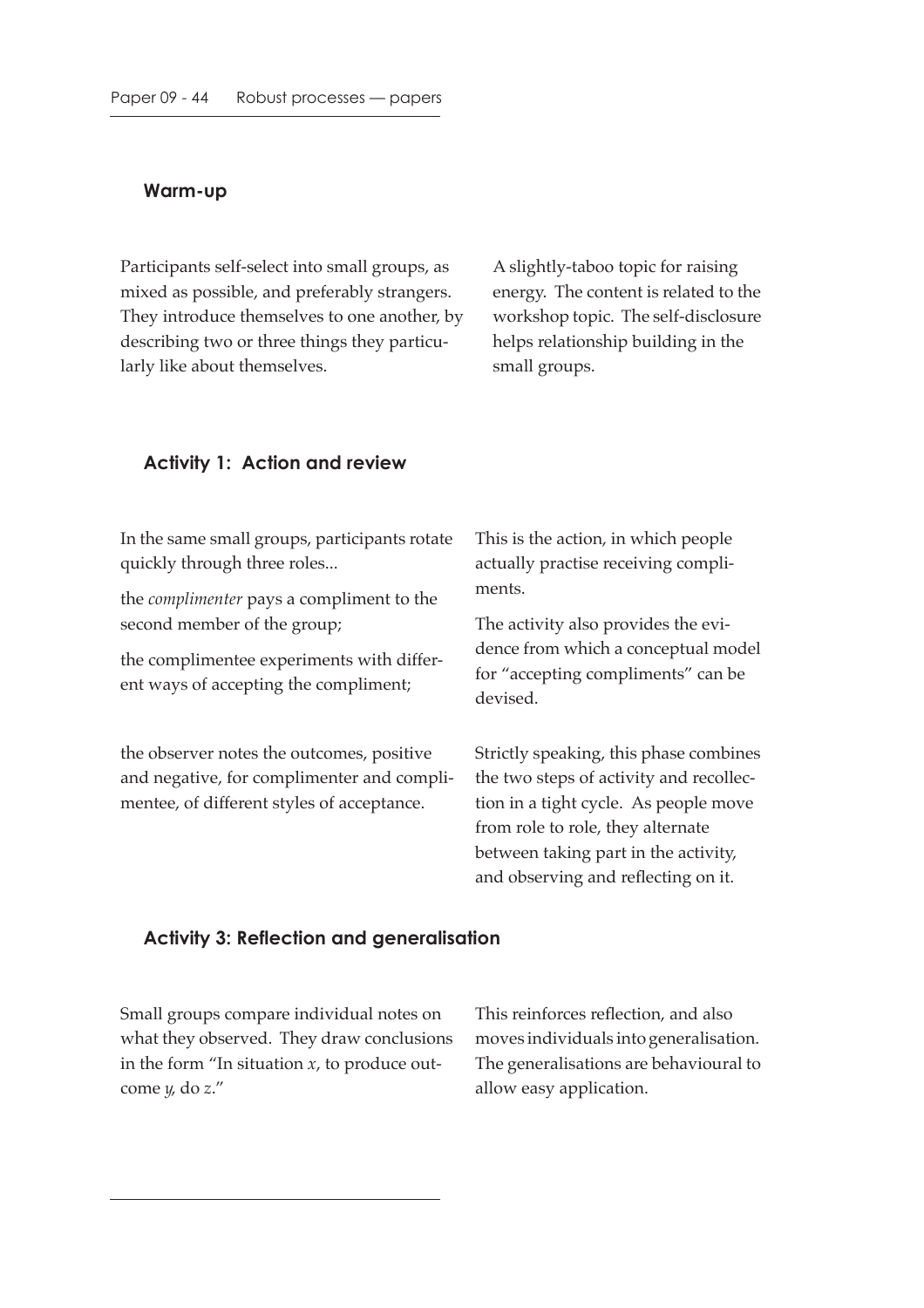#### **Activity 4: Generalisation and planning**

Participants reconvene in the large group. Their generalisations are collected on butcher paper or whiteboard. By individual vote, the two or three most useful generalisations are collected.

Generalisation. The collective experience of participants is gathered as a set of suggestions on how to accept compliments. At the same time, by choosing their preferred approach, participants are planning for future behaviour change for themselves

#### **Activity 5: Action again**

Participants gather in different small groups so that each previous small group is split up entirely. They again experiment with accepting compliments as they rotate around the three roles. On this occasion, however, the begin each round by mentioning what they

 like about themselves; their group colleagues then react to this with their own compliments. This is a repeat of action, to close the cycle. It gives the participants a chance to try out what they learned from the previous parts of the workshop, thus reinforcing it. By using the priorities individuals

 have already chosen, it improves the possibility of transfer to their everyday life and work.

#### **Activity 6: Warm-down**

Participants form pairs with someone they haven't yet worked with. They discuss with each other what they learned, and what use they intend to make of it. Then, treating their partner as proxy for the whole group, they say what the workshop participants have meant for them, and say their farewells.

The warm-down prepares for the transition to the world outside the workshop. Two tasks are addressed: doing some future planning, and saying farewells.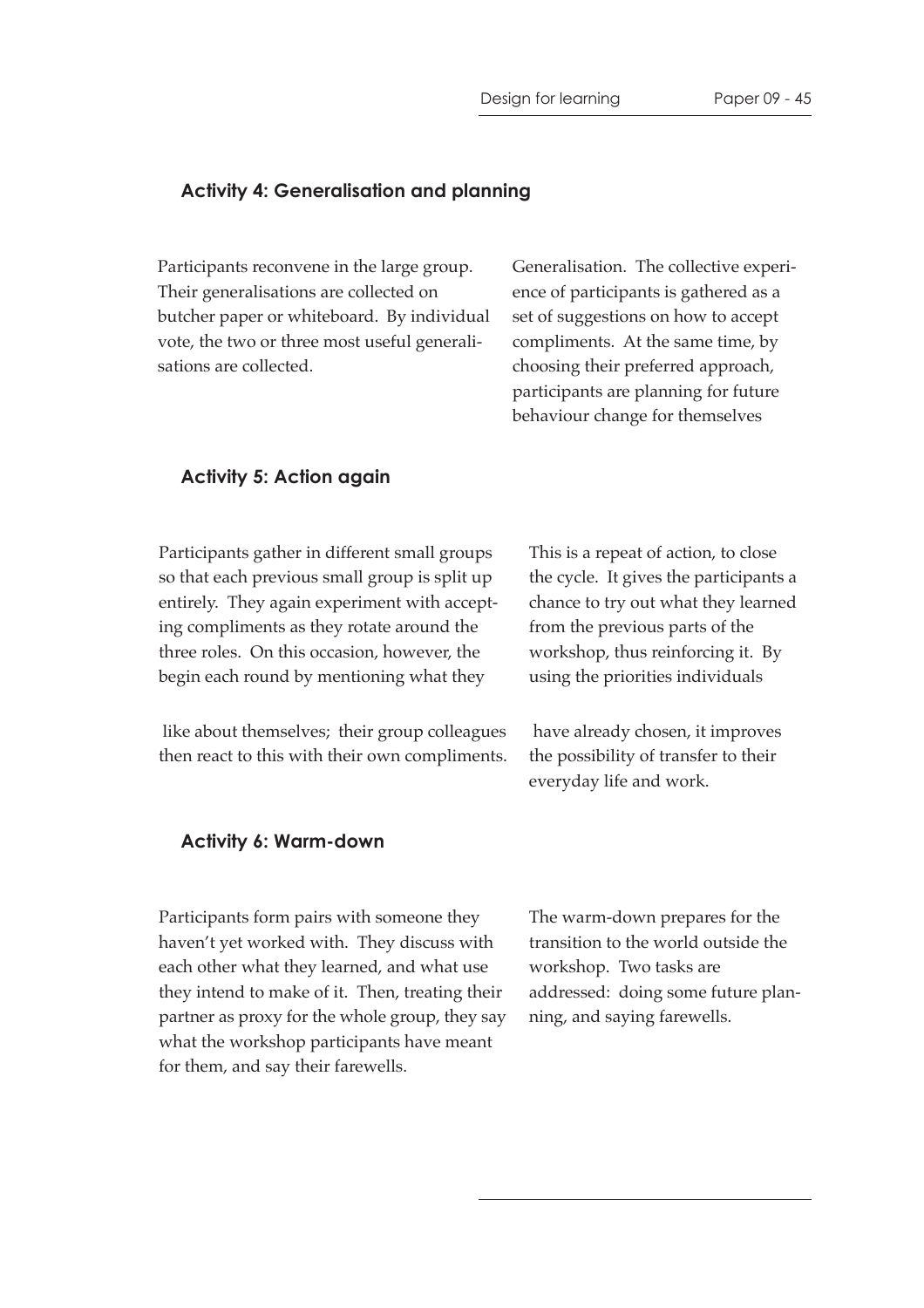A number of points need to be made about this design.

First, it is an actual design for an actual workshop which I have run on several occasions. It usually doesn't take precisely this form, as I tailor it to the time, the participants and the situation. But it generally follows roughly this overall shape.

Second, I have left out a lot of detail which makes a difference to the conduct of the workshop. For example, when I ask people to draw generalisations from the first round of activity, I often use instructions like this...

*"You are seeing off a close friend at the airport. She is travelling overseas, to receive an award at a conference for a paper she has written. Just before she disappears into customs, she confesses that she is scared stiff of the compliments that will probably be showered on her: accepting compliments is not something she does well. She asks for simple, practical advice. Knowing that two or three concrete good points are more practical than a large number of suggestions or a lot of theory, you say...?"*

Particularising the situation in this way seems to produce better generalisations than more general instructions. I could similarly expand, at length, about most steps of the workshop. However, even presented in a fairly simple and unpractised way, it is still an effective design.

For me part of the value of the learning cycle is how easily even novice trainers can use it to develop effective designs, and run them in practice.

Third, you will have noticed that the phases of the workshop don't fit neatly into the learning cycle. In fact, I have tried in most phases to anticipate the next phase as well as address the present one. This is part of what I later describe as paying attention to the transitions. Related to this, there can be cycles within cycles. Especially in Step 2 above, their is a very short and implicit act-review-generalise-plan-act cycle for many participants.

 $\overline{\phantom{a}}$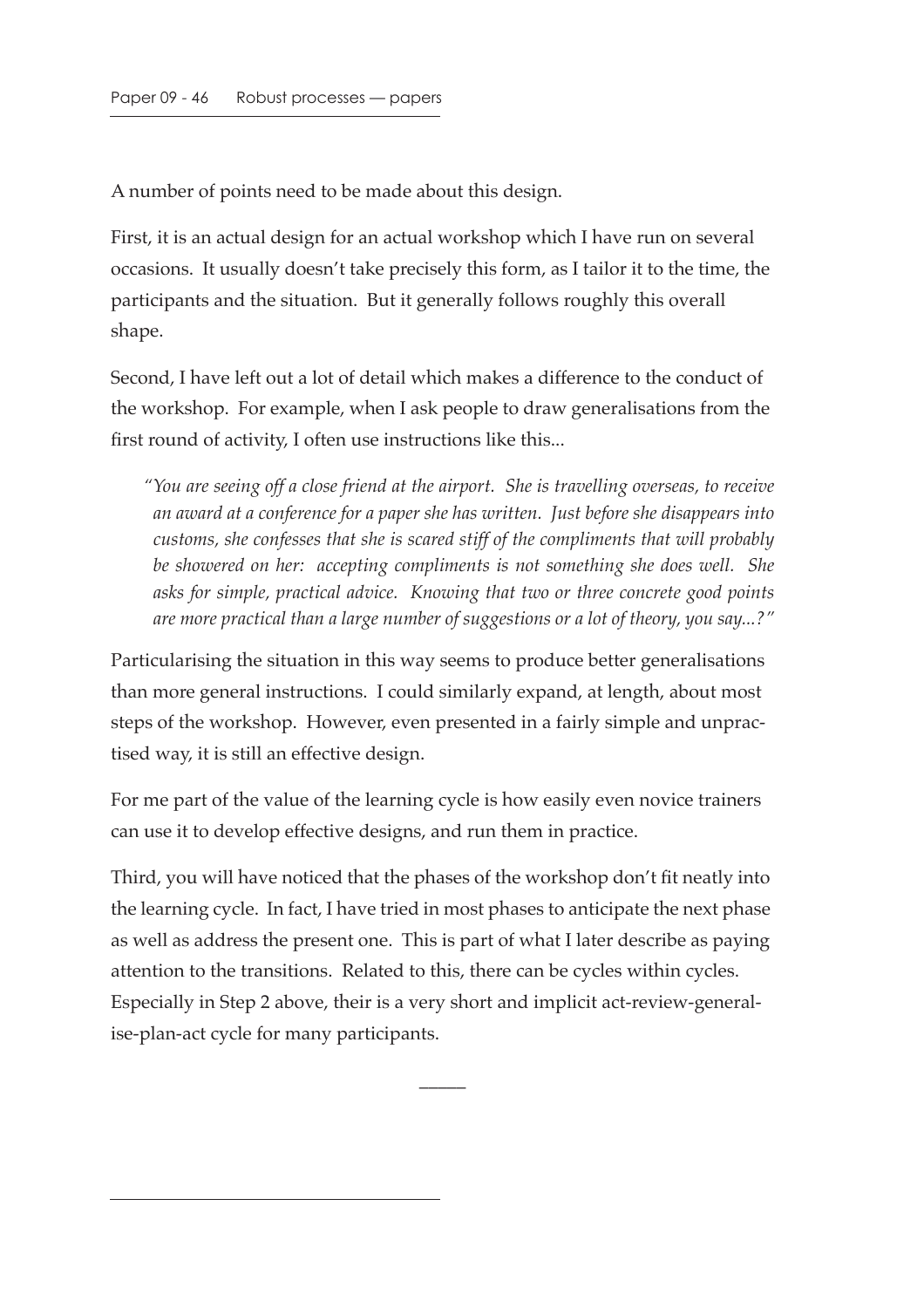Having said all that, it still remains true that the learning cycle is a "big picture" model. For a guide to more detailed learning designs, I turn to a decision-making model: FIDO.

# **The FIDO model**

I have described it elsewhere as a metaprocess for designing group interventions  $30$  and as a model for planning and decision-making and communication. 31 This can also be used to help in the construction of learning activities.

Other people tell me that the FIDO model is simple and intuitively-satisfying. It consists of a set of priorities which can be used in any task-oriented situation, for example in problem-solving, decision-making, and work-oriented communication. By defining some of the prerequisites of effective decision-making, it develops a set of priorities; these can be used in managing the decision-making process.

Briefly, the model assumes that the main purpose of work-oriented communication is to bring about some future change. It further assumes that information is the raw material out of which decisions are constructed and that people's reactions often interfere with this process.

People's feelings often influence the information they use and the decisions they make, sometimes quite strongly. Evidence of strong negative emotions during decision-making may be a sign that decisions are not being made on what others would see as a rational basis.

The model can be shown in the form of a diagram (Figure 20).

<sup>30.</sup> *Helping groups to be effective: Skills, processes and concepts for group facilitation*. Interchange, Chapel Hill, 1987.

<sup>31.</sup> *Learning to communicate*, previously noted.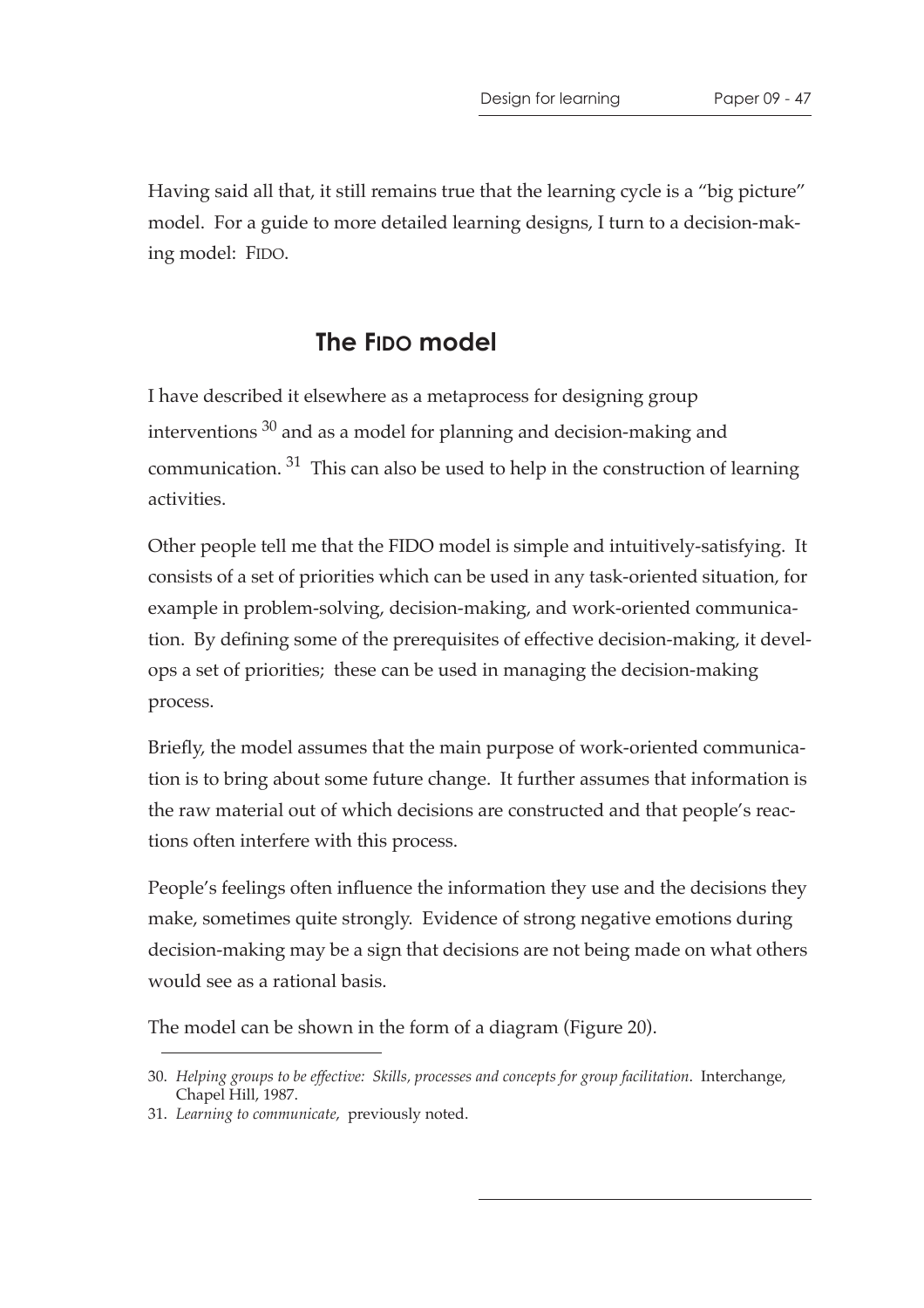

Notice, by the way, that levels 2, 3 and 4 roughly constitute a version of Lewin's three-stage cycle, mentioned earlier. If information is viewed as one of the vehicles by which change is produced, then it has an unfreezing effect. The resulting decisions represent the change. Implementing the change and stabilising the operation corresponds to refreezing. If the resulting outcomes are unsatisfactory the cycle can be repeated.

A learning activity could be designed on the same basis. Generate the information in a structured experience of some type and you have a slightly impoverished version of the learning cycle.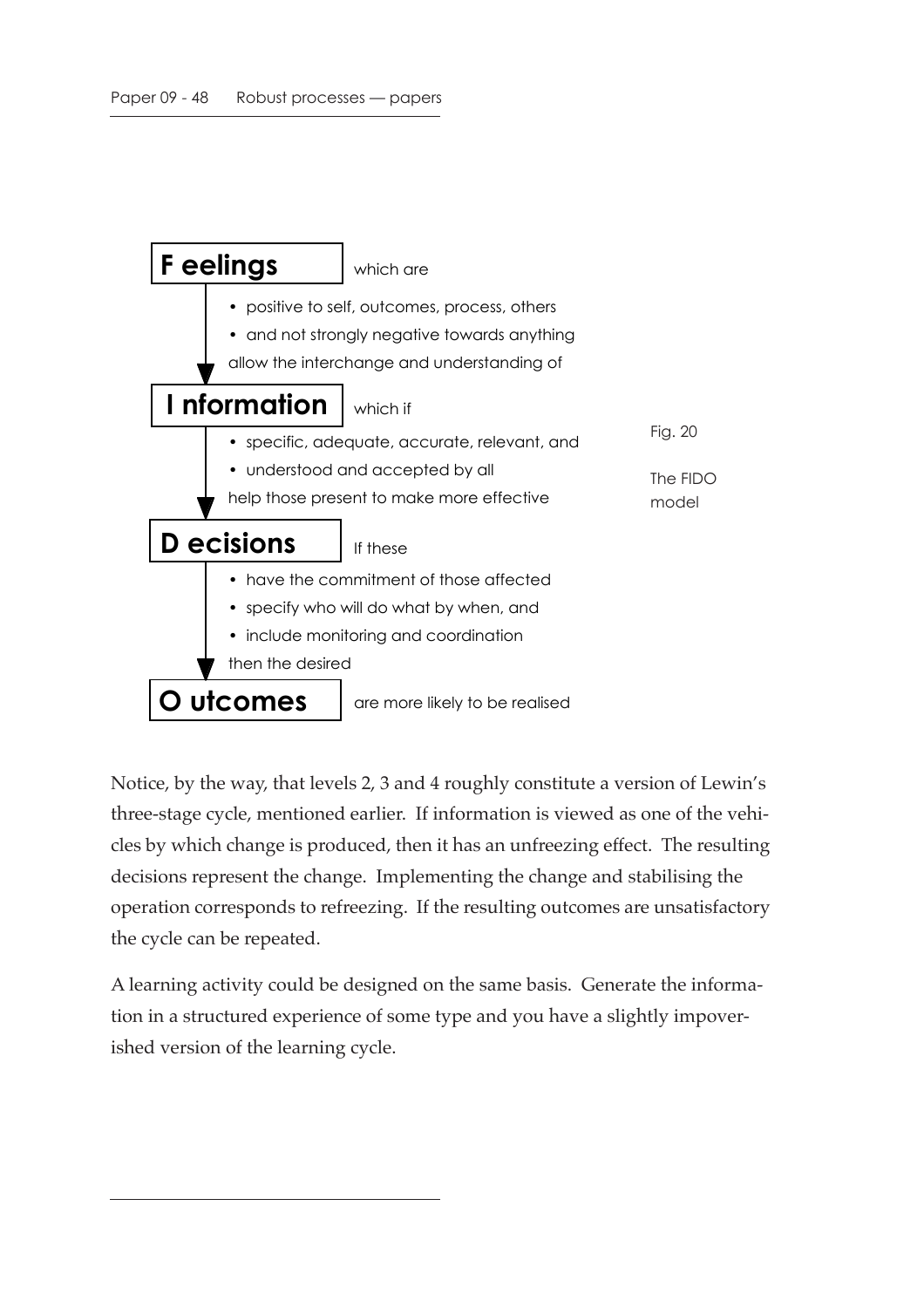## **Priorities in problem-solving**

An important feature of the FIDO model, however, is that is does not seek to define stages of decision-making. It is instead framed as a set of priorities. These priorities have clear implications for managing or designing processes for decision-making. They are applied in this manner: Whenever it seems that a process is not working, define the level at which the process has stalled, and seek to resolve it at the level above.

At the level of feelings the model can be further refined. Feelings often arise as a direct reaction to the immediate situation. At other times they are a response to the beliefs people have or develop about the situation, or themselves, or each other. On yet other occasions they arise out of a conflict between the demands of the situation and the beliefs people bring to it from elsewhere.

In a similar manner the fourth level of outcomes may be further subdivided. When someone carries out some action it is often directed towards some immediate end. That may be a step towards a target set at some intermediate time, weeks or months away. In turn, the action and the immediate outcomes may be in pursuance of some distant ideal.

These two elaborations convert the original four levels into the eight levels of Figure 21.

Thus if outcomes are not being achieved, revert to decisions level by re-examining ways of achieving those outcomes. If decision-making breaks down, have participants exchange more of the relevant information; work to ensure that the information is understood. If the information is available but people are resisting it, assume that feelings and beliefs are involved. Have them surfaced and resolved.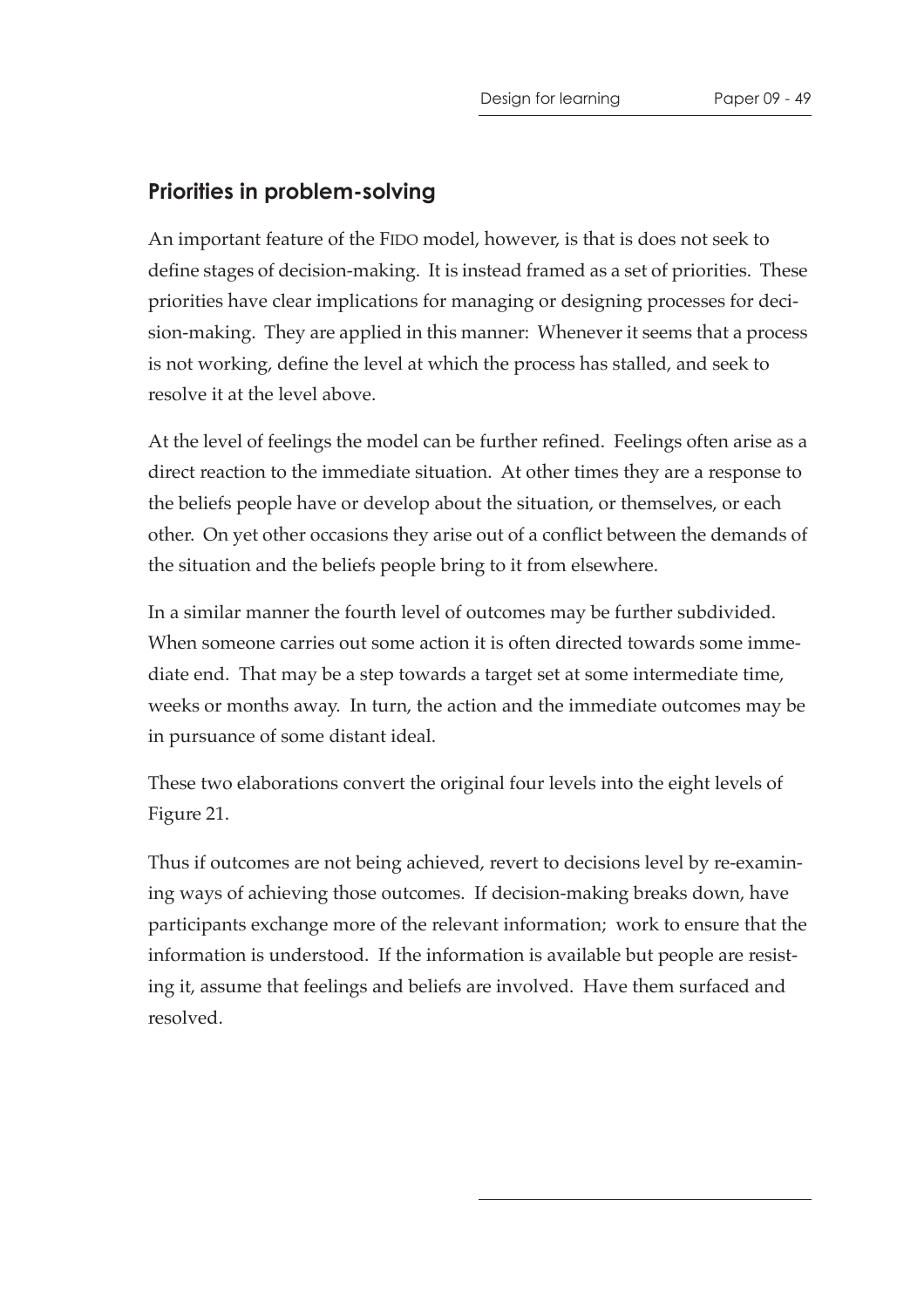- 1a Feelings arising out of beliefs and values
- 1b Feelings arising out of beliefs from the past
- 1c Feelings arising from some aspect of the present
- 2 Information

Fig. 21

3 Decisions

Priorities in problem solving

- 4a Outcomes for immediate achievement
- 4b Outcomes directed to intermediate targets
- 4c Outcomes in the form of distant ideals

A similar logic can be applied within a learning activity. If a process isn't working, it may be that you will get better results by backtracking to the previous stage. The germs of later problems are often found in earlier segments.

## **Designing concept-learning activities**

The FIDO model can be applied directly to the learning of conceptual material. The following section, and Figure 22, describe the process. In outline, it goes like this: work upwards from outcomes to information while defining each, and then work back down to make the decisions and produce the outcomes.

Here is the process more detail …

#### **1. Define the learning outcomes**

It begins with Level 4, outcomes, of the model. Define the learning outcomes in terms of the concepts that participants are to understand and accept by the end of the activity. It is useful to bear in mind that the number of concepts they actually remember may be inversely related to the number of concepts addressed.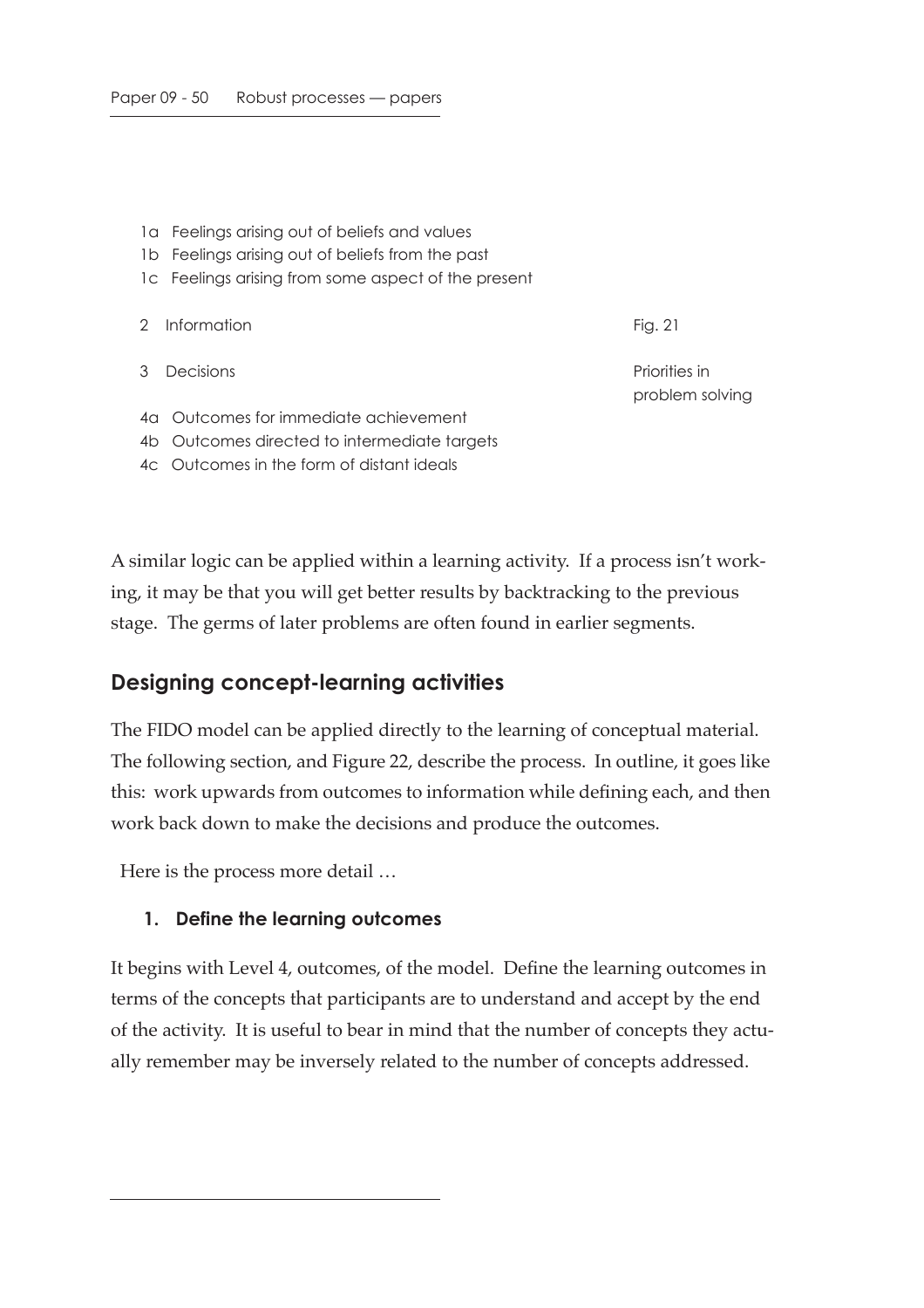

For example, assume you have been asked to design a course to teach the principles of job design to engineers. You would probably clarify the learning objectives with the person asking you to run the course. In the absence of this information, however, you might reasonably decide that the desired outcome was that in future the engineers would create jobs and equipment which was more motivating for the people who had to do the work. All else being equal, knowing the outcomes allows the course to be more integrated and impactful. It also provides the basis for later evaluation.

#### **2. Specify participants' personal decisions**

This is level 3, decisions. Participants are more likely to pursue a particular outcome if they have personally decided to do so. If they have a particular concept at their fingertips it is because they have personally weighed up the evidence and decided that it is useful, or correct, or true. The decision may or may not be one taken on objective information, but it is the decision which summarises for them all the data (including their own feelings and beliefs). Therefore, specify the sort of decision participants will have made if they understand the concept, and intend to make use of it.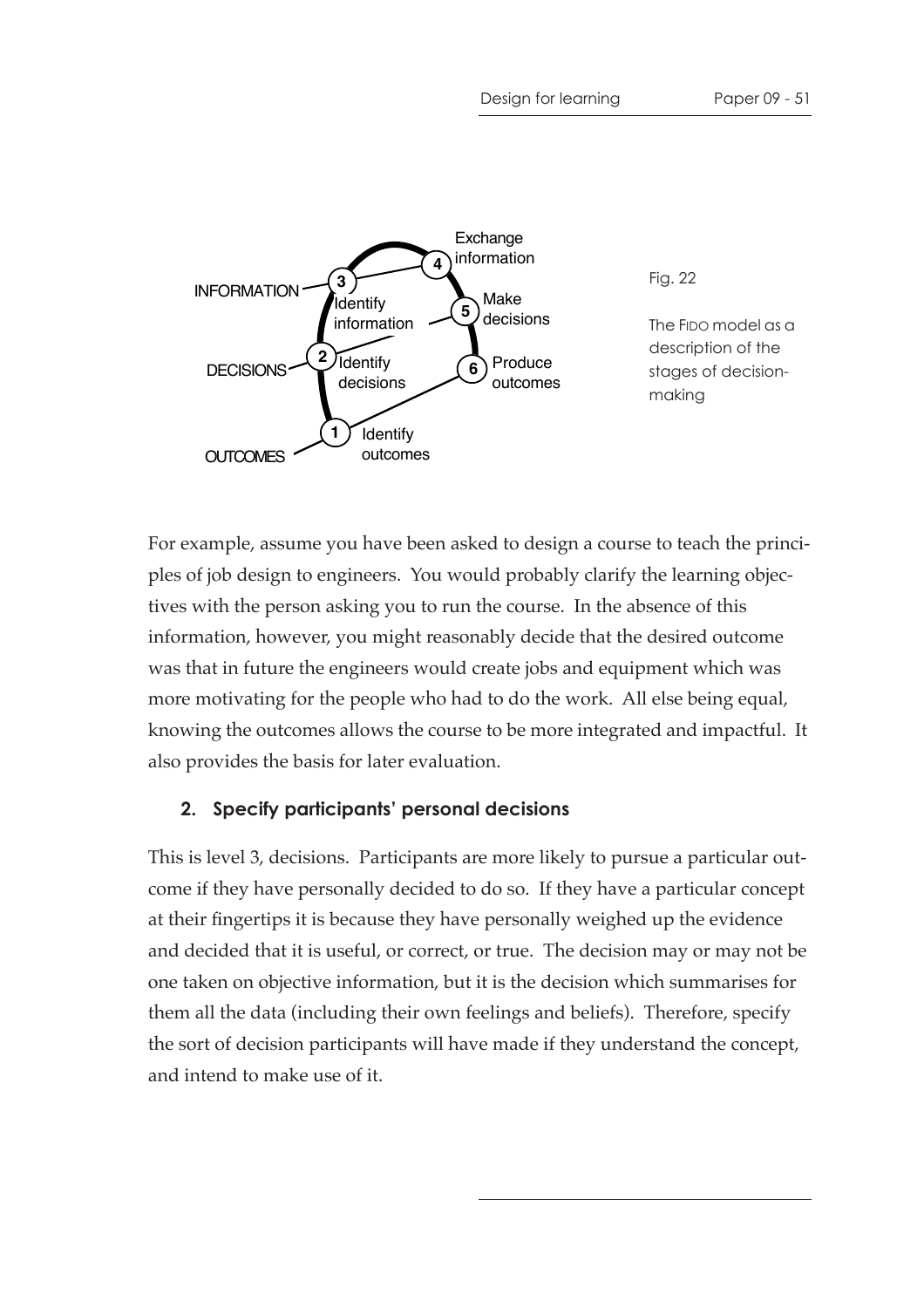Imagine that you are pursuing a reasonably specific learning outcome: you wish participants to engage more creatively and more analytically in problem solving. A key concept in problem solving and decision making is that of keeping separate the generation of information and its analysis. If participants realise this, and act on it, their decision making is likely to be both more imaginative and at the same time more careful. Somehow, you have to provide them with the opportunity to realise that information generation requires a different frame of mind from analysis.

Notice in this that an intellectual decision alone often does not lead to change. As a medical practitioner recently said on talk-back radio when asked the easiest way to give up smoking, "Have a heart attack". When learning has some emotional significance it is more likely to be acted on.

This is one of the advantages of experiential learning. It offers a greater possibility that intellect, action and emotion are all involved in learning. As Chris Argyris<sup>32</sup> has pointed out often enough, we are all well practised in keeping our beliefs and our behaviour in separate boxes. In general, you don't change people's behaviour by changing their beliefs. You obtain lasting change by changing beliefs, feelings and actions all at once.

#### **3. Identify the relevant information**

This is level 2, information. Define the information on which the decision (to accept or reject the concept) will be based. You may not know the specific information at this point; but you will usually be able to define at least the type of information.

<sup>32.</sup> Argyris, Chris (1982), *Reasoning, learning and action: individual and organisational*, San Francisco: Jossey-Bass. In some respects the clearest explication is still to be found in Argyris, Chris and Schön, Donald A. (1974), *Theory in practice: a theory of action perspective*, San Francisco: Jossey-Bass.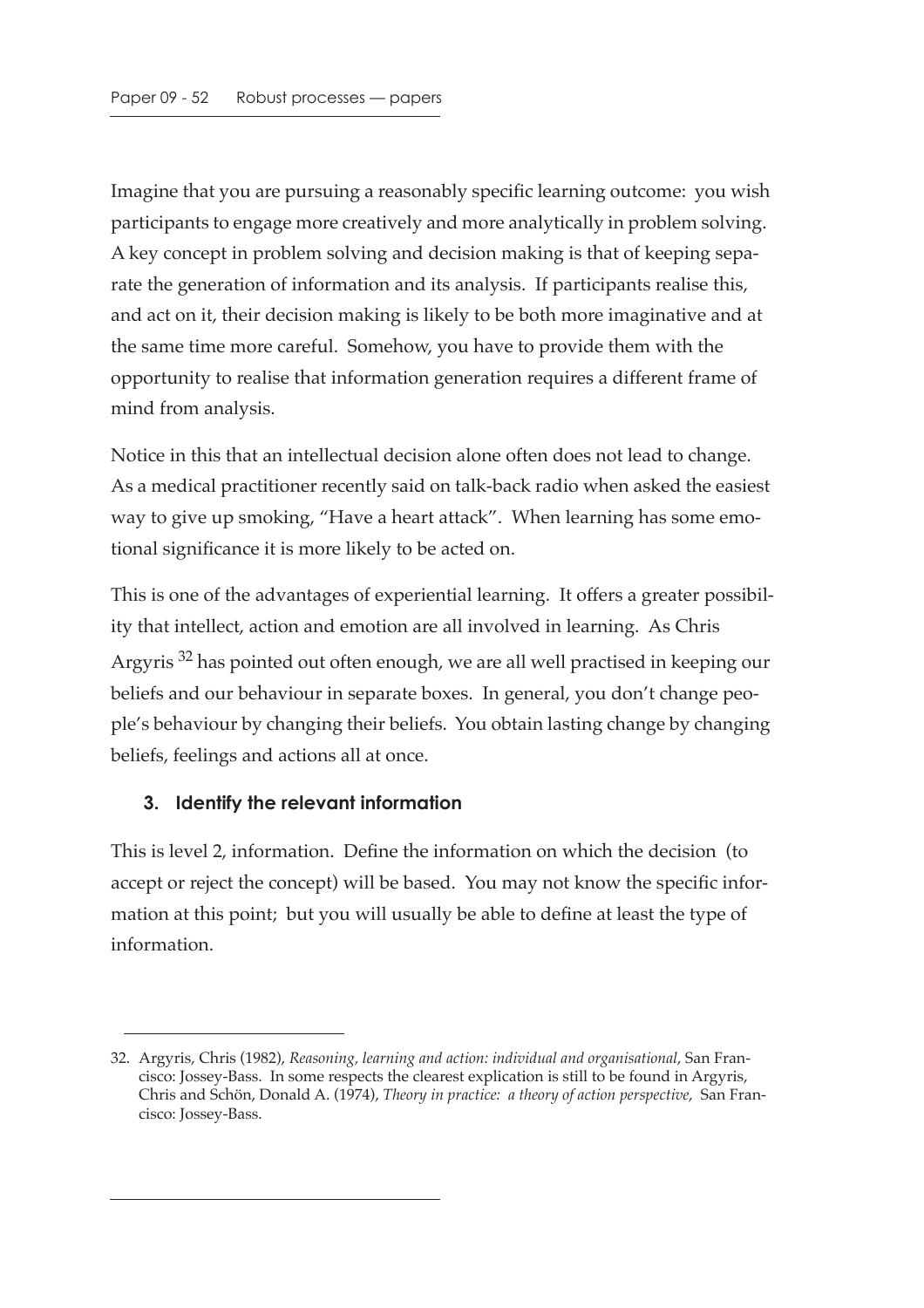In the example of job design you might decide that the relevant information includes the sources of motivation in people. For the problem solving example the information might include the existence of the different states of mind which function best for creativity on the one hand, and critical analysis on the other.

Note that I am using the term *information* broadly. I include information about beliefs and feelings, particularly the beliefs and feelings of the learner.

#### **4a. Decide if participants already have this information**

This is still level 2. Decide if the relevant information is already available to the participants, directly or indirectly, from their own experience. If it isn't, proceed normally to step 4b. If it is, you may skip step 4b if you wish and proceed with 4c.

Engineers, for example, have good information about problem solving. They have a strong commitment to effective problem solving in the area of their professional expertise, and some well-practised procedures. They also know from their own experience that people are often not completely rational. These two sets of information are often all that is needed for them to acquire a beginning understanding of how to work with people. (Contrary to popular opinion, I find engineers are easy participants for people skills because they are already analytical and adept at using processes to make decisions. For some engineers, all that is needed is a language that allows them to make sense of behaviour and at the same time fits in with their engineering experience.)

#### **4b. Design a structure to generate relevant information**

Still level 2. If the participants don't have the relevant information within their normal experience, you may generate it within the workshop. Design an activity within which the information will be available. Then structure the activity so that the information will become salient or obvious.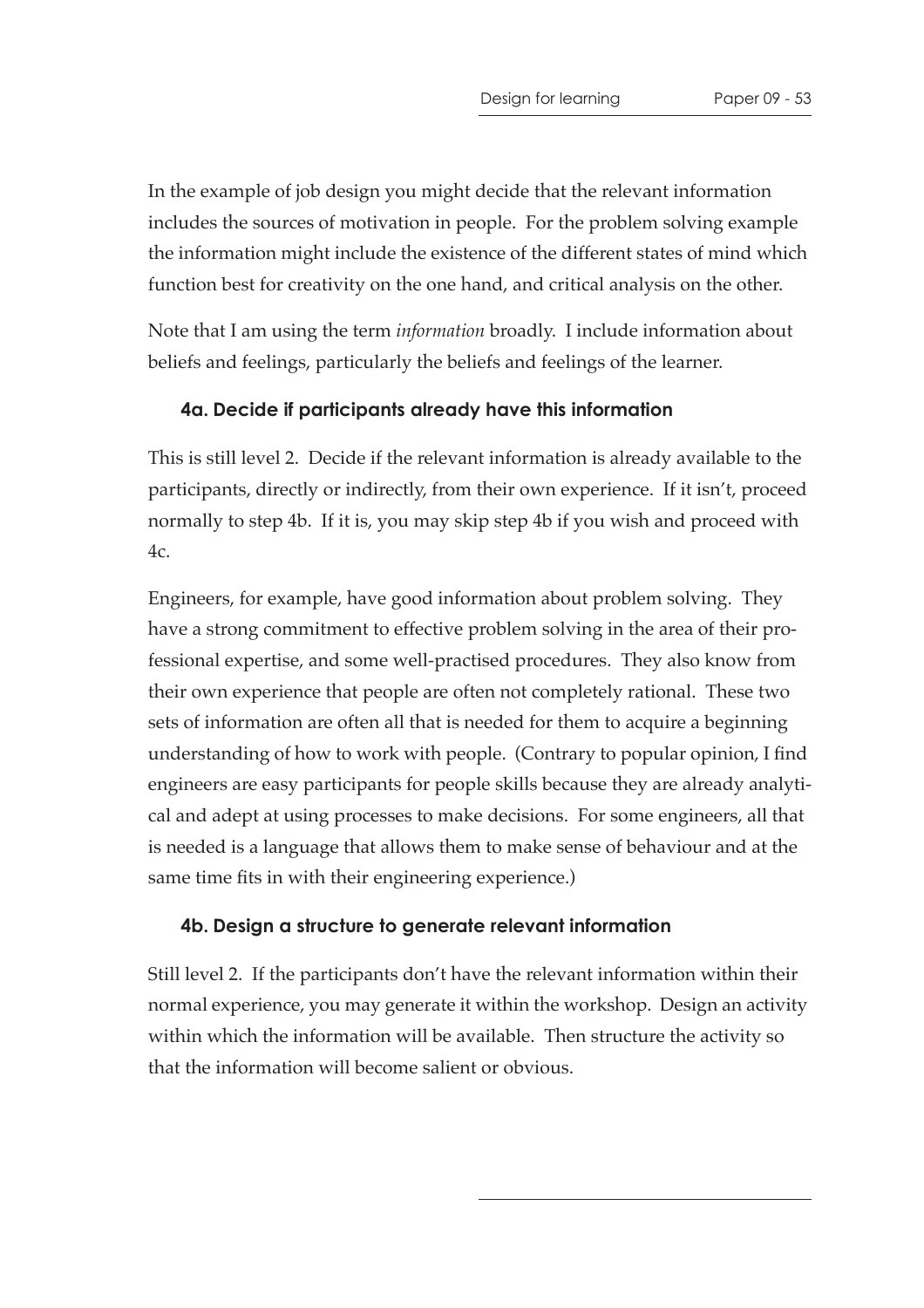At this point you face a trade-off between the amount of time it takes, and the impact. As the adult learning literature  $33$  attests, adults (and, I suspect, children  $34$  too) learn best what they discover for themselves. But often at some cost in time and efficiency.

You may find that some experience or discovery accompanied by some straight input gives you a reasonable balance. I suspect, however, that most teachers and trainers err on the side of too much input rather than too little. I think I do unless I take pains not to (though I'm getting better). The time for the input may be later, after participants have already formed some ideas of their own.

There are many forms of experience which can be used. "Real life", simulations, and structured experiences come immediately to mind But don't overlook vicarious experience; in particular, introverts may prefer to learn vicariously, for example through observing others. Being placed in the "hot seat" may stress them too much for effective learning.

Discovery learning may also be mostly cognitive rather than experiential project work and contract learning are intended to achieve this end (and sometimes do), by involving pupils in searching out information for themselves.

As an example, suppose you are introducing people to the notion of self-managed groups and shared leadership. In some settings, particularly managerial, people do have the relevant information. After all, they spent their teenage years in self-managed groups of peers. But this is so alien to their ideas of the business world that it is easier to generate the information afresh than it is to elicit it.

<sup>33.</sup> e.g. Rogers, J. (1971), *Adults learning*, Harmondsworth: Penguin.

<sup>34.</sup> For example it becomes apparent when I run workshops for teachers that the behaviour problems are not to be found to the same extent in pre-school. They somehow arise in Grade 1. The teachers tend to blame the pupils, their parents, the surrounding culture, the neighbourhood. But the problems aren't as great when the teaching is learner-centred, as in preschool, rather than teacher-centred and curriculum-centred as in primary school and beyond.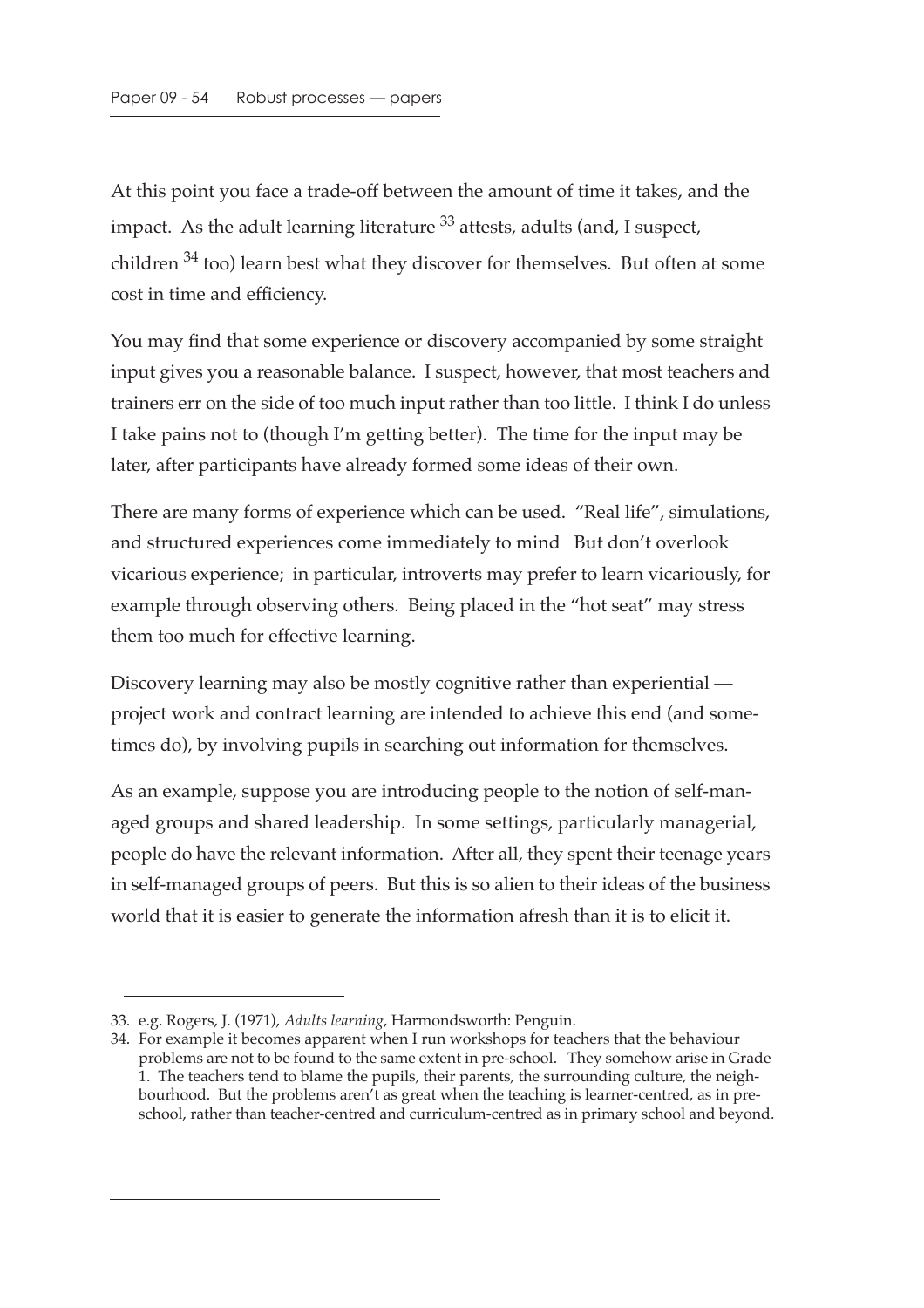So you might use a structured experience such as the *New truck dilemma* 35 to show the advantages of more subordinate involvement in decision-making. The activity allows people to discover that there is more satisfaction in democratic decisions than in imposed decisions. Participants experience the benefits of involvement in decisions. Their learning involves feelings, belief and behaviour. Because it is set in a business environment, participants are less likely to believe it is irrelevant to the so-called real world.

If you want the information to be available at the next step, you may have to include some information collection during the experience. Asking participants to place the activity on hold ("press the pause button") once in a while to collect some information may be useful. Appointing observers can also assist.

Information about emotions is particularly evanescent. If you expect feelings to change over the course of an activity you may find it helpful to collect them along the way. For instance, you can ask people every so often to jot down a few adjectives which capture their attitude to other people, or the activity, or whatever you are interested in.

I strongly recommend collecting information about feelings before other information. It is so readily overlaid by ideas or "facts" that if you don't collect it first, you may lose it.

#### **4c. Design a structure to elicit the information**

Still level 2. Whether the information is already available in participants' previous experience or was generated by some workshop activity the next step is to get it out into the open. Develop a structure to do this.

<sup>35.</sup> N.R.F. Maier, N.R.F., Solem, A.R., and Maier, A.A. (1956), *The role play technique: a handbook of management and leadership practice*, La Jolla, Ca.: University Associates. (I might mention in passing that this, despite its age, is an excellent book on the use of role play to generate and elicit information.)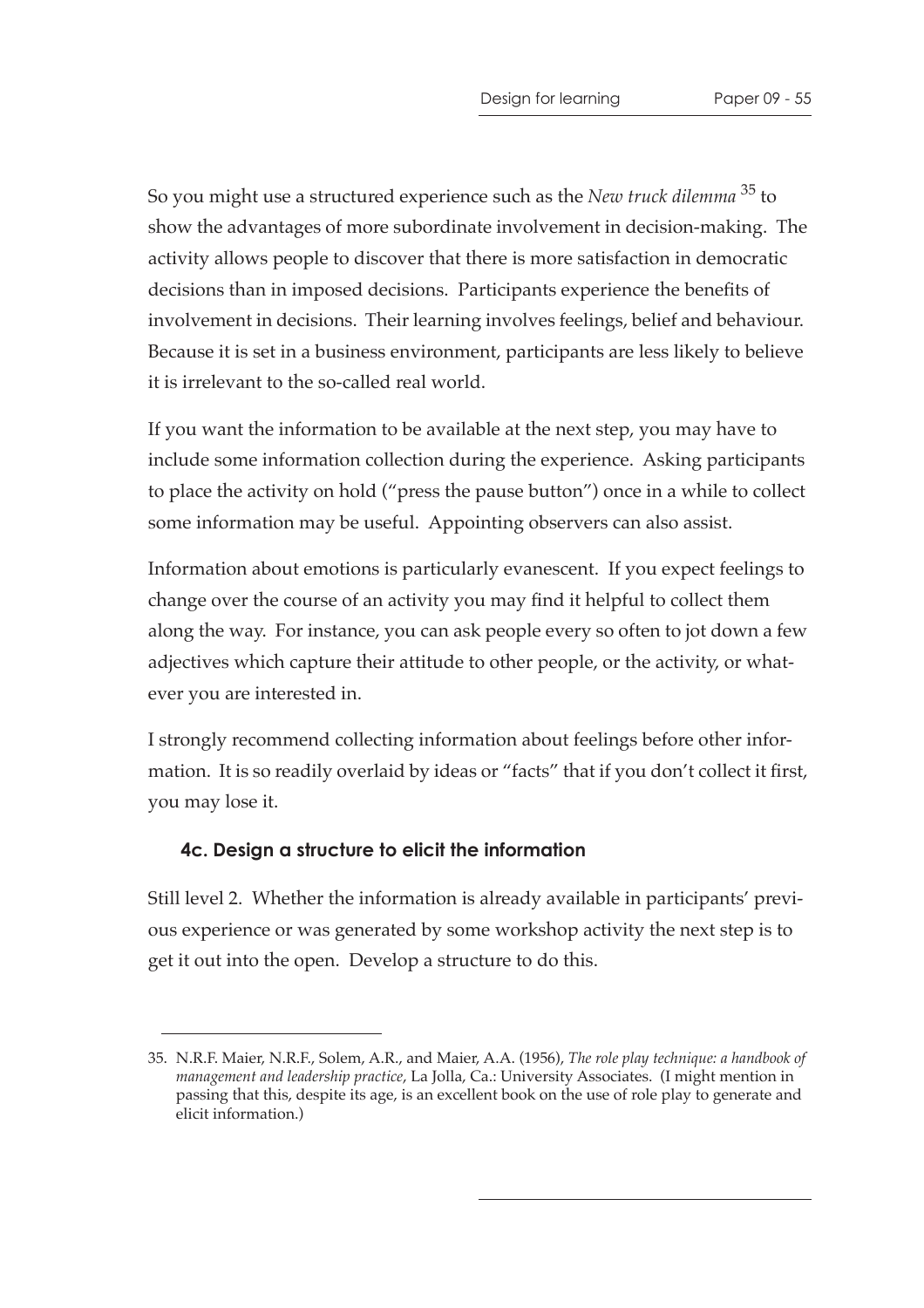Often, this can be done by changing the rules in such a way that you tap into other beliefs. You can then draw attention to the relevance of the information to the present topic. People often compartmentalise their beliefs. Remove the compartments and you give them more choice.

For instance, beliefs about physical touch between people can vary greatly; it depends on the situation. If you can give participants a task which legitimises touch, the review phase can compare this to other settings where contact is viewed as less legitimate. So you might ask a group of managers to find out how many of them can fit onto a sturdy table or into a telephone box.

*Legitimation* is a valuable idea generally. Provide a legitimate context or rationale, and people feel more comfortable about doing or saying what they might other resist. For example, try labelling court jester with their permission, and briefing them for the role. They may say things which need to be said but which they wouldn't usually consider saying unless drunk to the point of foolhardiness.

Another useful strategy is to elicit related information about a topic which isn't so threatening. Then invite attention to the relevance of that information.

For example, I would expect that almost everyone realises at some level of awareness that many of our social systems are inefficient and dissatisfying. But we have such an emotional investment in them that information about this may sometimes be hard to gather.

Rather than tackle this directly I use English spelling as an analogy. We discuss why enough is not spelt "enuf". In the course of doing this we collect information about people's beliefs and feelings when they come across unconventional spelling. I explain why it is spelt the way it is.  $36$  We then explore together why people hold such strong beliefs about matters on which they have very little

<sup>36.</sup> As with much of our spelling, "enough" captures reasonably well according to eleventh century Norman French spelling conventions the pronunciation of eleventh century English.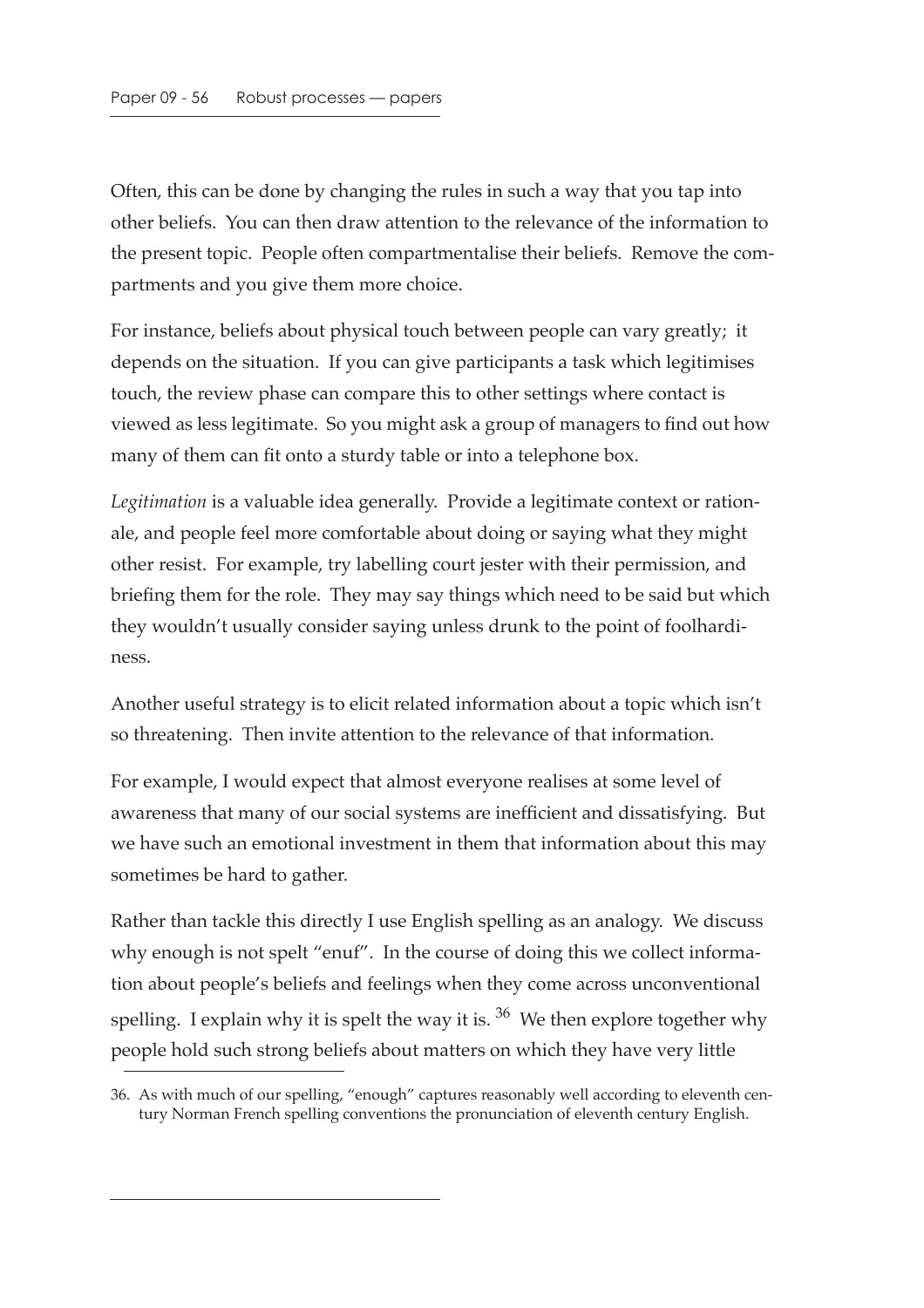information. Eventually they conclude that it is precisely because they have so little evidence that the belief is so hard to challenge. From here it is a small step to looking at other arational beliefs such as those about social systems.

You can often draw on the previous experience of people. In terms of the learning cycle the first stage exists already outside the workshop or activity. In such cases find I get better information if I particularise it. For example, to compile a list of the early warning symptoms of stress I might say something like this:

- *"Take out your diary, or imagine taking it out. Open it at today's date. Recollect what you did. As you come across any stressful experience, make a note of it. Work backward through your diary, recalling how each day was spent. Keep doing this until you have at least four or five stressful situations.*
- *"Choose one of those situations. Pick one that is common enough and stressful enough to be worth analysing. Now imagine that situation in detail. What time of day was it? Where was it? Recall the surrounding, the furniture. The people. Who was there? Where were you standing or sitting, and where were the other people? How did it start? Recreate it in detail in your mind. Play it through.*
- *"As you do so you will begin to experience to some extent what happened then. Use this to get in touch with your own early warning symptoms of stress. What are the bodily signs that tell you, right at the onset, that you are coming under stress?*
- *"Note these down. When you have collected a short list, you might like to compare notes with a neighbour or two. Pay attention to the differences and the similarities. I'll collect a public list of early warning symptoms in a few minutes."*

By thus cueing people in to their detailed experience, I encourage them to *engage* with their daily life, not to treat the exercise as intellectual. If you want to avoid the behaviour problems of the primary (or secondary or tertiary) classroom, involve the *whole* person.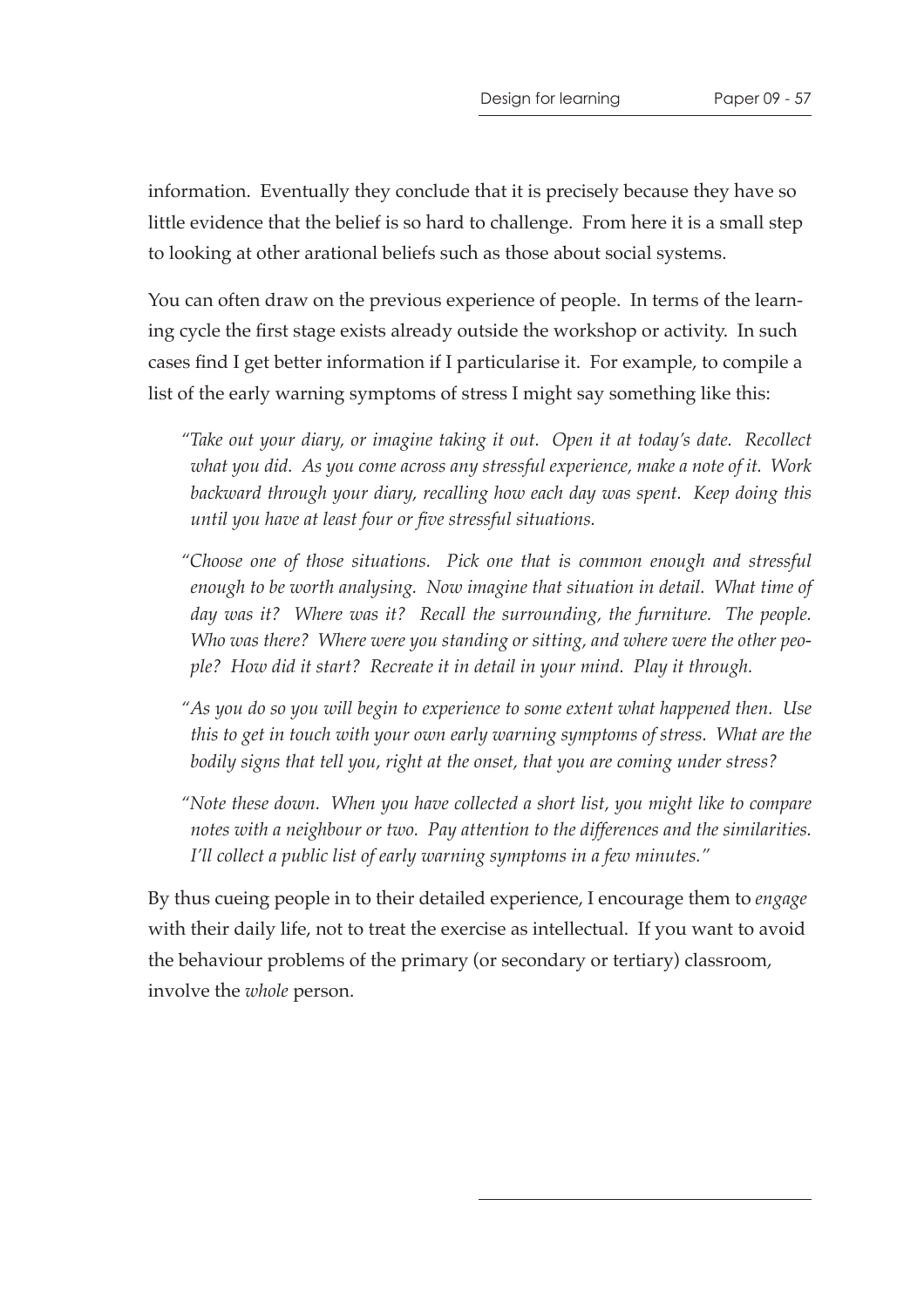### **5. Design a structure to interpret the information**

This step moves back from level 2, information, to level 3, decisions. Design a structure within which participants can consider the relevant information, come to an understanding of it, and use it to draw some conclusions.

Compared to the learning cycle, this step includes review and theory. A partial review function is served by the way the information is elicited at step 6. This step completes the review and draws conclusions from it.

I suspect it is the hardest part of learning design. It is often skimped, or even skipped altogether. When it is included it is sometimes an exchange of ignorances. Or a lecture from the trainer or facilitator. As a rough rule of thumb, if you give less than half the available time to review and generalisation (or "debriefing", as it is often known) you may be skimping. Why, oh why, aren't there more designs for debriefing in the books and annuals that describe hundreds of structured experiences?

It is important, I think, to treat debriefing as an *activity*. It is not just a discussion or an exchange of opinions or a question and answer session.

Some trainers have become skilled at eliciting generalisations from an audience by questioning; but even here I suspect that only the brightest or most interested among the participants really draw the conclusions for themselves. It too quickly becomes a game of "Let's guess the right answer", where "guess" means playing a version of *20 questions*. This can be a strong form of discovery for the person who answers most of the questions. But it is a weak form for most of the rest of the participants.

You may find you haven't given enough attention to eliciting the information. Participants in the thick of some experience miss a lot. As with computers, "garbage in, garbage out". The decisions can't be any better than the information on which they are based.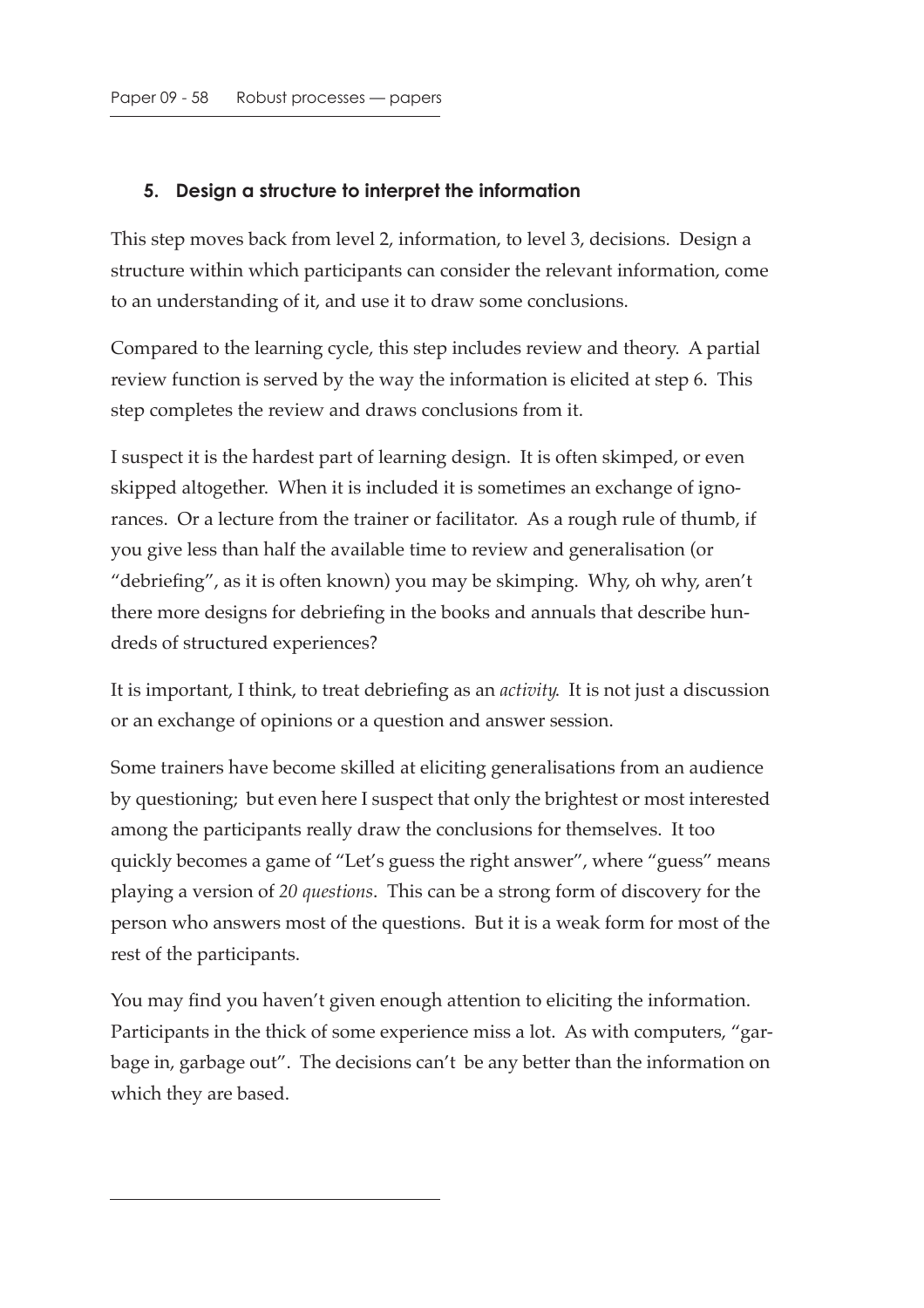Another of my misgivings is the tendency to treat generalisations as universal truths. It's healthier, it seems to me, to encourage the view that the truth *depends* — on the people, the time, the situation, or whatever else.

As I have mentioned before, I often ask people to compile statements in the form "In..., if..., then". In situation  $x$ , if you do  $y$ , then  $z$  is likely to result. If you do such and such, then such and such happens. This gives you generalisations which are both easy to apply, and which are somewhat less likely to be gross oversimplifications. All theories are simplifications. But it seems to me that they are more useful if they are not too gross at the same time.

You may decide that an input is needed. If time permits I suggest that you allow participants to draw some tentative conclusions first. Then provide the input. Then give them time to elaborate their conclusions to take the input into account. In this way it is more likely to be integrated with their own experience and conclusions.

#### **6. Develop a structure for application of concepts**

This completes the core of the exercise by moving back to level 4, outcomes. Look for some appropriate situation where the concept has application. This may be in work settings or elsewhere. Develop a structure within which the applications and implications of the concept can be explored.

This is most commonly done by asking people to develop and report on an action plan. It may be done in small groups, devising applications for the ideas addressed in the activity. Or it may consist more of a personal action plan. In stress management, for example, people can work in pairs to develop realistically-modest programs for changing only one or two of the more stressful aspects of their life or work. (If they try to do more than that, they will probably keep postponing it as too difficult until they have enough time.)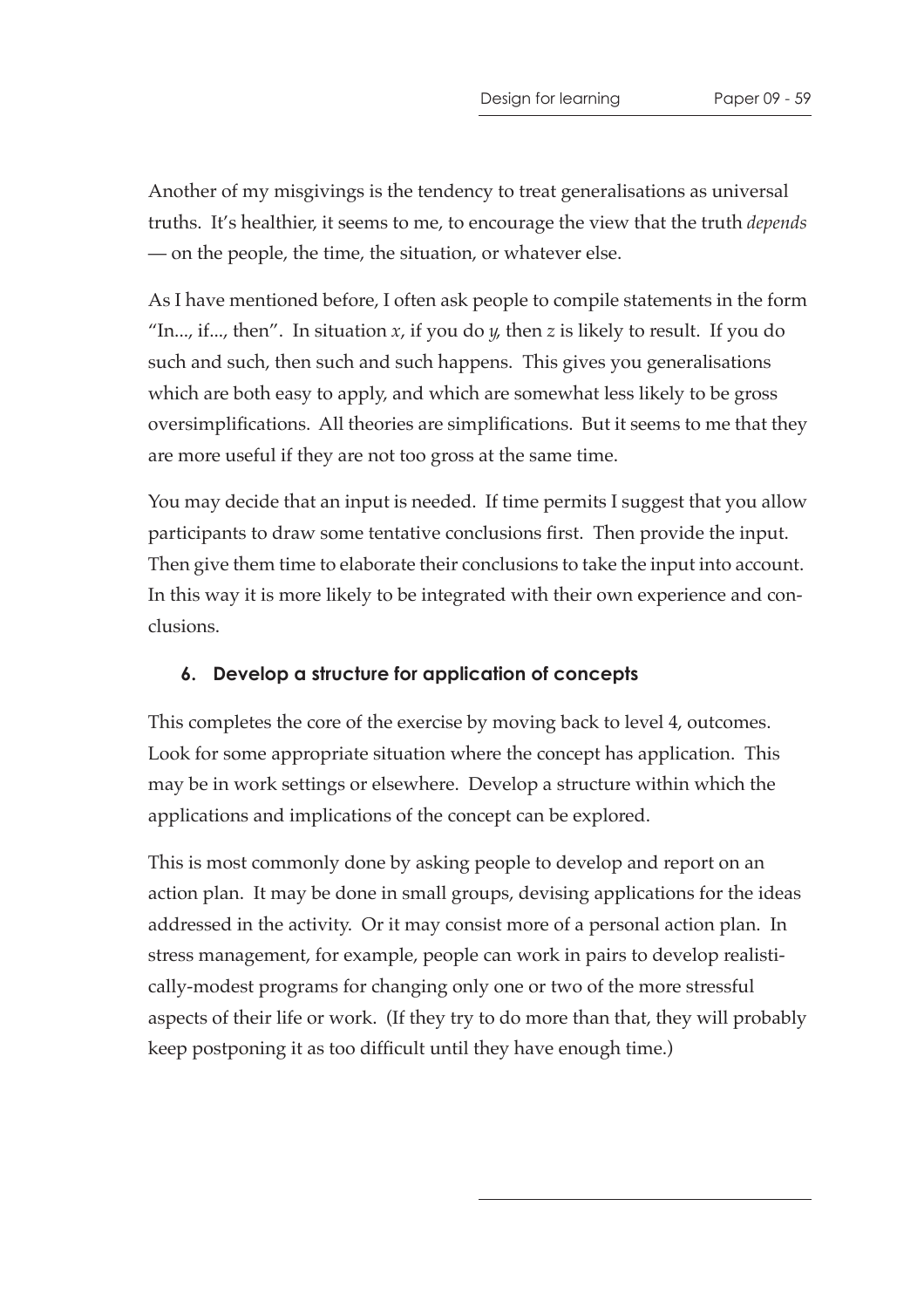But you might like to try experimenting with action methods here, too. Role plays and simulations are often better at involving the whole person than intellectual planning. As with debriefing, application is too often left to chance.

#### **7. Refine the structure to eliminate negative feelings**

At this step we convert a rational model into one which takes more account of the people. We move from levels 2, 3 and 4 (where structure has been developed) back to level 1, feelings (Figure 23).



Critique the structure carefully, looking for instances of anything that may generate negative feelings towards self, others, staff, structure or outcomes. Where such negative feelings seem likely to arise, look for a way of redesigning the structure so that the feelings will not be aroused. If this is not possible, add to the structure a component to identify and resolve the aroused feelings before proceeding.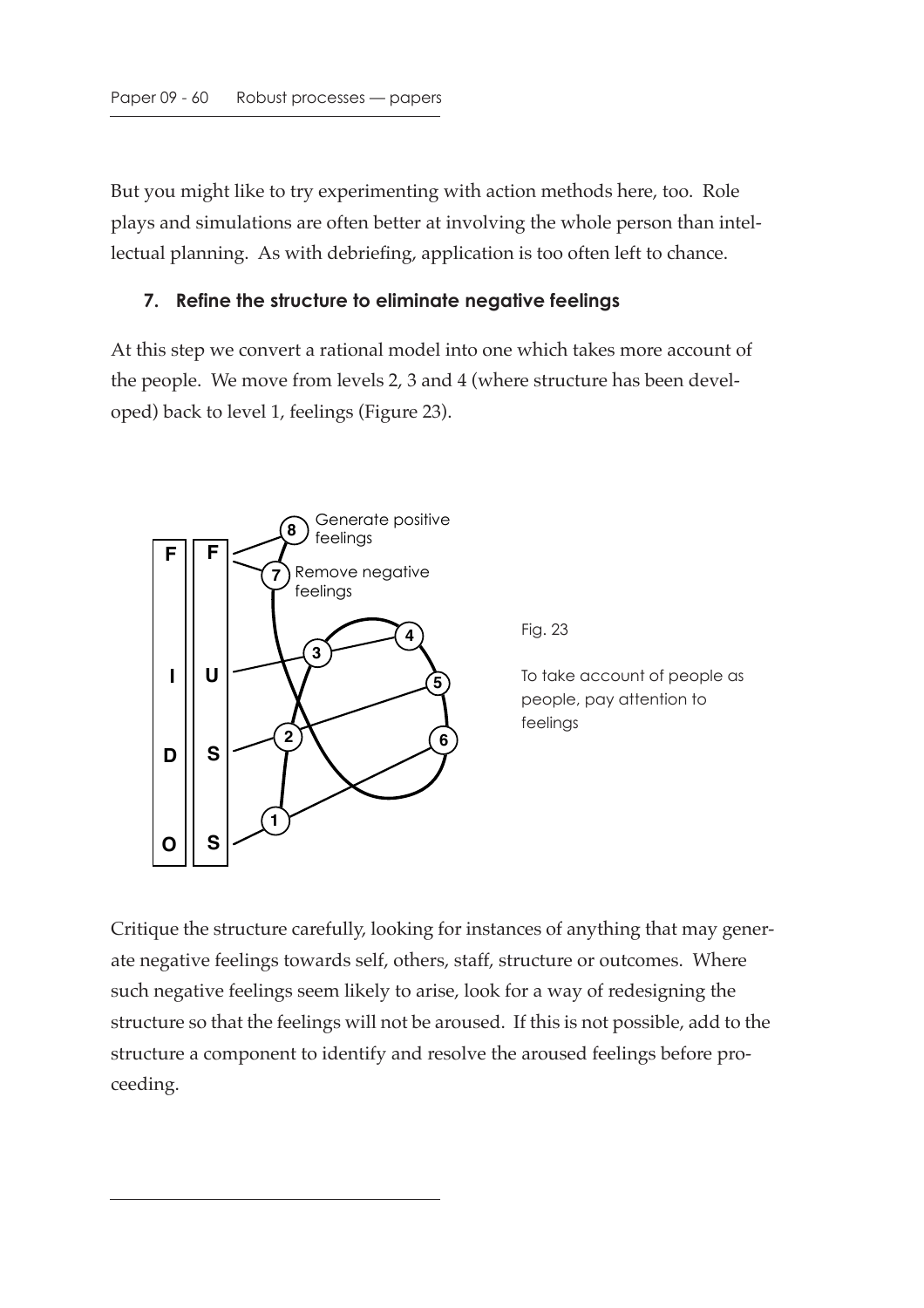In some experiential workshops, extraverted and sociable trainers ask introverted participants to do such things as introduce themselves or select groups. This can be a threatening exercise for someone unpractised at it. Arranging for people to introduce themselves to their next door neighbour can provide some safety. Those pairs can then be the basis for public introductions and the formation of larger groups.

In role plays and simulations it may be important to make a strong distinction between the role and the person. Clearly marking the transitions at the beginning and the end of the activity, and asking people to use fictitious names during the activity, can help. You can also ask people to make a distinction in the comments between someone in role, and someone being herself.

Sometimes I divide the reflection part of debriefing into two parts. In the first part, people answer in role. They then explicitly put their role aside, and answer as themselves.

Helping people to identify their feelings and acknowledge them as real may be adequate.

## **8. Add to the structure to encourage positive feelings**

This is still level 1, feelings. On the evidence you have available, decide if it seems likely that participants will feel sufficiently positive about the activity: towards themselves, others, and the intended outcomes (that is, purposes) and processes. If not, develop a further structure for the beginning of the program which will generate these positive feelings before proceeding.

Some of the early activities in workshops can be viewed as ways of achieving this. Icebreakers and team-building create a team climate where people feel more secure and able to take part.

Compiling the agenda to take account of people's own needs helps to demonstrate that the activity is relevant. Negotiating your own role with them serves a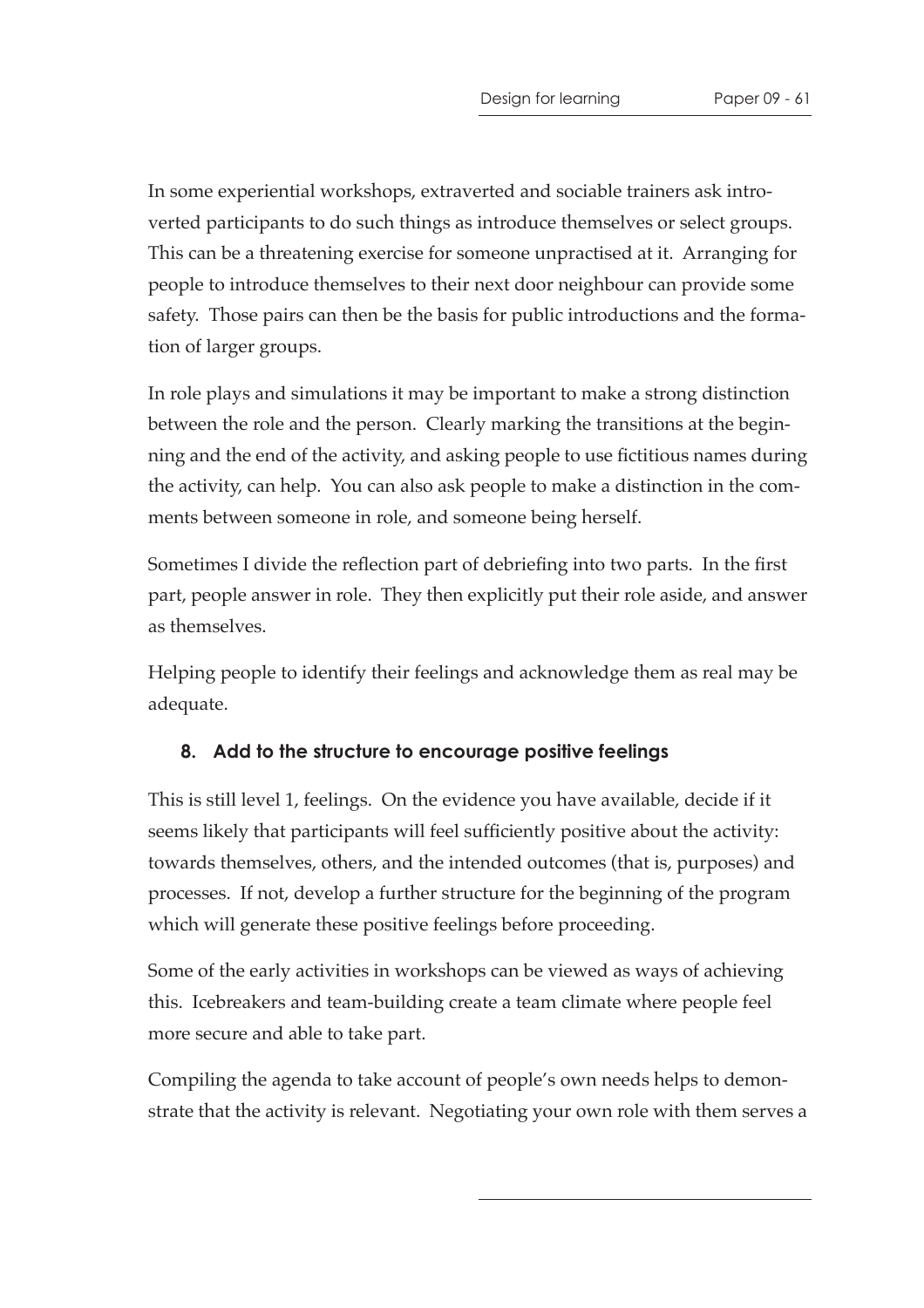similar function. Airing expectations and misgivings may give you pre-warning about potential issues, and sets the scene for later disclosure of feelings. Tim Dalmau and I say more about this in *Managing transitions*. 37

The goal where feelings are concerned can be described as *arousal without anxiety*. 38 Unless arousal is sufficiently high, little learning will take place. But anxious arousal may interfere with the learning.

In summary, the procedure is:

work backwards from outcomes, through decisions, to information, defining what content is required at each level to produce the learning outcomes;

 $\overline{\phantom{a}}$ 

- work back down from information, through decisions, to outcomes, at each level devising a structure which will provide the necessary content;
- revise the structure at each level so that negative feelings are removed or managed;
- add to the structure whatever is necessary to encourage positive feelings at the outset.

# **Designing skills-learning activities**

For designing skills-learning activities a variation of the FIDO model can be used. The names of the elements are changed so that they can be applied more easily to the learning of skills. The acronym then becomes, instead of FIDO, FUSS.

Situations are the problem situations that participants need skills to deal with. Sequences of behaviour are sometimes called macro-skills such as listening skills

<sup>37.</sup> Chapel Hill: Interchange, 1990.

<sup>38.</sup> Discussed at some length in *Mechanisms for democracy*, previously noted.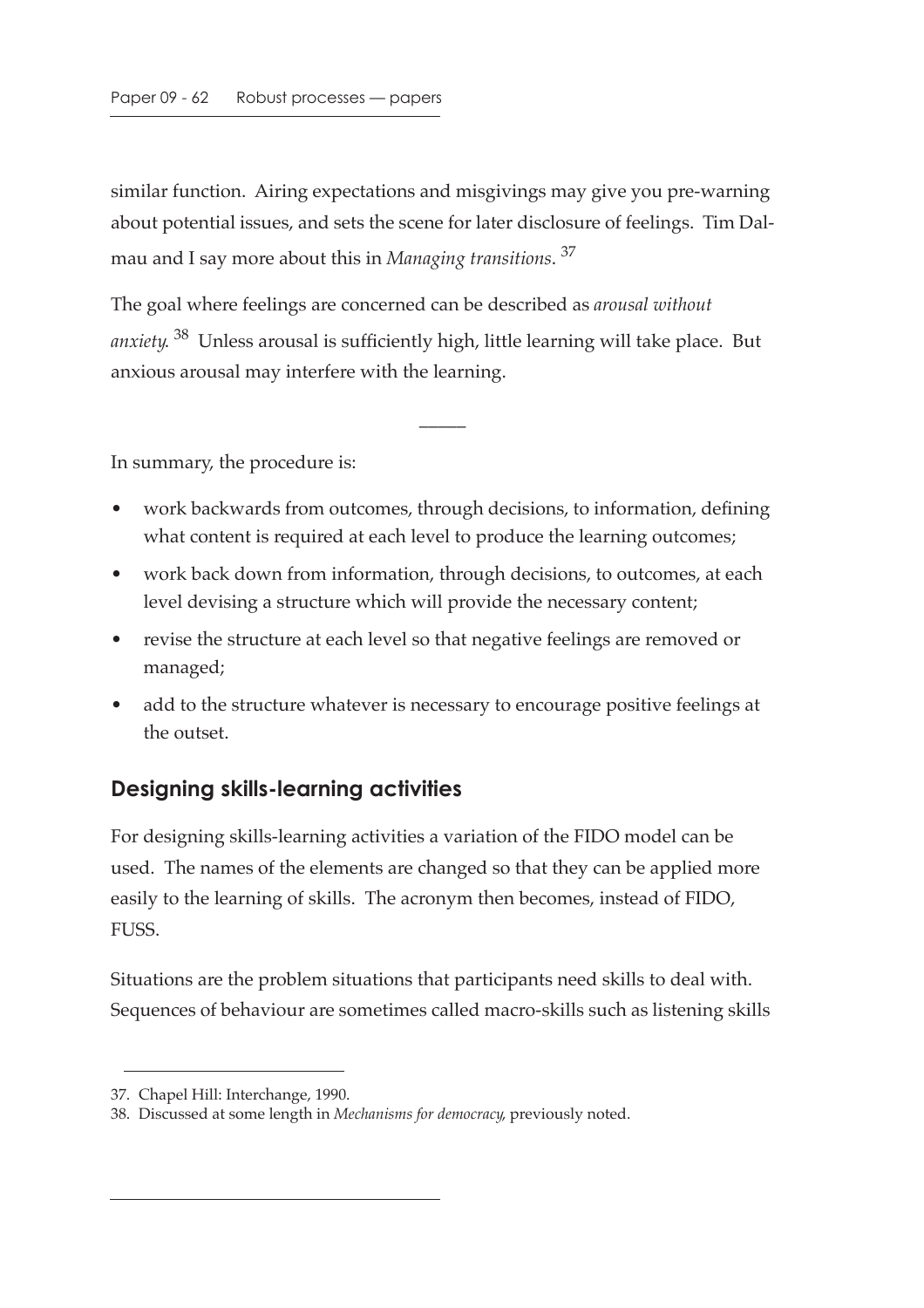| 2 <b>U</b> nits of behaviour |
|------------------------------|
| 3 Sequences of behaviour     |
| 4 <b>S</b> ituations         |

and the like. Unit behaviours are often called micro-skills. Feelings are as they were in the FIDO model (see below).

Applying this to the design of skills-teaching structures gives a process similar to that developed using Fido, above. It follows shortly.

The essence of the model is that complex sets of skills can be broken down into more simple skills. The model works with three levels of a skill hierarchy: situations, sequences of behaviour, and unit behaviours. One could, of course, use a deeper hierarchy if necessary (Figure 24). (I have heard this approach to skill analysis called skills analysis training, or process analytic training. <sup>39</sup>)



Fig. 24

Skills analysis decomposes a complex set of skills into a hierarchy of skill components or micro-skills

<sup>39.</sup> As I recollect, the Federal Department of Labour, now renamed, used to produce a booklet on skills analysis training. I haven't been able to track down a copy.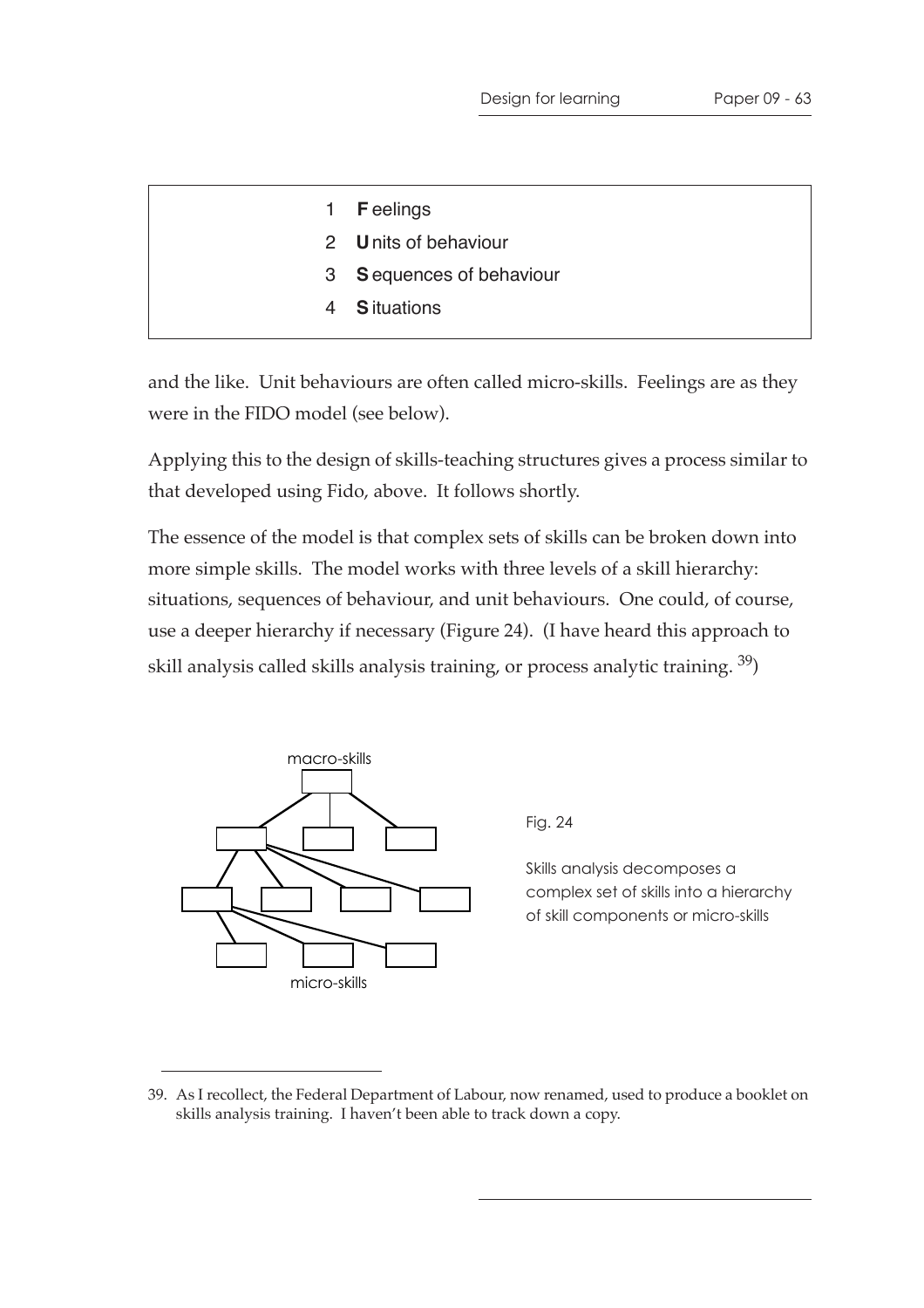To use this approach, you first analyse the complex skills into their components. In training you first elicit the skills at a particular level, and then "assemble" them into the next level.

Here is the process. Many of the points are similar to those made already, and will not be repeated.

#### **1. Define the target situations**

This is level 4, situations. You define the learning outcomes by identifying the situations which people want to be able to manage. Defining the skills in this way also aids later transfer to learning to the so-called real world  $^{40}$  — the world outside the learning venue.

Again, there is a trade-off between breadth and depth. The more limited the situation, the greater the chance to practice the skills in depth.

This step discourages you from running general workshops, for instance on assertion. Instead, you define the actual training needs of participants in terms of the situations they would most like to be able to handle better.

You may do this right at the beginning of the workshop. If so, you have the added advantage of demonstrating to participants that the workshop is likely to be relevant to their needs and concerns.

An example. For brief workshops on communication skills I often begin in this manner ...

*"On a piece of paper, write down the names of the six people who can have the most influence on your productivity or happiness. You won't be asked to disclose those names, so you need identify them only to yourself.*

<sup>40.</sup> As I have said elsewhere, people can more easily be themselves, and relate more readily to others as people, than they can in much of their everyday work and life. "Unreal world" is a better description. One of my aims in workshop design is to help it to become more real than most of the situations that people experience.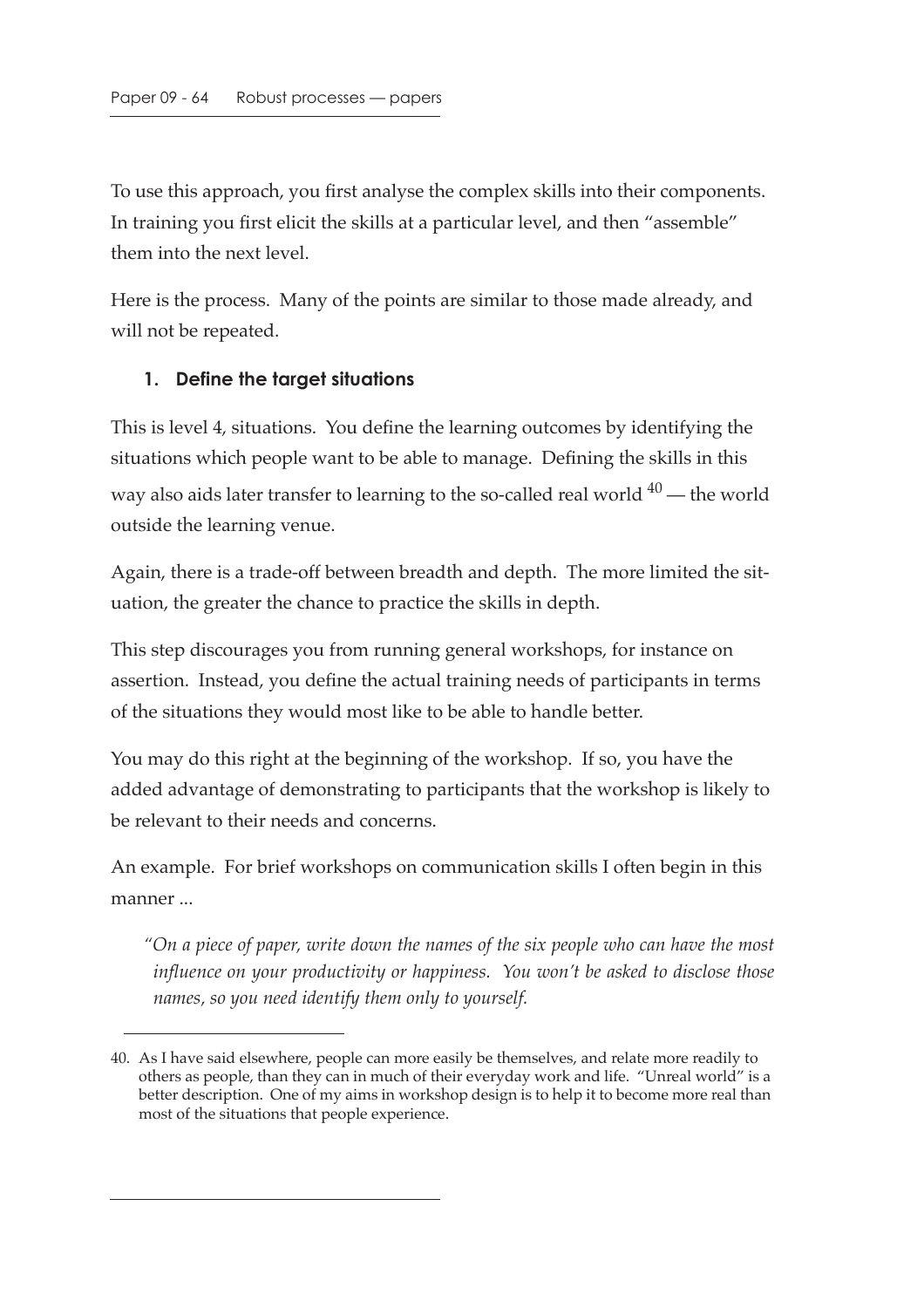- *"Think about each of those relationships in turn. For each, think of at least one change you would like to make.*
- *"Now look back over the relationships and changes. Are there any themes in the changes you would like to make? Or is one of those changes somehow representative of something you would like to be able to handle more easily.*
- *"When you have chosen one change you would like to be able to make, devise a sentence to describe it. I'll collect the changes from you in a few minutes so that we can compile a joint list and work out an agenda. Describe the change in a sentence which begins 'I would like to be able to ...'."*

#### **2. Specify the relevant sequences of behaviour**

This is level 3, sequences of behaviour. Managing a situation requires more than having the necessary skills. It also depends on participants being able to assemble the skills into appropriate sequences of behaviour. Specify the sequences of behaviour. There will probably be several different ways in which a given situation can be handled. But if you can imagine two or three of these, that will provide a sufficient basis for designing the workshop.

Consider learning to drive a car, for example. Think of a situation which would be typically difficult—perhaps negotiating a sharp right-hand turn uphill in heavy traffic.

Better still, devise a structure within which participants will generate the sequences of behaviour for themselves. A lot of unstructured small-group training works on this principle. A person has difficulty dealing with some situation. The group as a whole helps that person devise a suitable strategy and put it into practice.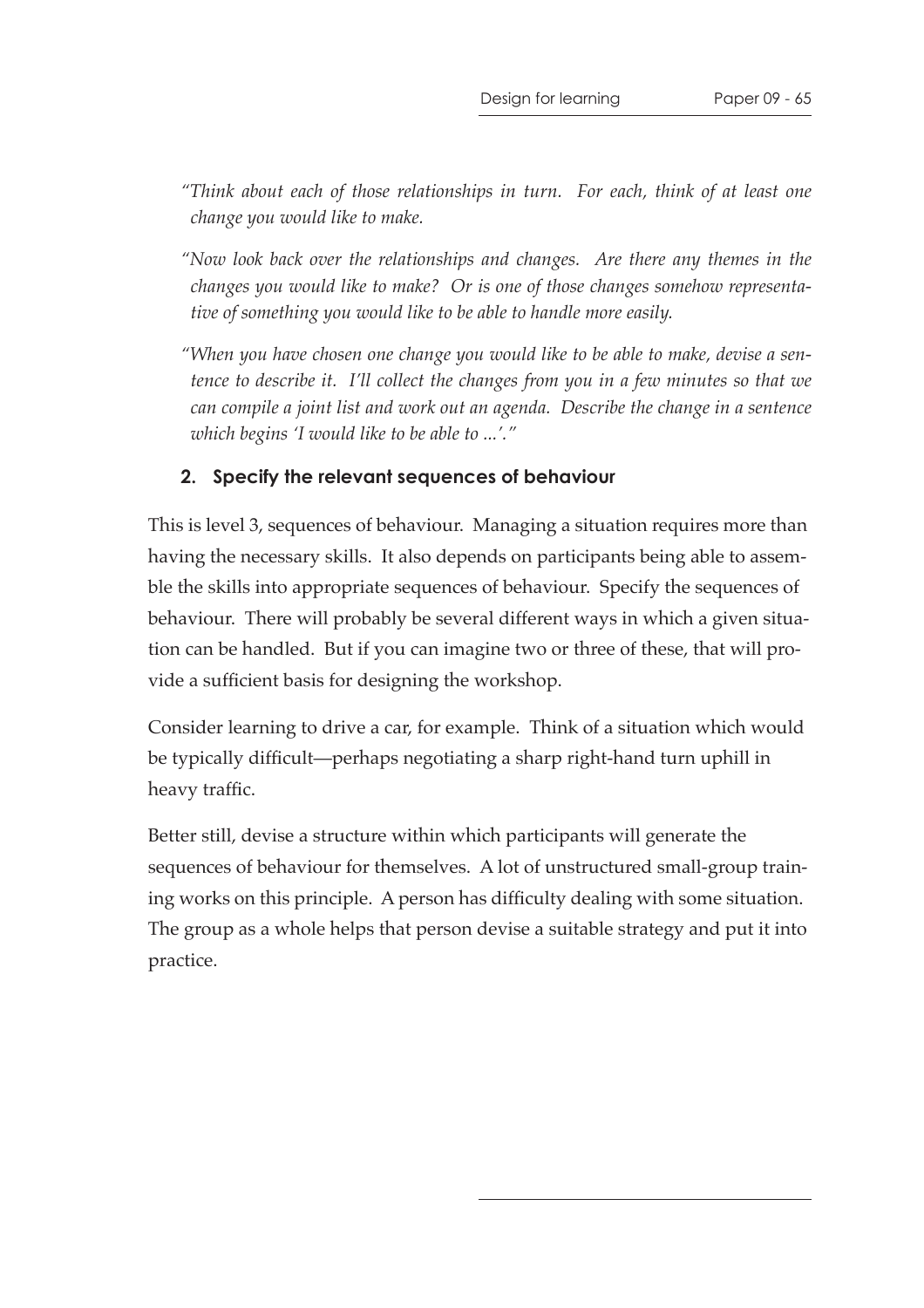### **3. Identify the component units of behaviour**

This is level 2, units of behaviour or micro-skills. Identify and describe the units of behaviour that comprise the sequences of behaviour that are needed. More complex skills are assembled out of simpler skills which people already have.

If you have developed a fairly detailed sequence at step 2, this step follows fairly easily. The motorist may have to: (a) change down a gear; (b) check the rear vision mirror for following traffic; (c) signal a right turn; (d) steer into the right hand lane; (e) approach the corner, changing down a further gear; (f) bring the car to a halt at the appropriate point, and so on ...

In communication skills training you may specify the types of skills on which a person will depend: verbal and non-verbal; listening and speaking; and so on. Because reality doesn't come in only two dimensions, you may have a choice of a number of ways of doing the breakdown.

As mentioned earlier, some skills can be broken down further, eventually giving a hierarchy. One of the assumptions of process analytic training is that you break down the skills until you reach a level where the person has all the needed microskills in her repertoire. You then need only devise a set of activities for assembling those microskills into the sequences needed to manage the target situations.

#### **4a. Decide if participants already have these skills**

This is still level 2. Decide if participants have the relevant skills in their repertoire. If so, as an option you can skip step 4b and proceed directly to step 4c. If not, proceed normally to step 4b.

You will sometimes find that the skills are available but not presently used in the situation. On other occasions some of the skills will be present and some will not.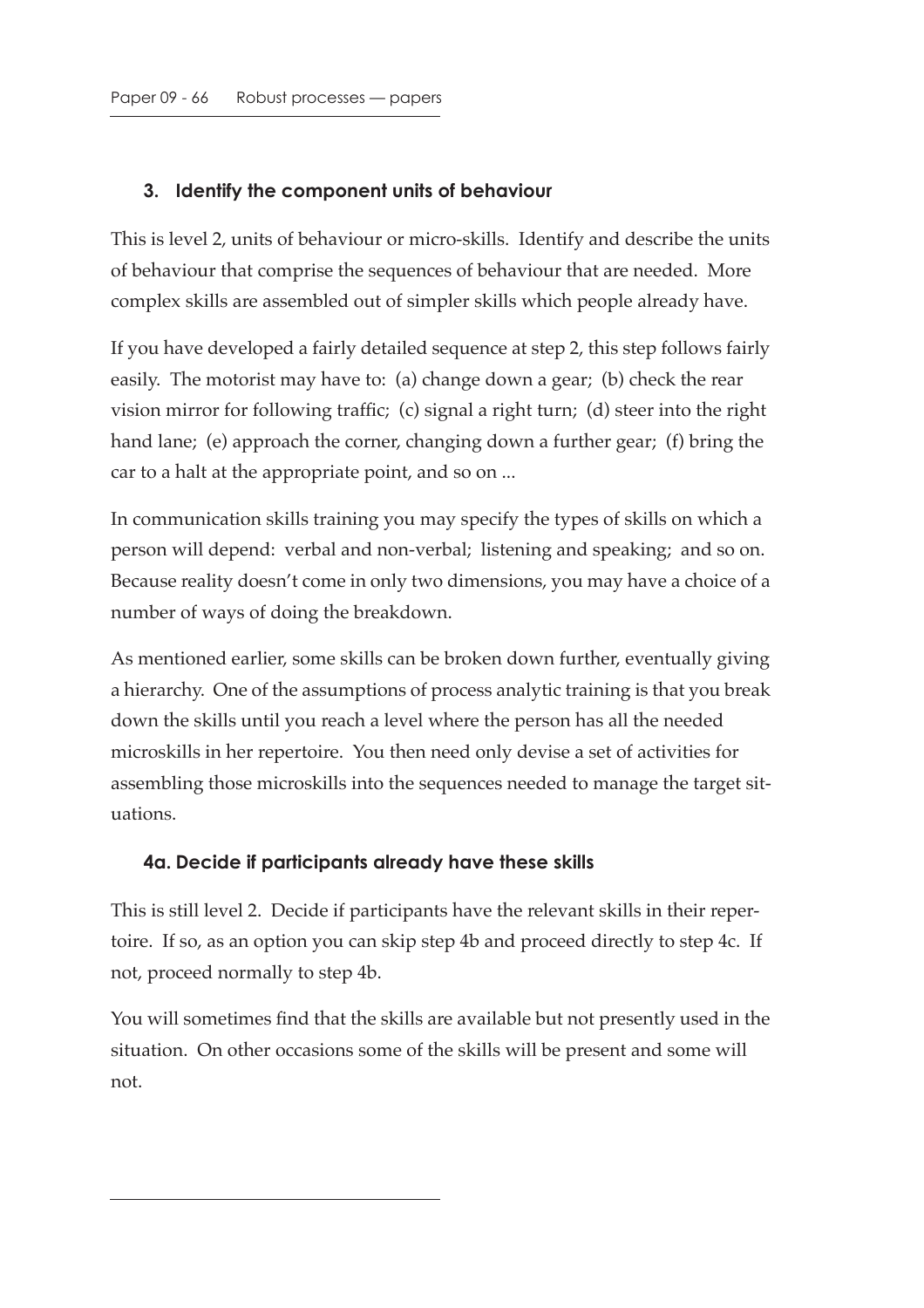In a group setting it will often occur that different people have different skills. This gives you the chance of using participants as teachers. Interestingly, people will often experiment more with different behaviour when they are given the role of helping others to acquire skills.

#### **4b. Design a structure for practising units of behaviour**

Still level 2. If participants do not have the skills, they will have to acquire them within some structure. You need a structure which serves at least three purposes:

- defining the skill;
- legitimising its use; and
- providing opportunity for practice.

Legitimising the new skill is important. Often the skill is not new, but merely novel for the person in the situation. Provided you can give them some legitimate rationale for using it in the new situation, many people will be able to do so. Physical contact has already been mentioned. The following instructions will legitimise a more assertive approach for some people.

*"Over the next half hour or so, I'm going to ask you to try out some very different roles. This will give you some idea of the range of skills you have at your command. For the next five minutes, I invite you to imagine that you are Superperson. Nothing can hurt you. But you do care for people, and you do like to use your superpowers to help others ..."*

If you are using role play as a training device you will often notice that someone is behaving in a very stagy manner. Stepping in to strike up a casual conversation with them will switch them into a more natural style. After you have done this a few times, you may be able to draw their attention to the difference. They may then be able to behave more naturally in the role play.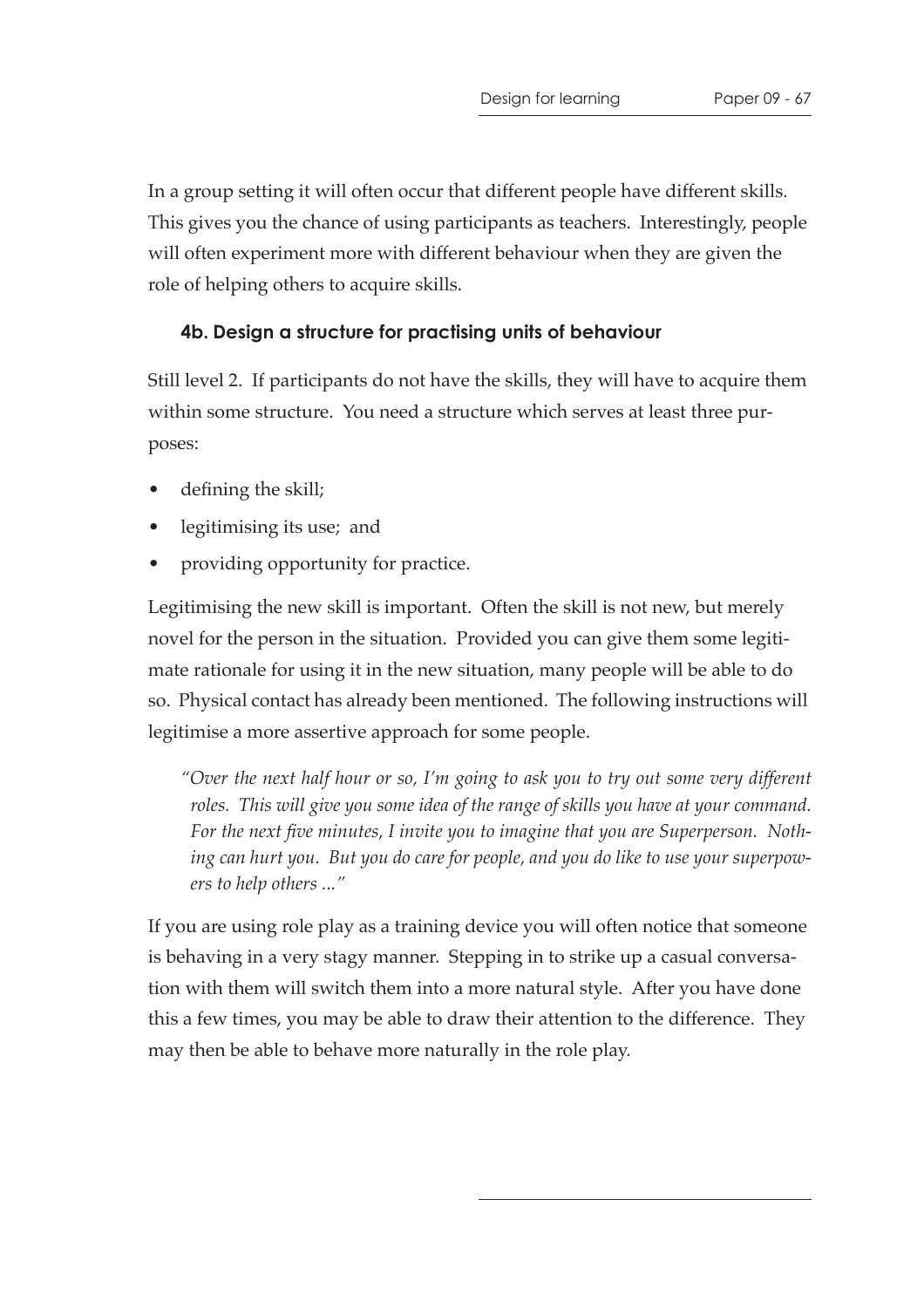In communication skills training, people only begin to perform well when they can use their skills to address the process—that is, when they can talk about *how* another person is communicating in addition to what the person is communicating. Again, step in. Ask "What is going on here?" Usually the person will make a comment about process: "I just can't get across to her. She isn't listening." "Fine. Why don't you try saying that to her?" After a few occasions, the skill of describing process transfers to a situation with a difficult person.

On many occasions, people will be able to manage new skills provided you slow the process down enough to give them thinking time. You can then slowly speed up the process until they are operating in natural time. In some settings you can have an observer give detailed feedback after a short time, and then start the participant over again from the beginning, this time adding another action or so.

Remember, too, that some people have trouble learning when they are the focus of attention. As observer, they may achieve learning vicariously.

## **4c. Design a structure to apply skills in specific instances**

Still level 2. Using skills is both a matter of having them (either from previous experience or from recent practice), and of knowing when to apply them. Design a structure within which participants can learn to recognize the cues that indicate that a specific unit of behaviour is appropriate.

This step may be done simultaneously with step 4b. For instance, you may give people practice in recognising a particular situation and using the appropriate skill. You can then add another situation, and another set of skills.

When I learned to drive (not all that long ago), the instructor first chose off-road situations where I didn't have to worry about more than one or two operations at a time. When most of the basic operations were moderately fluent, we ventured into light traffic. But for some sessions he chose a setting where some skills were practised more than others, until they started to become automatic.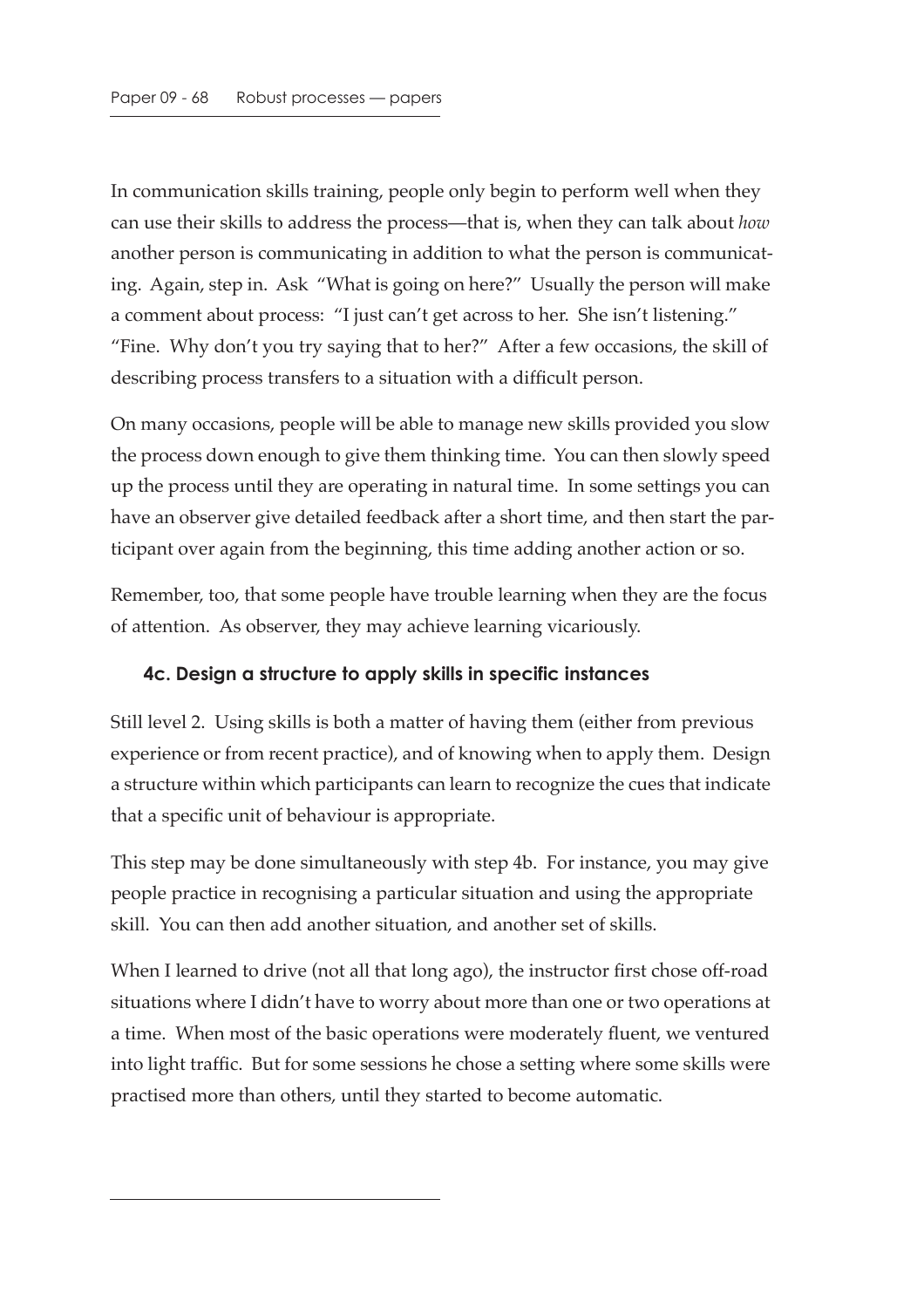So on some occasions we went on long drives that required mostly steering, with only occasional stopping and starting. On other occasions, he chose situations requiring much stopping and starting, and thus many gear changes, but in a setting where I didn't have much traffic to worry about. He then slowly added progressively more difficult situations requiring a broader mix of skills.

## **5. Design a structure to assemble the skills**

This step moves back from level 2, units of behaviour, to level 3, sequences of behaviour. Design a structure within which participants can learn to assemble the previously practised skills into longer sequences of behaviour, in response to some changing situation.

This may not appear to the participant as a separate step: it may follow naturally on from the previous step.

Typically, more complex situations require more ability at discriminating one situation from another. They also require a greater variety of skills to be assembled into ongoing behaviour.

A very different approach is to expose people to a natural range of settings right from the start. As they become more practised, they naturally discriminate better, and make better use of their developing skills. For this alternative to work, there must be sufficient support for people not to become too threatened.

## **6. Develop a structure for application of skills**

This completes the core of the exercise by moving back to level 4, situations. Choose some example of a situation, either within the workshop or in the backhome situation, where the skill has application. The more salient the situation is for participants, the more likely that actual transfer to the back-home situation will occur. Develop a structure within which application of the skills can be planned and practised.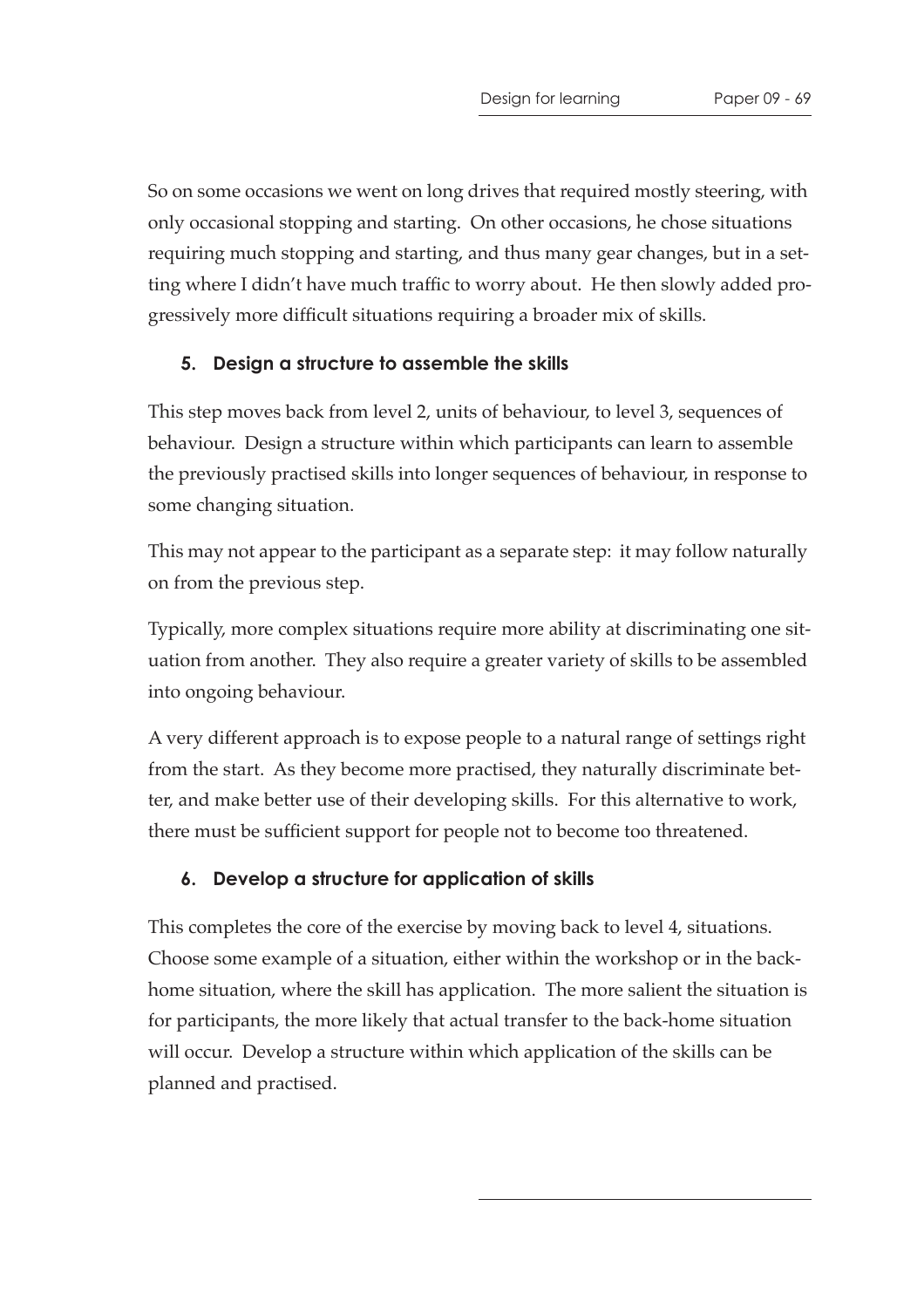It may be important here to inoculate participants against failure. It is one thing to exhibit a skill in the safety of the classroom. It is another thing entirely to do so when you can't call a halt if it gets too hard. There is benefit in encouraging people to set modest goals at first, and to expect to fail at least some of the time.

Earlier in the workshop you can also prepare people by not being too polished in your use of the skills they have been learning. If you make it look too easy they will almost certainly fall on their face. They may then become discouraged. Instead you could model handling situations with a range of skills narrow enough to be within the grasp of participants. At the same time you may even do so a little clumsily. The message is that for many situations a few skills used somewhat clumsily are enough provided you stick at it.

#### **7. Refine the structure to eliminate negative feelings**

This step move from levels 2, 3 and 4 (where structure has been developed) back to level 1, feelings. Critique the structure carefully. Look for instances of anything that may generate negative feelings towards self, others, staff, structure or outcomes. Where such negative feelings seem likely to arise, redesign the structure so that the feelings will not be aroused. If this is not possible, add to the structure a component to identify and resolve the aroused feelings before proceeding.

#### **8a. Add to the structure to encourage positive feelings**

This is still level 1, feelings. On the evidence you have available, decide if it seems likely that participants will feel sufficiently positive towards self, others and intended outcomes (that is, purposes). If not, develop a further structure which will generate these positive feelings before proceeding. As before, the goal is arousal without anxiety.

Anything you can do to combine a sense of fun with a sense of purpose is useful here. (Small warning: some people believe that if they are enjoying themselves,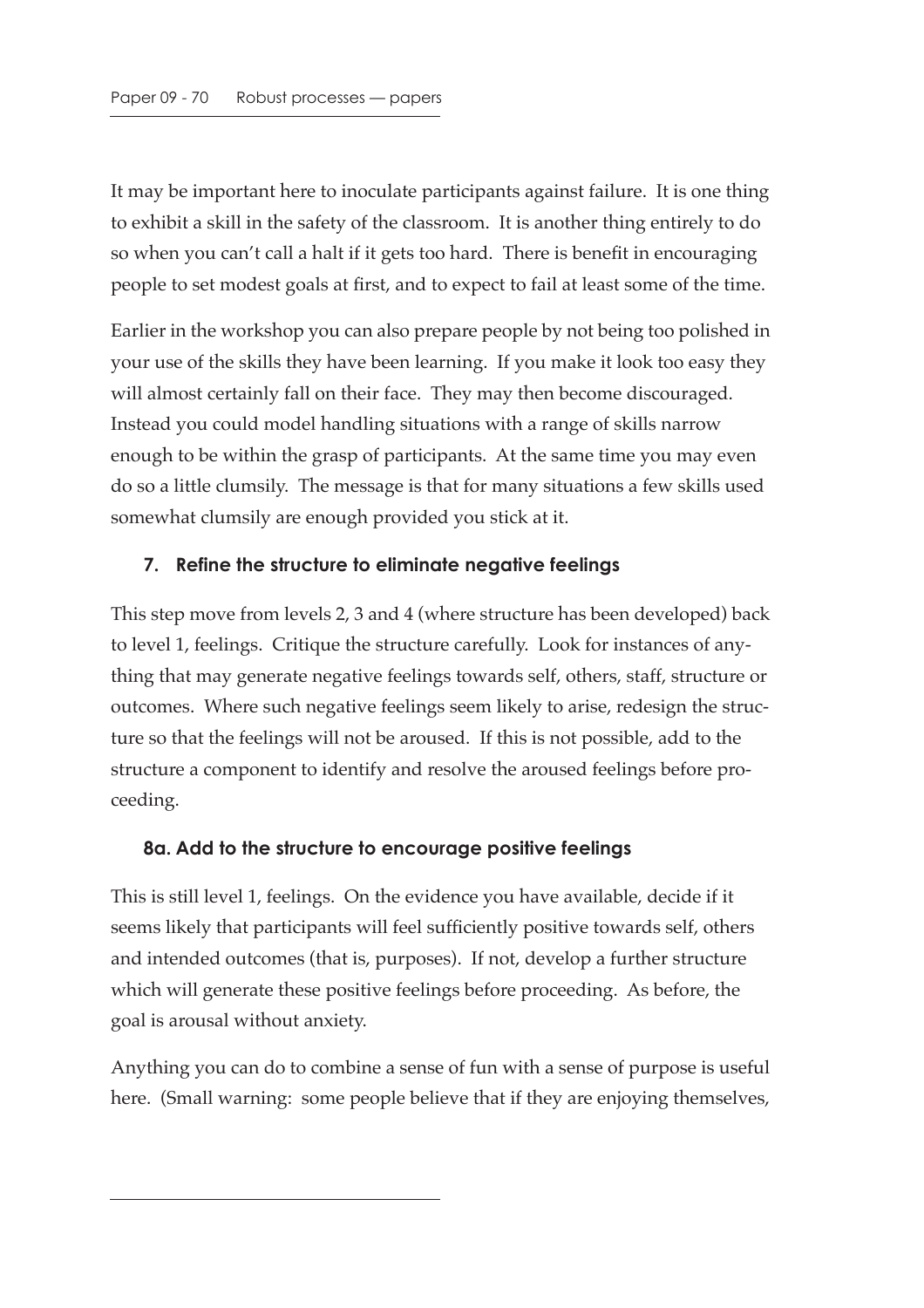they are not doing any "real work". If you stress fun too much, you may undercut a sense of purpose. Balance is the aim.)

#### **8b. Identify the beliefs which produce negative feelings**

This is a subcategory of level 1, feelings. It also provides the link between the practice and theory.

Where participants will have negative feelings aroused by the skills being practised, it may be because of beliefs they hold about what is appropriate or "right". Conceptual models can often be a way of legitimising behaviour which otherwise participants may resist. Identify beliefs and models which will make it easier for participants to use the skills, and use the FIDO model to develop a structure within which the necessary concepts can be acquired.

Teaching people a set of "rights" serves this purpose in some assertion training. though it isn't my choice.  $41$  Role reversal (where people are asked to exchange roles) in interpersonal training can serve a similar purpose. By experiencing what it is like to be on the receiving end, people learn what is likely to work in practice.

A common problem in managerial training is that people resist new skills if they think their past behaviour is being attacked. Conceptual models (such as contingency theories of leadership) may make it possible for them to accept that their old ways of behaving are no longer appropriate. Different times require different skills.

# **Combining concepts and skills**

It is often by treating FUSS and FIDO as a continuous sequence that you get the most effective learning designs. Understanding without skills may not lead to

<sup>41.</sup> I have private misgivings about the use of rights, which strike me as too much a matter of opinion. I prefer to help people discover problem-solving methods which are satisfying and effective, and then encourage them to apply these to situations involving people.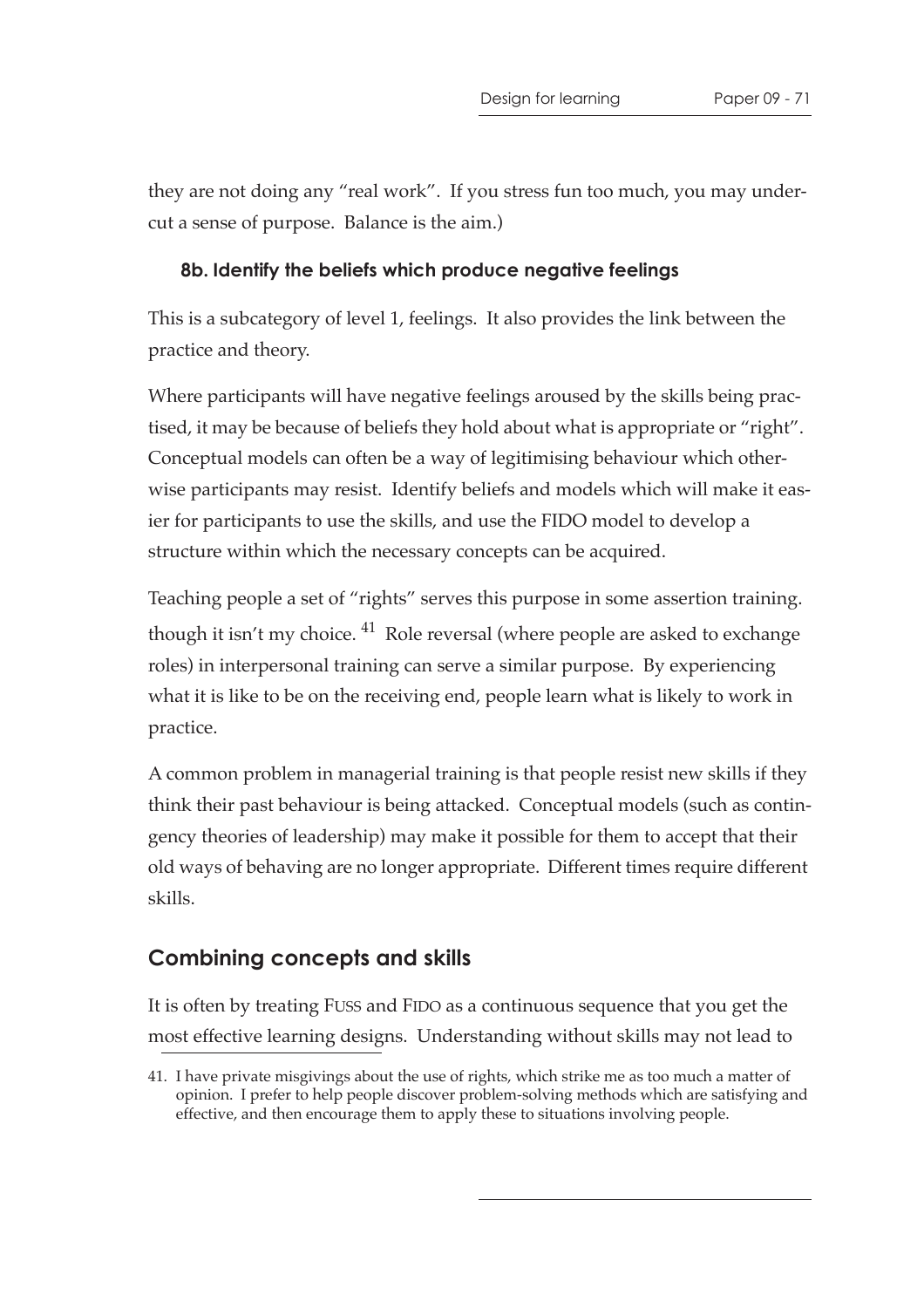action. Nor may skills without understanding. There is a sense in which understanding provides the context which enables people to decide what skills are needed.

Above all, unless people know why certain skills are appropriate, they are unable to change or abandon the skills when the situation requires it.

It is often when the behavioural aspects of skills are overlearned that action is most timely and effective. But it is understanding which allows effective preparation, and effective review. A well-structured learning activity, by encouraging people to use skills and understanding, may also equip people with a useful strategy for learning from life.

On balance, I have a slight preference for preceding a cognitive activity by a relevant skill-development activity. People seem to develop a more intuitive understanding from skills learning. They then extend this learning into awareness during the conceptual learning. If conceptual learning occurs first, it seems more likely to remain compartmentalised.

 $\overline{\phantom{a}}$ 

In summary, the overall procedure then is...

- work backwards from situations, through sequences of behaviour (macroskills), to units of behaviour (micro-skills), defining what skills are required at each level to produce the learning outcomes;
- work back down from units of behaviour, through sequences of behaviour, to situations, at each level devising a structure within which the relevant skills can be practised;
- revise the structure at each level so that negative feelings are removed or managed;
- add to the structure whatever is necessary to encourage positive feelings at the outset;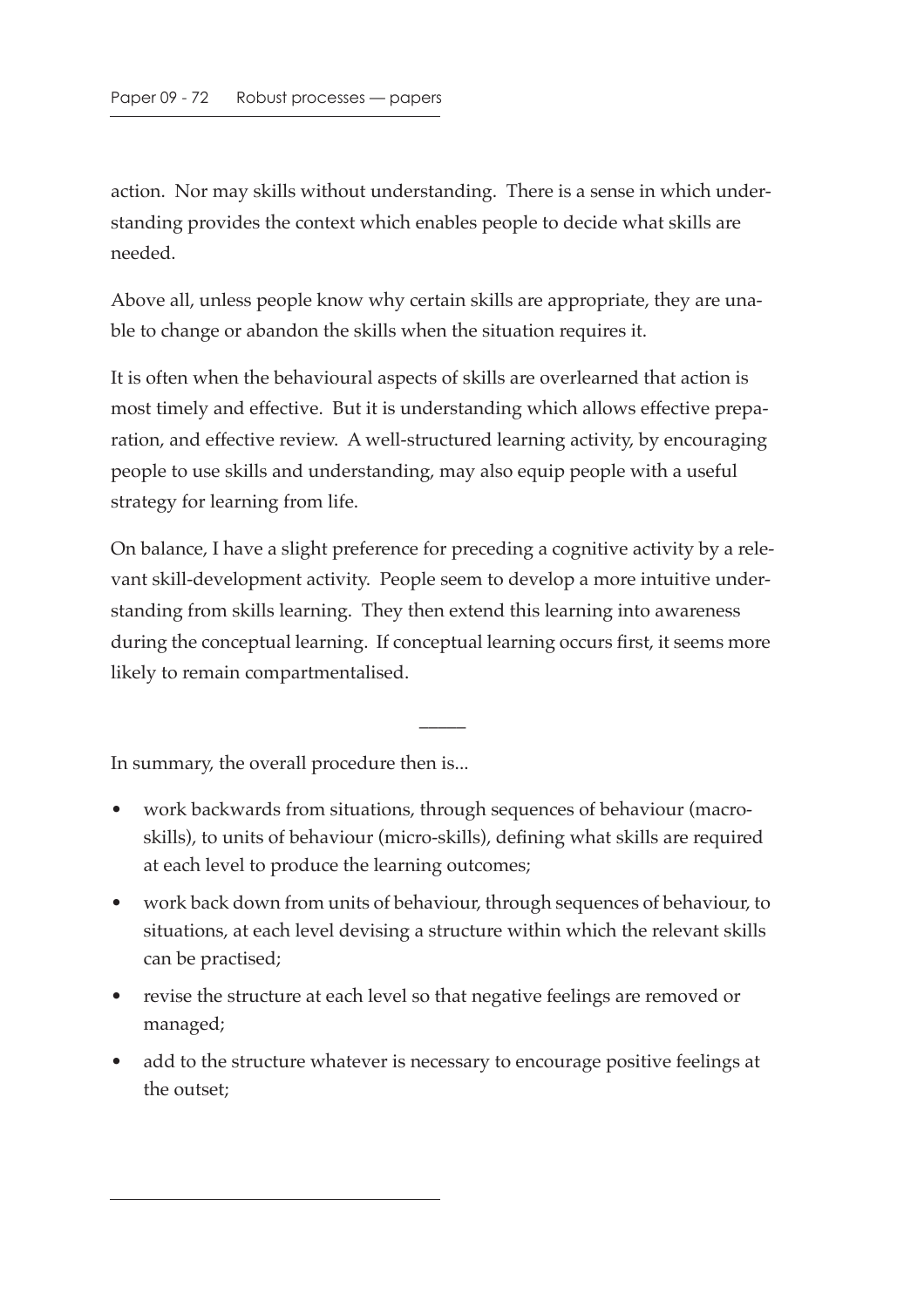• identify beliefs and concepts which may help to legitimise the behaviours for participants, and then use the FIDO model to develop a suitable teaching strategy.

In practice, however, the two are more intertwined than this suggests. Just as learning designs consist of cycles within cycles within cycles, so do conceptual and behavioural materials interact with and reinforce each other.

To ensure the coherence of your learning design, don't worry too much about staying close to the model. Focus on the overall outcomes. And focus on the *transitions*. Each segment except the first requires that some pre-conditions are met. Each segment produces some outcome. If the outcome from segment *x* provides a suitable set of pre-conditions for segment *x*+1 (Figure 25), then your design will be fluent and easily managed. It is possible to regard learning design as the design of transitions. Manage the transitions, and to a large extent the rest will look after itself.



Fig. 25

In designing learning activities, focus on the transitions. If the outcomes from one segment satisfy the preconditions for the next, the design will work well.

The aim, as before, is to involve the whole person. If your design appeals to the whole person, and involves her intellectually and behaviourally and emotion-